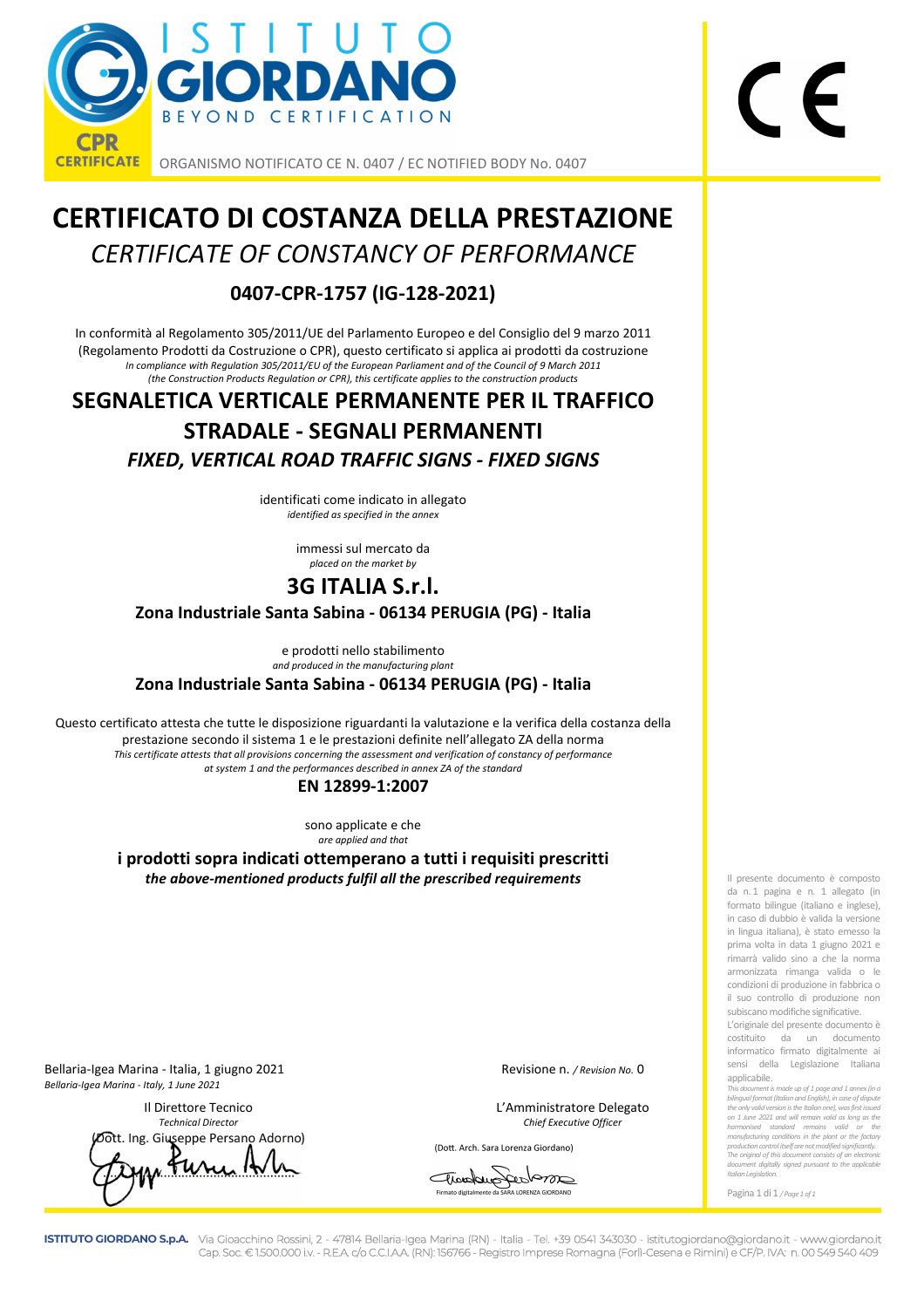

|                                |                         |                      |                 |                                 |                                                                                              |                                                                                             |                                                                                            |                                                                              |                                   |                                                | Impiego previsto: Insiemi completi per segnali stradali permanenti<br>Intended use: Complete assemblies of fixed vertical road traffic signs |                                                                                         |                                                                                                           |                                                                                                                |                                                                                                               |                                                                                                                                              |                                                                                                                      |                                                                                                        |                                                                                                                                            |
|--------------------------------|-------------------------|----------------------|-----------------|---------------------------------|----------------------------------------------------------------------------------------------|---------------------------------------------------------------------------------------------|--------------------------------------------------------------------------------------------|------------------------------------------------------------------------------|-----------------------------------|------------------------------------------------|----------------------------------------------------------------------------------------------------------------------------------------------|-----------------------------------------------------------------------------------------|-----------------------------------------------------------------------------------------------------------|----------------------------------------------------------------------------------------------------------------|---------------------------------------------------------------------------------------------------------------|----------------------------------------------------------------------------------------------------------------------------------------------|----------------------------------------------------------------------------------------------------------------------|--------------------------------------------------------------------------------------------------------|--------------------------------------------------------------------------------------------------------------------------------------------|
|                                |                         |                      |                 |                                 |                                                                                              |                                                                                             |                                                                                            |                                                                              |                                   |                                                | Caratteristiche essenziali                                                                                                                   |                                                                                         |                                                                                                           |                                                                                                                |                                                                                                               |                                                                                                                                              |                                                                                                                      |                                                                                                        |                                                                                                                                            |
|                                |                         |                      |                 |                                 |                                                                                              |                                                                                             | Resistenza ai carichi orizzontali                                                          |                                                                              |                                   |                                                | <b>Essential characteristics</b><br><b>Caratteristiche</b>                                                                                   |                                                                                         |                                                                                                           |                                                                                                                |                                                                                                               | Durabilità                                                                                                                                   |                                                                                                                      |                                                                                                        |                                                                                                                                            |
|                                |                         |                      |                 |                                 |                                                                                              |                                                                                             | Resistance to horizontal loads                                                             |                                                                              |                                   |                                                | di visibilità                                                                                                                                |                                                                                         |                                                                                                           |                                                                                                                |                                                                                                               | Durability                                                                                                                                   |                                                                                                                      |                                                                                                        |                                                                                                                                            |
|                                |                         |                      |                 |                                 |                                                                                              |                                                                                             |                                                                                            |                                                                              |                                   |                                                | Visibility<br>characteristics                                                                                                                |                                                                                         |                                                                                                           |                                                                                                                |                                                                                                               |                                                                                                                                              |                                                                                                                      |                                                                                                        |                                                                                                                                            |
| Codice Prodotto / Product code | Dimensioni / Dimensions | Materiale / Material | Fissaggi/Fixing | Azione del vento / Wind actions | Deformazione temporanea flettente (pannello)<br>Temporary deflection - bending (sign plates) | Deformazione temporanea flettente (sostegni)<br>/ Temporary deflection - bending (supports) | Deformazione temporanea torsione (sostegni)<br>/ Temporary deflection - torsion (supports) | Carico dinamico da rimozione di neve DSL<br>Dynamic load from snow clearance | Carichi concentrati / Point loads | Deformazione permanente / Permanent deflection | Coordinate cromatiche in condizioni diurne & fattori<br>di luminanza / Daylight chromaticity & luminance factor                              | Coefficiente di retro riflessione RA / Coefficient of<br>retroreflection R <sub>A</sub> | a vi-<br>Resistenza all'impatto del materiale della faccia<br>sta / Impact resistance- sign face material | a vi-<br>sta / Resistance to weathering - sign face material<br>Resistenza all'invecchiamento materiale faccia | Resistenza alla corrosione del pannello, parti in allu-<br>minio /Panel corrosion resistance, aluminium parts | ciaio zincato a caldo / Panel corrosion resistance, hot gal-<br>Resistenza alla corrosione del pannello, parti in ac-<br>vanized steel parts | 'CG10" o "VTR" / Panel corrosion resistance, "CG10" or<br>Resistenza alla corrosione del pannello, parti in<br>"VTR" | acciaio zincato a caldo<br>/ Corrosion resistance, hot galvanized steel<br>Resistenza alla corrosione, | / Performance in the event of an impact with the vehicle (passive safety)<br>Prestazione in caso d'impatto con veicolo (sicurezza passiva) |
| gb01110011                     | 60                      | Fe                   | P               | WL7                             | TDB <sub>2</sub>                                                                             | TDB0                                                                                        | TDT0                                                                                       | <b>DSLO</b>                                                                  | PI 0                              | P                                              | CR1/CR2<br>(CB1-CB2)                                                                                                                         | 1,2,3                                                                                   | P                                                                                                         | P                                                                                                              | N.A.                                                                                                          | SP <sub>1</sub>                                                                                                                              | N.A.                                                                                                                 | SP1                                                                                                    | CL <sub>0</sub>                                                                                                                            |
| gb01110010                     | 60                      | Fe                   | P               | WL9                             | TDB3                                                                                         |                                                                                             |                                                                                            | DSL1                                                                         | PL <sub>1</sub>                   | P                                              | <b>CR1/CR2</b><br>(CB1-CB2)                                                                                                                  | 1,2,3                                                                                   | P                                                                                                         | P                                                                                                              | N.A.                                                                                                          | SP <sub>1</sub>                                                                                                                              | N.A.                                                                                                                 |                                                                                                        |                                                                                                                                            |
| gb01220011                     | 60                      | Al                   | P               | WL7                             | TDB1                                                                                         | TDB0                                                                                        | TDT0                                                                                       | <b>DSLO</b>                                                                  | PI 0                              | P                                              | <b>CR1/CR2</b><br>(CB1-CB2)                                                                                                                  | 1,2,3                                                                                   | P                                                                                                         | P                                                                                                              | SP <sub>1</sub>                                                                                               | SP <sub>1</sub>                                                                                                                              | N.A.                                                                                                                 | SP1                                                                                                    | CL <sub>0</sub>                                                                                                                            |
| gb01220010                     | 60                      | Al                   | P               | WL9                             | TDB <sub>2</sub>                                                                             |                                                                                             |                                                                                            | DSL1                                                                         | PL <sub>1</sub>                   | P                                              | <b>CR1/CR2</b><br>(CB1-CB2)                                                                                                                  | 1,2,3                                                                                   | P                                                                                                         | P                                                                                                              | SP <sub>1</sub>                                                                                               | SP <sub>1</sub>                                                                                                                              | N.A.                                                                                                                 |                                                                                                        |                                                                                                                                            |
| 93t600200                      | 60                      | <b>VTR</b>           | P               | <b>WLO</b>                      | TDB4                                                                                         | TDB0                                                                                        | TDT0                                                                                       | <b>DSLO</b>                                                                  | PI 0                              | P                                              | <b>CR1/CR2</b><br>(CB1-CB2)                                                                                                                  | 1,2,3                                                                                   | P                                                                                                         | P                                                                                                              | N.A.                                                                                                          | N.A.                                                                                                                                         | SP <sub>2</sub>                                                                                                      | SP <sub>1</sub>                                                                                        | CL <sub>0</sub>                                                                                                                            |
| sv01220011                     | 60                      | <b>CG10</b>          | P               | WL2                             | TDB4                                                                                         | TDB0                                                                                        | TDT0                                                                                       | <b>DSLO</b>                                                                  | PI 0                              | P                                              | <b>CR1/CR2</b><br>(CB1-CB2)                                                                                                                  | 1,2,3                                                                                   | P                                                                                                         | P                                                                                                              | N.A.                                                                                                          | N.A.                                                                                                                                         | SP <sub>2</sub>                                                                                                      | SP <sub>1</sub>                                                                                        | CL <sub>0</sub>                                                                                                                            |
| sv01220011r                    | 60                      | CG10R                | Ρ               | WL7                             | TDB4                                                                                         |                                                                                             |                                                                                            | <b>DSLO</b>                                                                  | PI 0                              | P                                              | <b>CR1/CR2</b><br>(CB1-CB2)                                                                                                                  | 1,2,3                                                                                   | P                                                                                                         | P                                                                                                              | N.A.                                                                                                          | N.A.                                                                                                                                         | SP <sub>2</sub>                                                                                                      |                                                                                                        |                                                                                                                                            |
| gb01110051                     | 90                      | Fe                   | P               | WL4                             | TDB3                                                                                         | TDB0                                                                                        | TDT0                                                                                       | <b>DSLO</b>                                                                  | PI 0                              | P                                              | <b>CR1/CR2</b><br>(CB1-CB2)                                                                                                                  | 1,2,3                                                                                   | P                                                                                                         | P                                                                                                              | N.A.                                                                                                          | SP <sub>1</sub>                                                                                                                              | N.A.                                                                                                                 | SP <sub>1</sub>                                                                                        | CL <sub>0</sub>                                                                                                                            |
| gb01110050                     | 90                      | Fe                   | P               | WL9                             | TDB3                                                                                         |                                                                                             |                                                                                            | DSL1                                                                         | PL <sub>1</sub>                   | P                                              | <b>CR1/CR2</b><br>(CB1-CB2)                                                                                                                  | 1,2,3                                                                                   | P                                                                                                         | P                                                                                                              | N.A.                                                                                                          | SP <sub>1</sub>                                                                                                                              | N.A.                                                                                                                 |                                                                                                        |                                                                                                                                            |
| gb01220051                     | 90                      | Al                   | Ρ               | WL7                             | TDB3                                                                                         | TDB0                                                                                        | TDT0                                                                                       | <b>DSLO</b>                                                                  | PI 0                              | P                                              | <b>CR1/CR2</b><br>(CB1-CB2)                                                                                                                  | 1,2,3                                                                                   | P                                                                                                         | P                                                                                                              | SP <sub>1</sub>                                                                                               | SP <sub>1</sub>                                                                                                                              | N.A.                                                                                                                 | SP1                                                                                                    | CL <sub>0</sub>                                                                                                                            |
| gb01220050                     | 90                      | Al                   | P               | WL9                             | TDB <sub>2</sub>                                                                             |                                                                                             |                                                                                            | DSL1                                                                         | PL <sub>1</sub>                   | P                                              | <b>CR1/CR2</b><br>(CB1-CB2)                                                                                                                  | 1,2,3                                                                                   | P                                                                                                         | P                                                                                                              | SP <sub>1</sub>                                                                                               | SP <sub>1</sub>                                                                                                                              | N.A.                                                                                                                 |                                                                                                        |                                                                                                                                            |
| sv01220051                     | 90                      | <b>CG10</b>          | P               | WL2                             | TDB4                                                                                         | TDB0                                                                                        | TDT0                                                                                       | <b>DSLO</b>                                                                  | PI <sub>0</sub>                   | P                                              | CR1/CR2<br>(CB1-CB2)                                                                                                                         | 1,2,3                                                                                   | P                                                                                                         | P                                                                                                              | N.A.                                                                                                          | N.A.                                                                                                                                         | SP <sub>2</sub>                                                                                                      | SP <sub>1</sub>                                                                                        | CL <sub>0</sub>                                                                                                                            |
| sv01220051r                    | 90                      | CG10R                | P               | WL7                             | TDB4                                                                                         |                                                                                             |                                                                                            | <b>DSLO</b>                                                                  | PL <sub>0</sub>                   | P                                              | <b>CR1/CR2</b><br>(CB1-CB2)                                                                                                                  | 1,2,3                                                                                   | P                                                                                                         | P                                                                                                              | N.A.                                                                                                          | N.A.                                                                                                                                         | SP <sub>2</sub>                                                                                                      |                                                                                                        |                                                                                                                                            |
| 93t900200                      | 90                      | <b>VTR</b>           | P               | <b>WLO</b>                      | TDB0                                                                                         | TDB0                                                                                        | TDT0                                                                                       | <b>DSLO</b>                                                                  | PI <sub>0</sub>                   | P                                              | <b>CR1/CR2</b><br>(CB1-CB2)                                                                                                                  | 1,2,3                                                                                   | P                                                                                                         | P                                                                                                              | N.A.                                                                                                          | N.A.                                                                                                                                         | SP <sub>2</sub>                                                                                                      | SP <sub>1</sub>                                                                                        | CL <sub>0</sub>                                                                                                                            |
| gb01110091                     | 120                     | Fe                   | P               | WL1                             | TDB2                                                                                         | TDB0                                                                                        | TDT0                                                                                       | <b>DSLO</b>                                                                  | PI <sub>0</sub>                   | P                                              | <b>CR1/CR2</b><br>(CB1-CB2)                                                                                                                  | 1,2,3                                                                                   | P                                                                                                         | P                                                                                                              | N.A.                                                                                                          | SP <sub>1</sub>                                                                                                                              | N.A.                                                                                                                 | SP <sub>1</sub>                                                                                        | CL <sub>0</sub>                                                                                                                            |
| gb01110090                     | 120                     | Fe                   | P               | WL9                             | TDB1                                                                                         |                                                                                             |                                                                                            | DSL <sub>2</sub>                                                             | PL <sub>1</sub>                   | P                                              | <b>CR1/CR2</b><br>(CB1-CB2)                                                                                                                  | 1,2,3                                                                                   | P                                                                                                         | P                                                                                                              | N.A.                                                                                                          | SP1                                                                                                                                          | N.A.                                                                                                                 |                                                                                                        |                                                                                                                                            |
| gb01110092                     | 120                     | Fe                   | P               | WL <sub>2</sub>                 | TDB <sub>2</sub>                                                                             |                                                                                             |                                                                                            | DSL <sub>0</sub>                                                             | PI 0                              | P                                              | <b>CR1/CR2</b><br>(CB1-CB2)                                                                                                                  | 1,2,3                                                                                   | P                                                                                                         | P                                                                                                              | N.A.                                                                                                          | SP1                                                                                                                                          | N.A.                                                                                                                 |                                                                                                        |                                                                                                                                            |
| gb01220091                     | 120                     | Al                   | P               | WL1                             | TDB3                                                                                         | TDB0                                                                                        | TDT0                                                                                       | <b>DSLO</b>                                                                  | PI <sub>0</sub>                   | P                                              | CR1/CR2<br>(CB1-CB2)                                                                                                                         | 1,2,3                                                                                   | P                                                                                                         | P                                                                                                              | SP <sub>1</sub>                                                                                               | SP1                                                                                                                                          | N.A.                                                                                                                 | SP <sub>1</sub>                                                                                        | CL <sub>0</sub>                                                                                                                            |
| gb01220092                     | 120                     | Al                   | P               | WL9                             | TDB <sub>2</sub>                                                                             |                                                                                             |                                                                                            | DSL1                                                                         | PI <sub>1</sub>                   | P                                              | <b>CR1/CR2</b><br>(CB1-CB2)                                                                                                                  | 1,2,3                                                                                   | P                                                                                                         | P                                                                                                              | SP <sub>1</sub>                                                                                               | SP <sub>1</sub>                                                                                                                              | N.A.                                                                                                                 |                                                                                                        |                                                                                                                                            |
| sv01220092                     | 120                     | CG10                 | P               | WL <sub>2</sub>                 | <b>TDB</b>                                                                                   | TDB0                                                                                        | TDT0                                                                                       | DSL <sub>0</sub>                                                             | PL.                               | P                                              | <b>CR1/CR2</b><br>(CB1-CB2)                                                                                                                  | 1,2,3                                                                                   | P                                                                                                         | P                                                                                                              | N.A.                                                                                                          | N.A.                                                                                                                                         | SP <sub>2</sub>                                                                                                      | SP <sub>1</sub>                                                                                        | CL <sub>0</sub>                                                                                                                            |
| sv01220092r                    | 120                     | CG10R                | P               | WL7                             | <b>TDB</b>                                                                                   |                                                                                             |                                                                                            | DSL <sub>0</sub>                                                             | PL.                               | P                                              | <b>CR1/CR2</b><br>(CB1-CB2)                                                                                                                  | 1,2,3                                                                                   | P                                                                                                         | P                                                                                                              | N.A.                                                                                                          | N.A.                                                                                                                                         | SP <sub>2</sub>                                                                                                      |                                                                                                        |                                                                                                                                            |
| 94tn00e00                      | 120                     | <b>VTR</b>           | P               | WL0                             | TDB0                                                                                         | TDB0                                                                                        | TDT0                                                                                       | DSL <sub>0</sub>                                                             | PI 0                              | P                                              | CR1/CR2<br>(CB1-CB2)                                                                                                                         | 1,2,3                                                                                   | P                                                                                                         | P                                                                                                              | N.A.                                                                                                          | N.A.                                                                                                                                         | SP <sub>2</sub>                                                                                                      | SP1                                                                                                    | CL <sub>0</sub>                                                                                                                            |
| gb02110011                     | 40                      | Fe                   | P               | WL9                             | TDB <sub>2</sub>                                                                             | TDB0                                                                                        | TDT0                                                                                       | DSL <sub>2</sub>                                                             | PI <sub>1</sub>                   | P                                              | <b>CR1/CR2</b><br>(CB1-CB2)                                                                                                                  | 1,2,3                                                                                   | P                                                                                                         | P                                                                                                              | N.A.                                                                                                          | SP <sub>1</sub>                                                                                                                              | N.A.                                                                                                                 | SP1                                                                                                    | CL <sub>0</sub>                                                                                                                            |
| gb02220011                     | 40                      | Al                   | P               | WL9                             | TDB <sub>2</sub>                                                                             | TDB0                                                                                        | TDT0                                                                                       | DSL1                                                                         | PI <sub>1</sub>                   | P                                              | <b>CR1/CR2</b><br>(CB1-CB2)                                                                                                                  | 1,2,3                                                                                   | P                                                                                                         | P                                                                                                              | SP <sub>1</sub>                                                                                               | SP <sub>1</sub>                                                                                                                              | N.A.                                                                                                                 | SP <sub>1</sub>                                                                                        | CL <sub>0</sub>                                                                                                                            |
| sv02220011                     | 40                      | CG10                 | P               | WL2                             | <b>TDB</b>                                                                                   |                                                                                             |                                                                                            | DSI.                                                                         | PL.                               | P                                              | <b>CR1/CR2</b><br>(CB1-CB2)                                                                                                                  | 1,2,3                                                                                   | P                                                                                                         | P                                                                                                              | N.A.                                                                                                          | N.A.                                                                                                                                         | SP <sub>2</sub>                                                                                                      |                                                                                                        |                                                                                                                                            |
| sv02220011r                    | 40                      | CG10R                | P               | WL7                             | <b>TDB</b>                                                                                   | TDB0                                                                                        | TDT0                                                                                       | <b>DSL</b>                                                                   | PL.                               | P                                              | <b>CR1/CR2</b><br>(CB1-CB2)                                                                                                                  | 1,2,3                                                                                   | P                                                                                                         | P                                                                                                              | N.A.                                                                                                          | N.A.                                                                                                                                         | SP <sub>2</sub>                                                                                                      | SP <sub>1</sub>                                                                                        | CL <sub>0</sub>                                                                                                                            |
| 93d400200                      | 40                      | <b>VTR</b>           | P               | <b>WLO</b>                      | TDB4                                                                                         | TDB0                                                                                        | TDT0                                                                                       | <b>DSLO</b>                                                                  | PI 0                              | P                                              | <b>CR1/CR2</b><br>(CB1-CB2)                                                                                                                  | 1,2,3                                                                                   | P                                                                                                         | P                                                                                                              | N.A.                                                                                                          | N.A.                                                                                                                                         | SP <sub>2</sub>                                                                                                      | SP1                                                                                                    | CL <sub>0</sub>                                                                                                                            |
| gb021101198                    | 60 gir                  | Fe                   | P               | WL1                             | TDB3                                                                                         | TDB0                                                                                        | TDT0                                                                                       | DSL <sub>0</sub>                                                             | PLO                               | P                                              | <b>CR1/CR2</b><br>(CB1-CB2)                                                                                                                  | 1,2,3                                                                                   | P                                                                                                         | P                                                                                                              | N.A.                                                                                                          | SP1                                                                                                                                          | N.A.                                                                                                                 | SP1                                                                                                    | <b>CLO</b>                                                                                                                                 |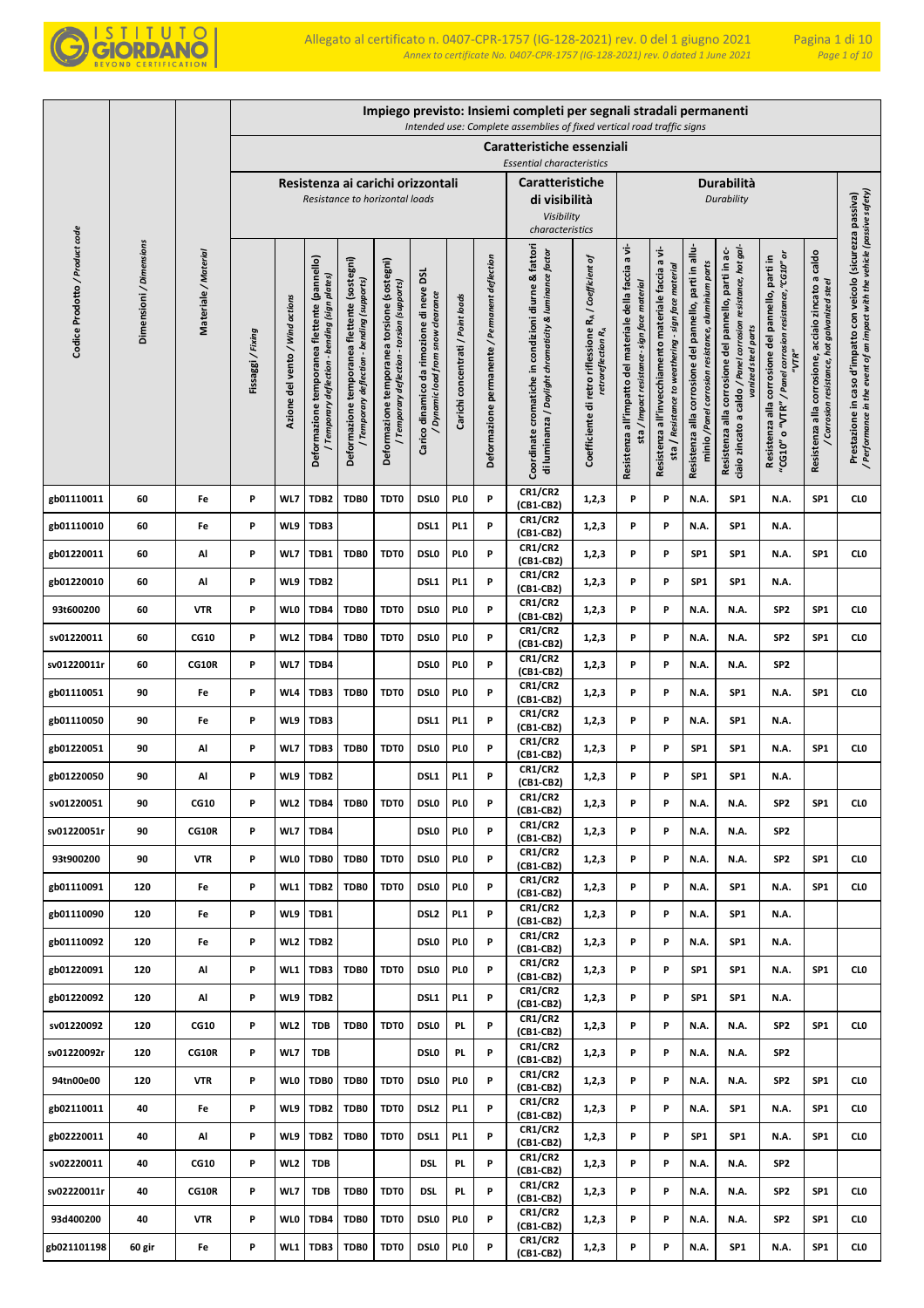

|                                |                         |                      |                 |                                 |                                                                                              |                                                                                             |                                                                                            |                                                                              |                                   |                                                | Impiego previsto: Insiemi completi per segnali stradali permanenti<br>Intended use: Complete assemblies of fixed vertical road traffic signs |                                                                                         |                                                                                                        |                                                                                                       |                                                                                                               |                                                                                                                                              |                                                                                                                      |                                                                                                     |                                                                                                                                            |
|--------------------------------|-------------------------|----------------------|-----------------|---------------------------------|----------------------------------------------------------------------------------------------|---------------------------------------------------------------------------------------------|--------------------------------------------------------------------------------------------|------------------------------------------------------------------------------|-----------------------------------|------------------------------------------------|----------------------------------------------------------------------------------------------------------------------------------------------|-----------------------------------------------------------------------------------------|--------------------------------------------------------------------------------------------------------|-------------------------------------------------------------------------------------------------------|---------------------------------------------------------------------------------------------------------------|----------------------------------------------------------------------------------------------------------------------------------------------|----------------------------------------------------------------------------------------------------------------------|-----------------------------------------------------------------------------------------------------|--------------------------------------------------------------------------------------------------------------------------------------------|
|                                |                         |                      |                 |                                 |                                                                                              |                                                                                             |                                                                                            |                                                                              |                                   | Caratteristiche essenziali                     |                                                                                                                                              |                                                                                         |                                                                                                        |                                                                                                       |                                                                                                               |                                                                                                                                              |                                                                                                                      |                                                                                                     |                                                                                                                                            |
|                                |                         |                      |                 |                                 |                                                                                              |                                                                                             |                                                                                            |                                                                              |                                   |                                                | <b>Essential characteristics</b>                                                                                                             |                                                                                         |                                                                                                        |                                                                                                       |                                                                                                               |                                                                                                                                              |                                                                                                                      |                                                                                                     |                                                                                                                                            |
|                                |                         |                      |                 |                                 |                                                                                              |                                                                                             | Resistenza ai carichi orizzontali<br>Resistance to horizontal loads                        |                                                                              |                                   |                                                | <b>Caratteristiche</b><br>di visibilità                                                                                                      |                                                                                         |                                                                                                        |                                                                                                       |                                                                                                               | Durabilità<br><b>Durability</b>                                                                                                              |                                                                                                                      |                                                                                                     |                                                                                                                                            |
|                                |                         |                      |                 |                                 |                                                                                              |                                                                                             |                                                                                            |                                                                              |                                   |                                                | Visibility<br>characteristics                                                                                                                |                                                                                         |                                                                                                        |                                                                                                       |                                                                                                               |                                                                                                                                              |                                                                                                                      |                                                                                                     |                                                                                                                                            |
|                                |                         |                      |                 |                                 |                                                                                              |                                                                                             |                                                                                            |                                                                              |                                   |                                                |                                                                                                                                              |                                                                                         |                                                                                                        | a vi-                                                                                                 |                                                                                                               |                                                                                                                                              |                                                                                                                      |                                                                                                     |                                                                                                                                            |
| Codice Prodotto / Product code | Dimensioni / Dimensions | Materiale / Material | Fissaggi/Fixing | Azione del vento / Wind actions | Deformazione temporanea flettente (pannello)<br>Temporary deflection - bending (sign plates) | Deformazione temporanea flettente (sostegni)<br>/ Temporary deflection - bending (supports) | Deformazione temporanea torsione (sostegni)<br>/ Temporary deflection - torsion (supports) | Carico dinamico da rimozione di neve DSL<br>Dynamic load from snow clearance | Carichi concentrati / Point loads | Deformazione permanente / Permanent deflection | Coordinate cromatiche in condizioni diurne & fattori<br>di luminanza / Daylight chromaticity & luminance factor                              | Coefficiente di retro riflessione RA / Coefficient of<br>retroreflection R <sub>A</sub> | Resistenza all'impatto del materiale della faccia a vi-<br>sta / Impact resistance- sign face material | sta / Resistance to weathering - sign face material<br>Resistenza all'invecchiamento materiale faccia | Resistenza alla corrosione del pannello, parti in allu-<br>minio /Panel corrosion resistance, aluminium parts | ciaio zincato a caldo / Panel corrosion resistance, hot gal-<br>Resistenza alla corrosione del pannello, parti in ac-<br>vanized steel parts | Resistenza alla corrosione del pannello, parti in<br>'CG10" o "VTR" / Panel corrosion resistance, "CG10" or<br>"VTR" | Resistenza alla corrosione, acciaio zincato a caldo<br>/ Corrosion resistance, hot galvanized steel | / Performance in the event of an impact with the vehicle (passive safety)<br>Prestazione in caso d'impatto con veicolo (sicurezza passiva) |
|                                |                         |                      |                 |                                 |                                                                                              |                                                                                             |                                                                                            |                                                                              |                                   |                                                |                                                                                                                                              |                                                                                         |                                                                                                        |                                                                                                       |                                                                                                               |                                                                                                                                              |                                                                                                                      |                                                                                                     |                                                                                                                                            |
| gb02110031                     | 60                      | Fe                   | P               | WL7                             | TDB4                                                                                         |                                                                                             |                                                                                            | <b>DSLO</b>                                                                  | PLO                               | P                                              | CR1/CR2<br>(CB1-CB2)                                                                                                                         | 1,2,3                                                                                   | P                                                                                                      | P                                                                                                     | N.A.                                                                                                          | SP <sub>1</sub>                                                                                                                              | N.A.                                                                                                                 |                                                                                                     |                                                                                                                                            |
| gb02110038                     | 60                      | Fe                   | P               | WL7                             | TDB4                                                                                         |                                                                                             |                                                                                            | DSL <sub>0</sub>                                                             | PL <sub>0</sub>                   | P                                              | CR1/CR2<br>(CB1-CB2)                                                                                                                         | 1,2,3                                                                                   | P                                                                                                      | P                                                                                                     | N.A.                                                                                                          | SP <sub>1</sub>                                                                                                                              | N.A.                                                                                                                 |                                                                                                     |                                                                                                                                            |
| gb02110050                     | 60                      | Fe                   | P               | WL9                             | TDB <sub>2</sub>                                                                             |                                                                                             |                                                                                            | DSL1                                                                         | PL <sub>1</sub>                   | P                                              | <b>CR1/CR2</b><br>(CB1-CB2)                                                                                                                  | 1,2,3                                                                                   | P                                                                                                      | P                                                                                                     | N.A.                                                                                                          | SP <sub>1</sub>                                                                                                                              | N.A.                                                                                                                 |                                                                                                     |                                                                                                                                            |
| gb02220031                     | 60                      | Al                   | P               | WL9                             | TDB <sub>2</sub>                                                                             |                                                                                             |                                                                                            | DSL1                                                                         | PL <sub>1</sub>                   | P                                              | <b>CR1/CR2</b><br>(CB1-CB2)                                                                                                                  | 1,2,3                                                                                   | P                                                                                                      | P                                                                                                     | SP <sub>1</sub>                                                                                               | SP <sub>1</sub>                                                                                                                              | N.A.                                                                                                                 |                                                                                                     |                                                                                                                                            |
| gb02220038                     | 60                      | Al                   | P               | WL9                             | TDB <sub>2</sub>                                                                             |                                                                                             |                                                                                            | DSL1                                                                         | PL <sub>1</sub>                   | P                                              | CR1/CR2<br>(CB1-CB2)                                                                                                                         | 1,2,3                                                                                   | P                                                                                                      | P                                                                                                     | SP <sub>1</sub>                                                                                               | SP <sub>1</sub>                                                                                                                              | N.A.                                                                                                                 |                                                                                                     |                                                                                                                                            |
| gb02220034                     | 60 gir                  | Al                   | P               | WL3                             | TDB3                                                                                         | TDB0                                                                                        | TDT0                                                                                       | DSL <sub>0</sub>                                                             | PL <sub>0</sub>                   | P                                              | CR1/CR2<br>(CB1-CB2)                                                                                                                         | 1,2,3                                                                                   | P                                                                                                      | P                                                                                                     | SP <sub>1</sub>                                                                                               | SP <sub>1</sub>                                                                                                                              | N.A.                                                                                                                 | SP <sub>1</sub>                                                                                     | CL <sub>0</sub>                                                                                                                            |
| SV02220031                     | 60                      | <b>CG10</b>          | P               | WL <sub>2</sub>                 | TDB4                                                                                         | TDB0                                                                                        | TDT0                                                                                       | <b>DSLO</b>                                                                  | PL <sub>0</sub>                   | P                                              | <b>CR1/CR2</b><br>(CB1-CB2)                                                                                                                  | 1,2,3                                                                                   | P                                                                                                      | P                                                                                                     | N.A.                                                                                                          | N.A.                                                                                                                                         | SP <sub>2</sub>                                                                                                      | SP <sub>1</sub>                                                                                     | CLO                                                                                                                                        |
| SV02220031r                    | 60                      | CG10R                | P               | WL7                             | TDB4                                                                                         |                                                                                             |                                                                                            | DSL <sub>0</sub>                                                             | PL <sub>0</sub>                   | P                                              | <b>CR1/CR2</b><br>(CB1-CB2)                                                                                                                  | 1,2,3                                                                                   | P                                                                                                      | P                                                                                                     | N.A.                                                                                                          | N.A.                                                                                                                                         | SP <sub>2</sub>                                                                                                      |                                                                                                     |                                                                                                                                            |
| 93d600200                      | 60                      | <b>VTR</b>           | P               | <b>WLO</b>                      | TDB0                                                                                         | TDB0                                                                                        | TDT0                                                                                       | DSL <sub>0</sub>                                                             | PL <sub>0</sub>                   | P                                              | <b>CR1/CR2</b><br>(CB1-CB2)                                                                                                                  | 1,2,3                                                                                   | P                                                                                                      | P                                                                                                     | N.A.                                                                                                          | N.A.                                                                                                                                         | SP <sub>2</sub>                                                                                                      | SP <sub>1</sub>                                                                                     | CL <sub>0</sub>                                                                                                                            |
| gb02110132                     | 90 gir                  | Fe                   | P               | WL1                             | TDB4                                                                                         | TDB0                                                                                        | TDT0                                                                                       | <b>DSLO</b>                                                                  | PL <sub>0</sub>                   | P                                              | <b>CR1/CR2</b><br>(CB1-CB2)                                                                                                                  | 1,2,3                                                                                   | P                                                                                                      | P                                                                                                     | N.A.                                                                                                          | SP1                                                                                                                                          | N.A.                                                                                                                 | SP <sub>1</sub>                                                                                     | CL <sub>0</sub>                                                                                                                            |
| gb02110091                     | 90                      | Fe                   | P               | WL1                             | TDB4                                                                                         |                                                                                             |                                                                                            | <b>DSLO</b>                                                                  | PL <sub>0</sub>                   | P                                              | <b>CR1/CR2</b><br>(CB1-CB2)                                                                                                                  | 1,2,3                                                                                   | P                                                                                                      | P                                                                                                     | N.A.                                                                                                          | SP1                                                                                                                                          | N.A.                                                                                                                 |                                                                                                     |                                                                                                                                            |
| gb02110090                     | 90                      | Fe                   | P               | WL9                             | TDB <sub>2</sub>                                                                             |                                                                                             |                                                                                            | DSL <sub>2</sub>                                                             | PL1                               | P                                              | CR1/CR2<br>(CB1-CB2)                                                                                                                         | 1, 2, 3                                                                                 | P                                                                                                      | P                                                                                                     | N.A.                                                                                                          | SP <sub>1</sub>                                                                                                                              | N.A.                                                                                                                 |                                                                                                     |                                                                                                                                            |
| gb02110092                     | 90                      | Fe                   | P               | WL7                             | TDB4                                                                                         |                                                                                             |                                                                                            | <b>DSLO</b>                                                                  | PL <sub>0</sub>                   | P                                              | <b>CR1/CR2</b><br>(CB1-CB2)                                                                                                                  | 1,2,3                                                                                   | P                                                                                                      | P                                                                                                     | N.A.                                                                                                          | SP <sub>1</sub>                                                                                                                              | N.A.                                                                                                                 |                                                                                                     |                                                                                                                                            |
| gb02220132                     | 90 gir                  | Al                   | P               | WL <sub>2</sub>                 | TDB <sub>2</sub>                                                                             | TDB0                                                                                        | TDT0                                                                                       | DSL <sub>0</sub>                                                             | PI <sub>0</sub>                   | P                                              | <b>CR1/CR2</b><br>(CB1-CB2)                                                                                                                  | 1,2,3                                                                                   | P                                                                                                      | P                                                                                                     | SP <sub>1</sub>                                                                                               | SP <sub>1</sub>                                                                                                                              | N.A.                                                                                                                 | SP <sub>1</sub>                                                                                     | CL <sub>0</sub>                                                                                                                            |
| gb02220091                     | 90                      | Al                   | P               | WL <sub>2</sub>                 | TDB3                                                                                         |                                                                                             |                                                                                            | DSL <sub>0</sub>                                                             | PI 0                              | P                                              | <b>CR1/CR2</b><br>(CB1-CB2)                                                                                                                  | 1,2,3                                                                                   | P                                                                                                      | P                                                                                                     | SP <sub>1</sub>                                                                                               | SP <sub>1</sub>                                                                                                                              | N.A.                                                                                                                 |                                                                                                     |                                                                                                                                            |
| gb02220092                     | 90                      | Al                   | P               | WL9                             | TDB3                                                                                         |                                                                                             |                                                                                            | DSL1                                                                         | PL <sub>1</sub>                   | P                                              | <b>CR1/CR2</b><br>(CB1-CB2)                                                                                                                  | 1,2,3                                                                                   | P                                                                                                      | P                                                                                                     | SP <sub>1</sub>                                                                                               | SP1                                                                                                                                          | <b>N.A.</b>                                                                                                          |                                                                                                     |                                                                                                                                            |
| sv02220092                     | 90                      | CG10                 | P               | WL <sub>2</sub>                 | <b>TDB</b>                                                                                   | TDB0                                                                                        | TDT0                                                                                       | <b>DSLO</b>                                                                  | PL <sup>(1)</sup>                 | P                                              | <b>CR1/CR2</b><br>(CB1-CB2)                                                                                                                  | 1,2,3                                                                                   | P                                                                                                      | P                                                                                                     | N.A.                                                                                                          | <b>N.A.</b>                                                                                                                                  | SP <sub>2</sub>                                                                                                      | SP <sub>1</sub>                                                                                     | CL <sub>0</sub>                                                                                                                            |
| sv02220092r                    | 90                      | CG10R                | P               | WL7                             | <b>TDB</b>                                                                                   |                                                                                             |                                                                                            | DSL <sub>0</sub>                                                             | PL <sup>(1)</sup>                 | P                                              | <b>CR1/CR2</b><br>(CB1-CB2)                                                                                                                  | 1,2,3                                                                                   | P                                                                                                      | P                                                                                                     | N.A.                                                                                                          | N.A.                                                                                                                                         | SP <sub>2</sub>                                                                                                      |                                                                                                     |                                                                                                                                            |
| 94d900d00                      | 90                      | <b>VTR</b>           | P               | <b>WLO</b>                      | TDB0                                                                                         | TDB0                                                                                        | TDT0                                                                                       | DSL <sub>0</sub>                                                             | PL <sub>0</sub>                   | P                                              | <b>CR1/CR2</b><br>(CB1-CB2)                                                                                                                  | 1,2,3                                                                                   | P                                                                                                      | P                                                                                                     | N.A.                                                                                                          | N.A.                                                                                                                                         | SP <sub>2</sub>                                                                                                      | SP <sub>1</sub>                                                                                     | CL <sub>0</sub>                                                                                                                            |
| gb05110031                     | 60                      | Fe                   | P               | WL7                             | TDB4                                                                                         | TDB0                                                                                        | TDT0                                                                                       | DSL <sub>0</sub>                                                             | PI 0                              | P                                              | <b>CR1/CR2</b><br>(CB1-CB2)                                                                                                                  | 2,3                                                                                     | P                                                                                                      | P                                                                                                     | N.A.                                                                                                          | SP <sub>1</sub>                                                                                                                              | <b>N.A.</b>                                                                                                          | SP <sub>1</sub>                                                                                     | CLO                                                                                                                                        |
| gb05110030                     | 60                      | Fe                   | P               | WL9                             | TDB4                                                                                         |                                                                                             |                                                                                            | DSL <sub>2</sub>                                                             | PL <sub>1</sub>                   | P                                              | <b>CR1/CR2</b><br>(CB1-CB2)                                                                                                                  | 2,3                                                                                     | P                                                                                                      | P                                                                                                     | N.A.                                                                                                          | SP <sub>1</sub>                                                                                                                              | N.A.                                                                                                                 |                                                                                                     |                                                                                                                                            |
| gb05220031                     | 60                      | Al                   | P               | WL7                             | TDB3                                                                                         | TDB0                                                                                        | TDT0                                                                                       | DSL <sub>0</sub>                                                             | PI 0                              | P                                              | <b>CR1/CR2</b><br>(CB1-CB2)                                                                                                                  | 1,2,3                                                                                   | P                                                                                                      | P                                                                                                     | SP <sub>1</sub>                                                                                               | SP1                                                                                                                                          | N.A.                                                                                                                 | SP <sub>1</sub>                                                                                     | CL <sub>0</sub>                                                                                                                            |
| gb05220030                     | 60                      | Al                   | P               | WL9                             | TDB3                                                                                         |                                                                                             |                                                                                            | DSL1                                                                         | PL <sub>1</sub>                   | P                                              | <b>CR1/CR2</b><br>(CB1-CB2)                                                                                                                  | 1,2,3                                                                                   | P                                                                                                      | P                                                                                                     | SP <sub>1</sub>                                                                                               | SP <sub>1</sub>                                                                                                                              | N.A.                                                                                                                 |                                                                                                     |                                                                                                                                            |
| sv05220031                     | 60                      | CG10                 | P               | WL <sub>2</sub>                 | <b>TDB</b>                                                                                   | TDB0                                                                                        | TDT0                                                                                       | DSL <sub>0</sub>                                                             | PL.                               | P                                              | <b>CR1/CR2</b><br>(CB1-CB2)                                                                                                                  | 1,2,3                                                                                   | P                                                                                                      | P                                                                                                     | N.A.                                                                                                          | N.A.                                                                                                                                         | SP <sub>2</sub>                                                                                                      | SP <sub>1</sub>                                                                                     | CL <sub>0</sub>                                                                                                                            |
| sv05220031r                    | 60                      | CG10R                | P               | WL7                             | <b>TDB</b>                                                                                   |                                                                                             |                                                                                            | DSL <sub>0</sub>                                                             | PL.                               | P                                              | <b>CR1/CR2</b><br>(CB1-CB2)                                                                                                                  | 1,2,3                                                                                   | P                                                                                                      | P                                                                                                     | N.A.                                                                                                          | N.A.                                                                                                                                         | SP <sub>2</sub>                                                                                                      |                                                                                                     |                                                                                                                                            |
| 93o600200                      | 60                      | VTR                  | P               | <b>WLO</b>                      | TDB0                                                                                         | TDB0                                                                                        | TDT0                                                                                       | DSL <sub>0</sub>                                                             | PI 0                              | P                                              | <b>CR1/CR2</b><br>(CB1-CB2)                                                                                                                  | 1,2,3                                                                                   | P                                                                                                      | P                                                                                                     | N.A.                                                                                                          | <b>N.A.</b>                                                                                                                                  | SP <sub>2</sub>                                                                                                      | SP <sub>1</sub>                                                                                     | CLO                                                                                                                                        |
| gb05110050                     | 90                      | Fe                   | P               | WL9                             | TDB <sub>2</sub>                                                                             | TDB0                                                                                        | TDT0                                                                                       | DSL <sub>2</sub>                                                             | PL <sub>1</sub>                   | P                                              | <b>CR1/CR2</b><br>(CB1-CB2)                                                                                                                  | 1,2,3                                                                                   | P                                                                                                      | P                                                                                                     | N.A.                                                                                                          | SP1                                                                                                                                          | N.A.                                                                                                                 | SP <sub>1</sub>                                                                                     | CLO                                                                                                                                        |
| gb05220052                     | 90                      | Al                   | P               | WL9                             | TDB3                                                                                         | TDB0                                                                                        | TDT0                                                                                       | DSL1                                                                         | PL1                               | P                                              | <b>CR1/CR2</b><br>(CB1-CB2)                                                                                                                  | 1,2,3                                                                                   | P                                                                                                      | P                                                                                                     | SP <sub>1</sub>                                                                                               | SP1                                                                                                                                          | <b>N.A.</b>                                                                                                          | SP <sub>1</sub>                                                                                     | <b>CLO</b>                                                                                                                                 |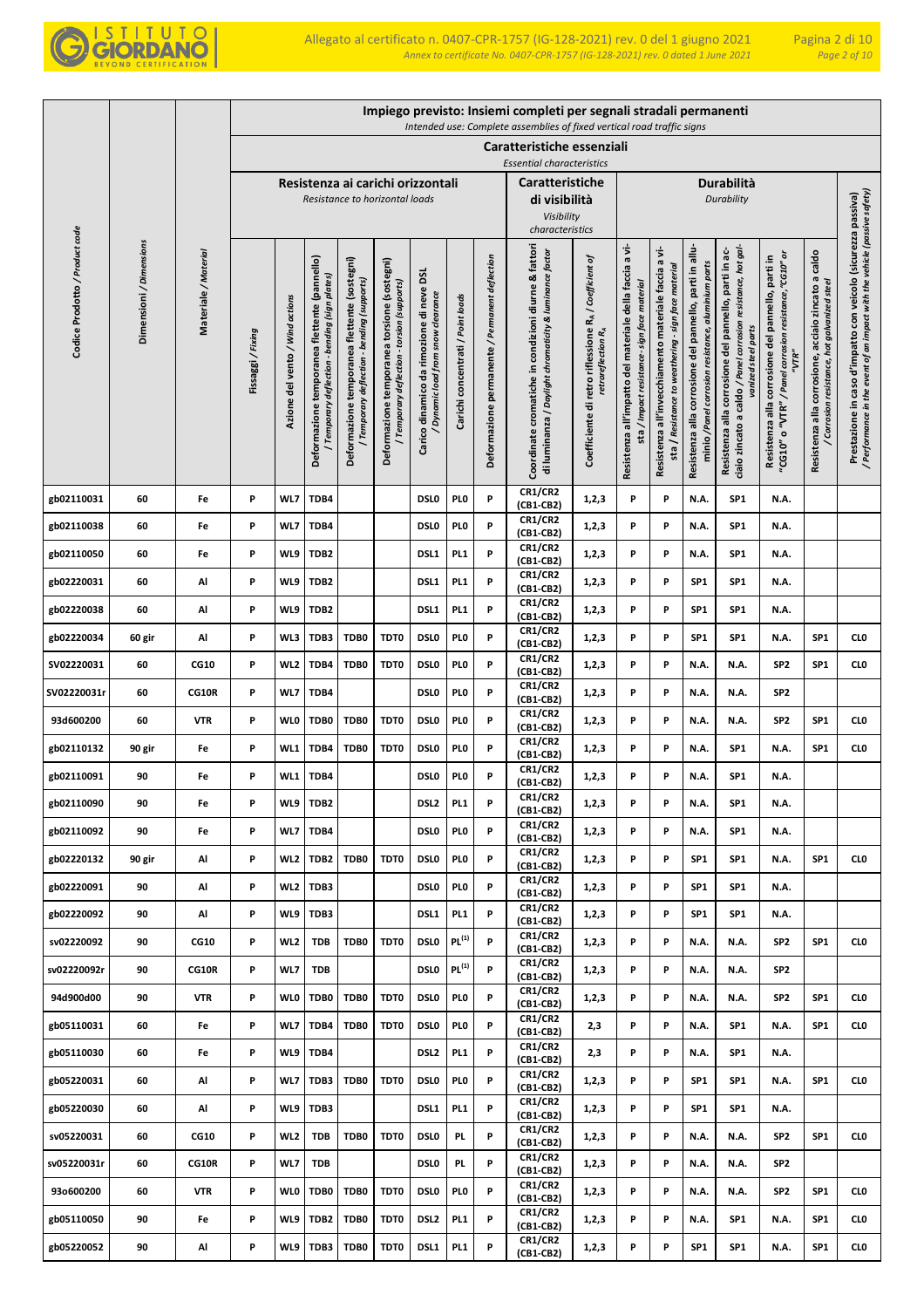

|                                |                         |                      |                 |                                 |                                                                                                  |                                                                                             |                                                                                            |                                                                                |                                   |                                                | Impiego previsto: Insiemi completi per segnali stradali permanenti<br>Intended use: Complete assemblies of fixed vertical road traffic signs |                                                                                         |                                                                                                        |                                                                                                                |                                                                                                               |                                                                                                                                              |                                                                                                                      |                                                                                                        |                                                                                                                                            |
|--------------------------------|-------------------------|----------------------|-----------------|---------------------------------|--------------------------------------------------------------------------------------------------|---------------------------------------------------------------------------------------------|--------------------------------------------------------------------------------------------|--------------------------------------------------------------------------------|-----------------------------------|------------------------------------------------|----------------------------------------------------------------------------------------------------------------------------------------------|-----------------------------------------------------------------------------------------|--------------------------------------------------------------------------------------------------------|----------------------------------------------------------------------------------------------------------------|---------------------------------------------------------------------------------------------------------------|----------------------------------------------------------------------------------------------------------------------------------------------|----------------------------------------------------------------------------------------------------------------------|--------------------------------------------------------------------------------------------------------|--------------------------------------------------------------------------------------------------------------------------------------------|
|                                |                         |                      |                 |                                 |                                                                                                  |                                                                                             |                                                                                            |                                                                                |                                   |                                                | Caratteristiche essenziali                                                                                                                   |                                                                                         |                                                                                                        |                                                                                                                |                                                                                                               |                                                                                                                                              |                                                                                                                      |                                                                                                        |                                                                                                                                            |
|                                |                         |                      |                 |                                 |                                                                                                  |                                                                                             | Resistenza ai carichi orizzontali                                                          |                                                                                |                                   |                                                | <b>Essential characteristics</b><br><b>Caratteristiche</b>                                                                                   |                                                                                         |                                                                                                        |                                                                                                                |                                                                                                               | Durabilità                                                                                                                                   |                                                                                                                      |                                                                                                        |                                                                                                                                            |
|                                |                         |                      |                 |                                 |                                                                                                  |                                                                                             | Resistance to horizontal loads                                                             |                                                                                |                                   |                                                | di visibilità                                                                                                                                |                                                                                         |                                                                                                        |                                                                                                                |                                                                                                               | Durability                                                                                                                                   |                                                                                                                      |                                                                                                        |                                                                                                                                            |
|                                |                         |                      |                 |                                 |                                                                                                  |                                                                                             |                                                                                            |                                                                                |                                   |                                                | Visibility<br>characteristics                                                                                                                |                                                                                         |                                                                                                        |                                                                                                                |                                                                                                               |                                                                                                                                              |                                                                                                                      |                                                                                                        |                                                                                                                                            |
| Codice Prodotto / Product code | Dimensioni / Dimensions | Materiale / Material | Fissaggi/Fixing | Azione del vento / Wind actions | Deformazione temporanea flettente (pannello)<br>bending (sign plates)<br>/ Temporary deflection- | Deformazione temporanea flettente (sostegni)<br>/ Temporary deflection - bending (supports) | Deformazione temporanea torsione (sostegni)<br>/ Temporary deflection - torsion (supports) | Carico dinamico da rimozione di neve DSL<br>/ Dynamic load from snow clearance | Carichi concentrati / Point loads | Deformazione permanente / Permanent deflection | Coordinate cromatiche in condizioni diurne & fattori<br>di luminanza / Daylight chromaticity & luminance factor                              | Coefficiente di retro riflessione RA / Coefficient of<br>retroreflection R <sub>A</sub> | Resistenza all'impatto del materiale della faccia a vi-<br>sta / Impact resistance- sign face material | a vi-<br>sta / Resistance to weathering - sign face material<br>Resistenza all'invecchiamento materiale faccia | Resistenza alla corrosione del pannello, parti in allu-<br>minio /Panel corrosion resistance, aluminium parts | ciaio zincato a caldo / Panel corrosion resistance, hot gal-<br>Resistenza alla corrosione del pannello, parti in ac-<br>vanized steel parts | 'CG10" o "VTR" / Panel corrosion resistance, "CG10" or<br>Resistenza alla corrosione del pannello, parti in<br>"VTR" | corrosione, acciaio zincato a caldo<br>/ Corrosion resistance, hot galvanized steel<br>Resistenza alla | / Performance in the event of an impact with the vehicle (passive safety)<br>Prestazione in caso d'impatto con veicolo (sicurezza passiva) |
|                                |                         |                      |                 |                                 |                                                                                                  |                                                                                             |                                                                                            |                                                                                |                                   |                                                | <b>CR1/CR2</b>                                                                                                                               |                                                                                         |                                                                                                        |                                                                                                                |                                                                                                               |                                                                                                                                              |                                                                                                                      |                                                                                                        |                                                                                                                                            |
| sv05220052<br>sv05220052r      | 90<br>90                | CG10<br><b>CG10R</b> | P<br>P          | WL <sub>2</sub><br>WL7          | <b>TDB</b><br><b>TDB</b>                                                                         | TDB0                                                                                        | TDT0                                                                                       | <b>DSL</b><br><b>DSL</b>                                                       | PL.<br>PL.                        | P<br>P                                         | (CB1-CB2)<br><b>CR1/CR2</b>                                                                                                                  | 1,2,3<br>1,2,3                                                                          | P<br>P                                                                                                 | P<br>P                                                                                                         | N.A.<br>N.A.                                                                                                  | N.A.<br>N.A.                                                                                                                                 | SP <sub>2</sub><br>SP <sub>2</sub>                                                                                   | SP <sub>1</sub>                                                                                        | CL <sub>0</sub>                                                                                                                            |
|                                |                         |                      |                 |                                 |                                                                                                  |                                                                                             |                                                                                            |                                                                                |                                   | P                                              | (CB1-CB2)<br><b>CR1/CR2</b>                                                                                                                  |                                                                                         |                                                                                                        |                                                                                                                |                                                                                                               |                                                                                                                                              |                                                                                                                      |                                                                                                        |                                                                                                                                            |
| 94o900d00<br>gb05220092        | 90<br>120               | <b>VTR</b><br>Al     | P<br>P          | <b>WLO</b><br>WL9               | TDB0<br>TDB2                                                                                     | TDB0<br>TDB0                                                                                | TDT0<br>TDT0                                                                               | DSL <sub>0</sub><br>DSL1                                                       | PLO<br>PL <sub>1</sub>            | P                                              | (CB1-CB2)<br><b>CR1/CR2</b>                                                                                                                  | 1,2,3<br>1,2,3                                                                          | P<br>P                                                                                                 | P<br>P                                                                                                         | N.A.<br>SP <sub>1</sub>                                                                                       | N.A.<br>SP1                                                                                                                                  | SP <sub>2</sub><br>N.A.                                                                                              | SP <sub>1</sub><br>SP <sub>1</sub>                                                                     | CL <sub>0</sub><br>CL <sub>0</sub>                                                                                                         |
| gb05110092                     | 120                     | Fe                   | P               | WL7                             | TDB3                                                                                             | TDB0                                                                                        | TDT0                                                                                       | DSL1                                                                           | PL1                               | P                                              | (CB1-CB2)<br><b>CR1/CR2</b>                                                                                                                  | 1,2,3                                                                                   | P                                                                                                      | P                                                                                                              | N.A.                                                                                                          | SP1                                                                                                                                          | N.A.                                                                                                                 | SP1                                                                                                    | CL <sub>0</sub>                                                                                                                            |
| sv05220092                     | 120                     | <b>CG10</b>          | P               | WL <sub>2</sub>                 | <b>TDB</b>                                                                                       |                                                                                             |                                                                                            | DSI.                                                                           | PL.                               | P                                              | (CB1-CB2)<br><b>CR1/CR2</b>                                                                                                                  | 1,2,3                                                                                   | P                                                                                                      | P                                                                                                              | N.A.                                                                                                          | N.A.                                                                                                                                         | SP <sub>2</sub>                                                                                                      |                                                                                                        |                                                                                                                                            |
| sv05220092r                    | 120                     | CG10R                | P               | WL7                             | <b>TDB</b>                                                                                       |                                                                                             |                                                                                            | <b>DSL</b>                                                                     | PL.                               | P                                              | (CB1-CB2)<br><b>CR1/CR2</b>                                                                                                                  | 1,2,3                                                                                   | P                                                                                                      | P                                                                                                              | N.A.                                                                                                          | N.A.                                                                                                                                         | SP <sub>2</sub>                                                                                                      |                                                                                                        |                                                                                                                                            |
| 94on00e00                      | 120                     | <b>VTR</b>           | P               | <b>WLO</b>                      | TDB0                                                                                             | TDB0                                                                                        | TDT0                                                                                       | DSL <sub>0</sub>                                                               | PL <sub>0</sub>                   | P                                              | (CB1-CB2)<br><b>CR1/CR2</b>                                                                                                                  | 1,2,3                                                                                   | P                                                                                                      | P                                                                                                              | N.A.                                                                                                          | N.A.                                                                                                                                         | SP <sub>2</sub>                                                                                                      | SP <sub>1</sub>                                                                                        | CL <sub>0</sub>                                                                                                                            |
| gbr311702                      | 40                      | Fe                   | P               | WL7                             | TDB3                                                                                             |                                                                                             |                                                                                            | DSL1                                                                           | PL <sub>1</sub>                   | P                                              | (CB1-CB2)<br>CR1/CR2<br>(CB1-CB2)                                                                                                            | 1,2,3                                                                                   | P                                                                                                      | P                                                                                                              | N.A.                                                                                                          | SP <sub>1</sub>                                                                                                                              | N.A.                                                                                                                 |                                                                                                        |                                                                                                                                            |
| gbr321702                      | 40                      | Al                   | P               | WL9                             | TDB2                                                                                             | TDB0                                                                                        | TDT0                                                                                       | DSL <sub>2</sub>                                                               | PL <sub>1</sub>                   | P                                              | CR1/CR2<br>(CB1-CB2)                                                                                                                         | 1,2,3                                                                                   | P                                                                                                      | P                                                                                                              | SP <sub>1</sub>                                                                                               | SP <sub>1</sub>                                                                                                                              | N.A.                                                                                                                 | SP1                                                                                                    | CL <sub>0</sub>                                                                                                                            |
| svr321701                      | 40                      | <b>CG10</b>          | P               | WL <sub>2</sub>                 | <b>TDB</b>                                                                                       |                                                                                             |                                                                                            | <b>DSLO</b>                                                                    | PL <sub>0</sub>                   | P                                              | <b>CR1/CR2</b><br>(CB1-CB2)                                                                                                                  | 1,2,3                                                                                   | P                                                                                                      | P                                                                                                              | N.A.                                                                                                          | N.A.                                                                                                                                         | SP <sub>2</sub>                                                                                                      |                                                                                                        |                                                                                                                                            |
| svr321701r                     | 40                      | CG10R                | P               | WL7                             | <b>TDB</b>                                                                                       |                                                                                             |                                                                                            | DSL <sub>0</sub>                                                               | PL <sub>0</sub>                   | P                                              | <b>CR1/CR2</b><br>(CB1-CB2)                                                                                                                  | 1,2,3                                                                                   | P                                                                                                      | P                                                                                                              | N.A.                                                                                                          | N.A.                                                                                                                                         | SP <sub>2</sub>                                                                                                      |                                                                                                        |                                                                                                                                            |
| gbr3112951                     | 60                      | Fe                   | P               | WL7                             | TDB3                                                                                             |                                                                                             |                                                                                            | DSL <sub>1</sub>                                                               | PL <sub>1</sub>                   | P                                              | <b>CR1/CR2</b><br>(CB1-CB2)                                                                                                                  | 1,2,3                                                                                   | P                                                                                                      | P                                                                                                              | N.A.                                                                                                          | SP <sub>1</sub>                                                                                                                              | N.A.                                                                                                                 |                                                                                                        |                                                                                                                                            |
| gbr3222951                     | 60                      | Al                   | P               | WL7                             | TDB4                                                                                             | TDB0                                                                                        | TDT0                                                                                       | DSL <sub>0</sub>                                                               | PL <sub>0</sub>                   | P                                              | <b>CR1/CR2</b><br>(CB1-CB2)                                                                                                                  | 1,2,3                                                                                   | P                                                                                                      | P                                                                                                              | SP <sub>1</sub>                                                                                               | SP <sub>1</sub>                                                                                                                              | N.A.                                                                                                                 | SP <sub>1</sub>                                                                                        | CL <sub>0</sub>                                                                                                                            |
| gbr3222953                     | 60                      | Al                   | P               | WL9                             | TDB4                                                                                             |                                                                                             |                                                                                            | DSL <sub>2</sub>                                                               | PL <sub>1</sub>                   | P                                              | <b>CR1/CR2</b><br>(CB1-CB2)                                                                                                                  | 1,2,3                                                                                   | P                                                                                                      | P                                                                                                              | SP <sub>1</sub>                                                                                               | SP <sub>1</sub>                                                                                                                              | N.A.                                                                                                                 |                                                                                                        |                                                                                                                                            |
| svr3222951                     | 60                      | <b>CG10</b>          | P               | WL <sub>2</sub>                 | <b>TDB</b>                                                                                       | TDB0                                                                                        | TDT0                                                                                       | DSL <sub>0</sub>                                                               | PI 0                              | P                                              | <b>CR1/CR2</b><br>(CB1-CB2)                                                                                                                  | 1,2,3                                                                                   | P                                                                                                      | P                                                                                                              | N.A.                                                                                                          | N.A.                                                                                                                                         | SP <sub>2</sub>                                                                                                      | SP <sub>1</sub>                                                                                        | CL <sub>0</sub>                                                                                                                            |
| svr3222951r                    | 60                      | CG10R                | P               | WL7                             | <b>TDB</b>                                                                                       |                                                                                             |                                                                                            | DSL <sub>0</sub>                                                               | PI 0                              | P                                              | <b>CR1/CR2</b><br>(CB1-CB2)                                                                                                                  | 1,2,3                                                                                   | P                                                                                                      | P                                                                                                              | N.A.                                                                                                          | N.A.                                                                                                                                         | SP <sub>2</sub>                                                                                                      |                                                                                                        |                                                                                                                                            |
| 93b600200                      | 60                      | <b>VTR</b>           | P               | <b>WLO</b>                      | TDB0                                                                                             | TDB0                                                                                        | TDT0                                                                                       | DSL <sub>0</sub>                                                               | PI 0                              | P                                              | <b>CR1/CR2</b><br>(CB1-CB2)                                                                                                                  | 1,2,3                                                                                   | P                                                                                                      | P                                                                                                              | N.A.                                                                                                          | N.A.                                                                                                                                         | SP <sub>2</sub>                                                                                                      | SP <sub>1</sub>                                                                                        | CL <sub>0</sub>                                                                                                                            |
| gbr3112951                     | 90                      | Fe                   | P               | WL7                             | TDB3                                                                                             |                                                                                             |                                                                                            | DSL1                                                                           | PL <sub>1</sub>                   | P                                              | <b>CR1/CR2</b><br>(CB1-CB2)                                                                                                                  | 1,2,3                                                                                   | P                                                                                                      | P                                                                                                              | N.A.                                                                                                          | SP <sub>1</sub>                                                                                                                              | N.A.                                                                                                                 |                                                                                                        |                                                                                                                                            |
| gbr3222953                     | 90                      | Al                   | P               | WL9                             | TDB <sub>2</sub>                                                                                 | TDB0                                                                                        | TDT0                                                                                       | DSL1                                                                           | PL <sub>1</sub>                   | P                                              | <b>CR1/CR2</b><br>(CB1-CB2)                                                                                                                  | 1,2,3                                                                                   | P                                                                                                      | P                                                                                                              | SP <sub>1</sub>                                                                                               | SP <sub>1</sub>                                                                                                                              | N.A.                                                                                                                 | SP1                                                                                                    | CL <sub>0</sub>                                                                                                                            |
| svr3222960                     | 90                      | CG10                 | P               | WL <sub>2</sub>                 | <b>TDB</b>                                                                                       |                                                                                             |                                                                                            | DSL <sub>0</sub>                                                               | PI 0                              | P                                              | <b>CR1/CR2</b><br>(CB1-CB2)                                                                                                                  | 1,2,3                                                                                   | P                                                                                                      | P                                                                                                              | N.A.                                                                                                          | N.A.                                                                                                                                         | SP <sub>2</sub>                                                                                                      |                                                                                                        |                                                                                                                                            |
| svr3222960r                    | 90                      | CG10R                | P               | WL7                             | <b>TDB</b>                                                                                       |                                                                                             |                                                                                            | DSL <sub>0</sub>                                                               | PL <sub>0</sub>                   | P                                              | <b>CR1/CR2</b><br>(CB1-CB2)                                                                                                                  | 1,2,3                                                                                   | P                                                                                                      | P                                                                                                              | N.A.                                                                                                          | N.A.                                                                                                                                         | SP <sub>2</sub>                                                                                                      |                                                                                                        |                                                                                                                                            |
| gb03110541                     | 25                      | Fe                   | P               | WL7                             | TDB2                                                                                             | TDB0                                                                                        | TDT0                                                                                       | DSL1                                                                           | PL <sub>1</sub>                   | P                                              | <b>CR1/CR2</b><br>(CB1-CB2)                                                                                                                  | 1,2,3                                                                                   | P                                                                                                      | P                                                                                                              | N.A.                                                                                                          | SP <sub>1</sub>                                                                                                                              | N.A.                                                                                                                 | SP1                                                                                                    | CL <sub>0</sub>                                                                                                                            |
| gb03220451                     | 25                      | Al                   | P               | WL9                             | TDB1                                                                                             | TDB0                                                                                        | TDT0                                                                                       | DSL1                                                                           | PL <sub>1</sub>                   | P                                              | <b>CR1/CR2</b><br>(CB1-CB2)                                                                                                                  | 1,2,3                                                                                   | P                                                                                                      | P                                                                                                              | SP <sub>1</sub>                                                                                               | SP1                                                                                                                                          | N.A.                                                                                                                 | SP1                                                                                                    | CL <sub>0</sub>                                                                                                                            |
| gb03111701                     | 40                      | Fe                   | P               | WL7                             | TDB4                                                                                             | TDB0                                                                                        | TDT0                                                                                       | DSL <sub>0</sub>                                                               | PL <sub>0</sub>                   | P                                              | <b>CR1/CR2</b><br>(CB1-CB2)                                                                                                                  | 1,2,3                                                                                   | P                                                                                                      | P                                                                                                              | N.A.                                                                                                          | SP <sub>1</sub>                                                                                                                              | N.A.                                                                                                                 | SP <sub>1</sub>                                                                                        | CL <sub>0</sub>                                                                                                                            |
| gb03221701                     | 40                      | Al                   | P               | WL7                             | TDB3                                                                                             | TDB0                                                                                        | TDT0                                                                                       | DSL <sub>0</sub>                                                               | PI 0                              | P                                              | <b>CR1/CR2</b><br>(CB1-CB2)                                                                                                                  | 1,2,3                                                                                   | P                                                                                                      | P                                                                                                              | SP <sub>1</sub>                                                                                               | SP <sub>1</sub>                                                                                                                              | N.A.                                                                                                                 | SP <sub>1</sub>                                                                                        | CL <sub>0</sub>                                                                                                                            |
| 93q400200                      | 40                      | <b>VTR</b>           | P               | <b>WLO</b>                      | TDB0                                                                                             | TDB0                                                                                        | TDT0                                                                                       | DSL <sub>0</sub>                                                               | PI 0                              | P                                              | <b>CR1/CR2</b><br>(CB1-CB2)                                                                                                                  | 1,2,3                                                                                   | P                                                                                                      | P                                                                                                              | N.A.                                                                                                          | N.A.                                                                                                                                         | SP <sub>2</sub>                                                                                                      | SP <sub>1</sub>                                                                                        | CL <sub>0</sub>                                                                                                                            |
| gb03112771                     | 53                      | Fe                   | P               | WL7                             | TDB4                                                                                             | TDB0                                                                                        | TDT0                                                                                       | DSL <sub>0</sub>                                                               | PI 0                              | P                                              | <b>CR1/CR2</b><br>(CB1-CB2)                                                                                                                  | 1,2,3                                                                                   | P                                                                                                      | P                                                                                                              | N.A.                                                                                                          | SP <sub>1</sub>                                                                                                                              | N.A.                                                                                                                 | SP1                                                                                                    | CL <sub>0</sub>                                                                                                                            |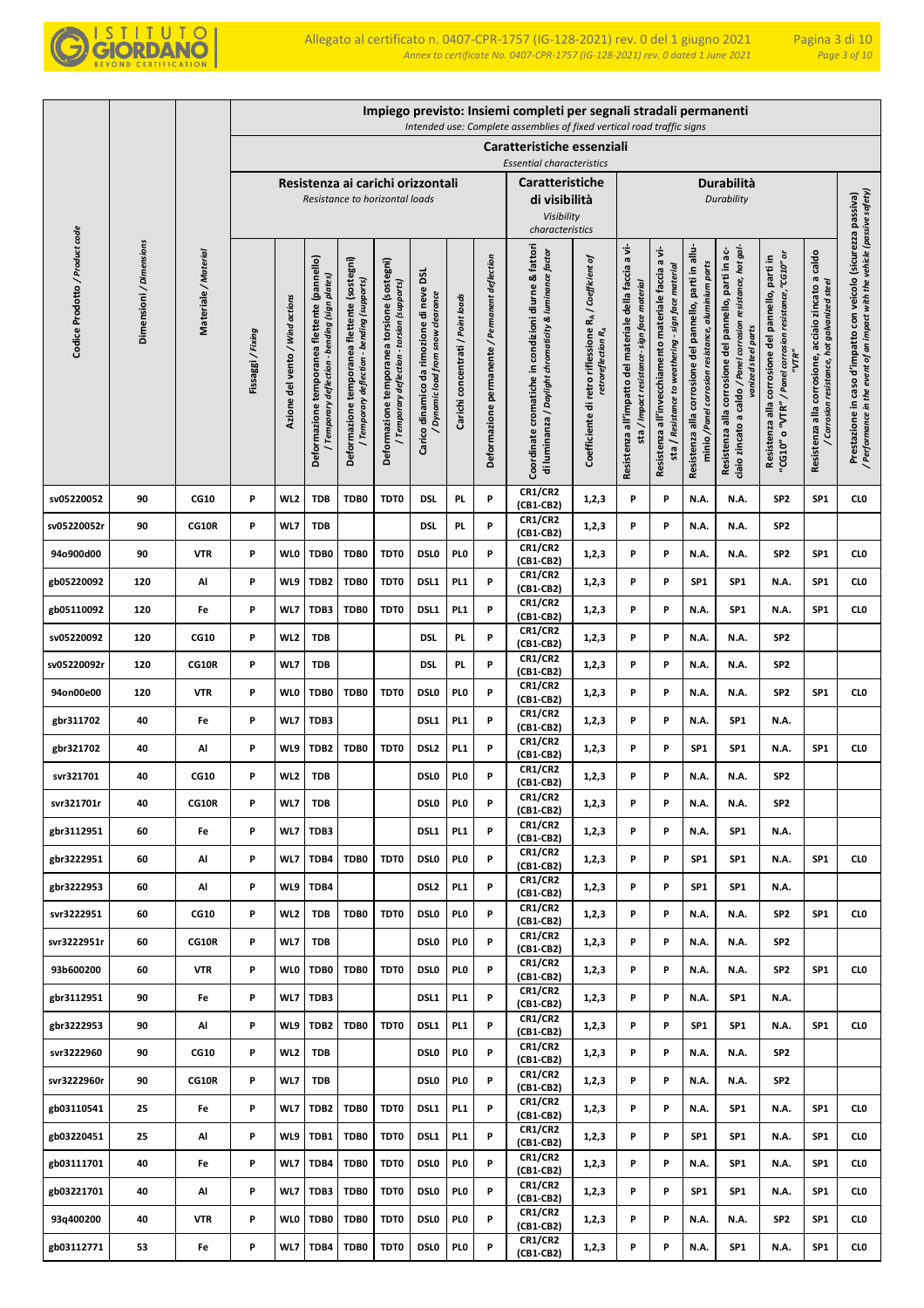

|                                |                         |                      |                 |                                 |                                                                                                |                                                                                             |                                                                                            |                                                                              |                                   |                                                | Impiego previsto: Insiemi completi per segnali stradali permanenti<br>Intended use: Complete assemblies of fixed vertical road traffic signs |                                                                                         |                                                                                                        |                                                                                                                |                                                                                                               |                                                                                                                                              |                                                                                                                            |                                                                                                           |                                                                                                                                            |
|--------------------------------|-------------------------|----------------------|-----------------|---------------------------------|------------------------------------------------------------------------------------------------|---------------------------------------------------------------------------------------------|--------------------------------------------------------------------------------------------|------------------------------------------------------------------------------|-----------------------------------|------------------------------------------------|----------------------------------------------------------------------------------------------------------------------------------------------|-----------------------------------------------------------------------------------------|--------------------------------------------------------------------------------------------------------|----------------------------------------------------------------------------------------------------------------|---------------------------------------------------------------------------------------------------------------|----------------------------------------------------------------------------------------------------------------------------------------------|----------------------------------------------------------------------------------------------------------------------------|-----------------------------------------------------------------------------------------------------------|--------------------------------------------------------------------------------------------------------------------------------------------|
|                                |                         |                      |                 |                                 |                                                                                                |                                                                                             |                                                                                            |                                                                              |                                   |                                                | Caratteristiche essenziali                                                                                                                   |                                                                                         |                                                                                                        |                                                                                                                |                                                                                                               |                                                                                                                                              |                                                                                                                            |                                                                                                           |                                                                                                                                            |
|                                |                         |                      |                 |                                 |                                                                                                |                                                                                             |                                                                                            |                                                                              |                                   |                                                | <b>Essential characteristics</b>                                                                                                             |                                                                                         |                                                                                                        |                                                                                                                |                                                                                                               |                                                                                                                                              |                                                                                                                            |                                                                                                           |                                                                                                                                            |
|                                |                         |                      |                 |                                 |                                                                                                |                                                                                             | Resistenza ai carichi orizzontali<br>Resistance to horizontal loads                        |                                                                              |                                   |                                                | Caratteristiche<br>di visibilità                                                                                                             |                                                                                         |                                                                                                        |                                                                                                                |                                                                                                               | Durabilità<br>Durability                                                                                                                     |                                                                                                                            |                                                                                                           |                                                                                                                                            |
|                                |                         |                      |                 |                                 |                                                                                                |                                                                                             |                                                                                            |                                                                              |                                   |                                                | Visibility<br>characteristics                                                                                                                |                                                                                         |                                                                                                        |                                                                                                                |                                                                                                               |                                                                                                                                              |                                                                                                                            |                                                                                                           |                                                                                                                                            |
| Codice Prodotto / Product code | Dimensioni / Dimensions | Materiale / Material | Fissaggi/Fixing | Azione del vento / Wind actions | Deformazione temporanea flettente (pannello)<br>bending (sign plates)<br>Temporary deflection- | Deformazione temporanea flettente (sostegni)<br>/ Temporary deflection - bending (supports) | Deformazione temporanea torsione (sostegni)<br>/ Temporary deflection - torsion (supports) | Carico dinamico da rimozione di neve DSL<br>Dynamic load from snow clearance | Carichi concentrati / Point loads | Deformazione permanente / Permanent deflection | Coordinate cromatiche in condizioni diurne & fattori<br>di luminanza / Daylight chromaticity & luminance factor                              | Coefficiente di retro riflessione RA / Coefficient of<br>retroreflection R <sub>A</sub> | Resistenza all'impatto del materiale della faccia a vi-<br>sta / Impact resistance- sign face material | a vi-<br>sta / Resistance to weathering - sign face material<br>Resistenza all'invecchiamento materiale faccia | Resistenza alla corrosione del pannello, parti in allu-<br>minio /Panel corrosion resistance, aluminium parts | ciaio zincato a caldo / Panel corrosion resistance, hot gal-<br>Resistenza alla corrosione del pannello, parti in ac-<br>vanized steel parts | o "VTR" / Panel corrosion resistance, "CG10" or<br>corrosione del pannello, parti in<br>"VTR"<br>Resistenza alla<br>"CG10" | acciaio zincato a caldo<br>/ Corrosion resistance, hot galvanized steel<br>corrosione,<br>Resistenza alla | / Performance in the event of an impact with the vehicle (passive safety)<br>Prestazione in caso d'impatto con veicolo (sicurezza passiva) |
| gb03222771                     | 53                      | Al                   | P               | WL7                             | TDB3                                                                                           | TDB0                                                                                        | TDT0                                                                                       | <b>DSLO</b>                                                                  | PL <sub>0</sub>                   | P                                              | CR1/CR2<br>(CB1-CB2)                                                                                                                         | 1,2,3                                                                                   | P                                                                                                      | P                                                                                                              | SP <sub>1</sub>                                                                                               | SP <sub>1</sub>                                                                                                                              | N.A.                                                                                                                       | SP1                                                                                                       | CL <sub>0</sub>                                                                                                                            |
| gb03112951                     | 60                      | Fe                   | P               | WL7                             | TDB4                                                                                           | TDB0                                                                                        | TDT0                                                                                       | <b>DSLO</b>                                                                  | PI 0                              | P                                              | <b>CR1/CR2</b><br>(CB1-CB2)                                                                                                                  | 1,2,3                                                                                   | P                                                                                                      | P                                                                                                              | N.A.                                                                                                          | SP <sub>1</sub>                                                                                                                              | N.A.                                                                                                                       | SP <sub>1</sub>                                                                                           | CL <sub>0</sub>                                                                                                                            |
| gb03112950                     | 60                      | Fe                   | P               | WL9                             | TDB4                                                                                           | TDB0                                                                                        | TDT0                                                                                       | DSL <sub>2</sub>                                                             | PL <sub>1</sub>                   | P                                              | <b>CR1/CR2</b><br>(CB1-CB2)                                                                                                                  | 1,2,3                                                                                   | P                                                                                                      | P                                                                                                              | N.A.                                                                                                          | SP1                                                                                                                                          | N.A.                                                                                                                       | SP <sub>1</sub>                                                                                           | CL <sub>0</sub>                                                                                                                            |
| gb03222951                     | 60                      | Al                   | P               | WL7                             | TDB3                                                                                           | TDB0                                                                                        | TDT0                                                                                       | <b>DSLO</b>                                                                  | PL <sub>0</sub>                   | P                                              | <b>CR1/CR2</b><br>(CB1-CB2)                                                                                                                  | 1,2,3                                                                                   | P                                                                                                      | P                                                                                                              | N.A.                                                                                                          | SP1                                                                                                                                          | SP <sub>1</sub>                                                                                                            | SP <sub>1</sub>                                                                                           | CL <sub>0</sub>                                                                                                                            |
| gb03222952                     | 60                      | Al                   | P               | WL9                             | TDB3                                                                                           | TDB0                                                                                        | TDT0                                                                                       | DSL1                                                                         | PL <sub>1</sub>                   | P                                              | <b>CR1/CR2</b><br>(CB1-CB2)                                                                                                                  | 1,2,3                                                                                   | P                                                                                                      | P                                                                                                              | N.A.                                                                                                          | SP1                                                                                                                                          | SP <sub>1</sub>                                                                                                            | SP <sub>1</sub>                                                                                           | CL <sub>0</sub>                                                                                                                            |
| 93q600200                      | 60                      | <b>VTR</b>           | P               | <b>WLO</b>                      | TDB0                                                                                           | TDB0                                                                                        | TDT0                                                                                       | <b>DSLO</b>                                                                  | PL <sub>0</sub>                   | P                                              | <b>CR1/CR2</b><br>(CB1-CB2)                                                                                                                  | 1,2,3                                                                                   | P                                                                                                      | P                                                                                                              | N.A.                                                                                                          | N.A.                                                                                                                                         | SP <sub>2</sub>                                                                                                            | SP <sub>1</sub>                                                                                           | CL <sub>0</sub>                                                                                                                            |
| sv03222951                     | 60                      | <b>CG10</b>          | P               | WL <sub>2</sub>                 | <b>TDB</b>                                                                                     | TDB0                                                                                        | TDT0                                                                                       | DSI.                                                                         | PL.                               | P                                              | <b>CR1/CR2</b><br>(CB1-CB2)                                                                                                                  | 1,2,3                                                                                   | P                                                                                                      | P                                                                                                              | N.A.                                                                                                          | N.A.                                                                                                                                         | SP <sub>2</sub>                                                                                                            | SP <sub>1</sub>                                                                                           | CL <sub>0</sub>                                                                                                                            |
| sv03222951r                    | 60                      | CG10R                | P               | WL7                             | <b>TDB</b>                                                                                     |                                                                                             |                                                                                            | DSI.                                                                         | PL.                               | P                                              | <b>CR1/CR2</b><br>(CB1-CB2)                                                                                                                  | 1,2,3                                                                                   | P                                                                                                      | P                                                                                                              | N.A.                                                                                                          | N.A.                                                                                                                                         | SP <sub>2</sub>                                                                                                            |                                                                                                           |                                                                                                                                            |
| gb03113852                     | 80                      | Fe                   | P               | WL7                             | TDB4                                                                                           | TDB0                                                                                        | TDT0                                                                                       | <b>DSLO</b>                                                                  | PI 0                              | P                                              | <b>CR1/CR2</b><br>(CB1-CB2)                                                                                                                  | 1, 2, 3                                                                                 | P                                                                                                      | P                                                                                                              | N.A.                                                                                                          | SP <sub>1</sub>                                                                                                                              | N.A.                                                                                                                       | SP <sub>1</sub>                                                                                           | CL <sub>0</sub>                                                                                                                            |
| gb03223852                     | 80                      | Al                   | P               | WL9                             | TDB3                                                                                           | TDB0                                                                                        | TDT0                                                                                       | DSL <sub>1</sub>                                                             | PL <sub>1</sub>                   | P                                              | <b>CR1/CR2</b><br>(CB1-CB2)                                                                                                                  | 1,2,3                                                                                   | P                                                                                                      | P                                                                                                              | SP <sub>1</sub>                                                                                               | SP1                                                                                                                                          | N.A.                                                                                                                       | SP <sub>1</sub>                                                                                           | CL <sub>0</sub>                                                                                                                            |
| gb03114302                     | 90                      | Fe                   | P               | WL5                             | TDB3                                                                                           | TDB0                                                                                        | TDT0                                                                                       | <b>DSLO</b>                                                                  | PI 0                              | P                                              | <b>CR1/CR2</b><br>(CB1-CB2)                                                                                                                  | 1,2,3                                                                                   | P                                                                                                      | P                                                                                                              | N.A.                                                                                                          | SP1                                                                                                                                          | N.A.                                                                                                                       | SP <sub>1</sub>                                                                                           | CL <sub>0</sub>                                                                                                                            |
| gb03114310                     | 90                      | Fe                   | P               | WL9                             | TDB <sub>2</sub>                                                                               | TDB0                                                                                        | TDT0                                                                                       | DSL <sub>2</sub>                                                             | PL <sub>1</sub>                   | P                                              | <b>CR1/CR2</b><br>(CB1-CB2)                                                                                                                  | 1, 2, 3                                                                                 | P                                                                                                      | P                                                                                                              | N.A.                                                                                                          | SP <sub>1</sub>                                                                                                                              | N.A.                                                                                                                       | SP <sub>1</sub>                                                                                           | CL <sub>0</sub>                                                                                                                            |
| gb03224302                     | 90                      | Al                   | P               | WL9                             | TDB3                                                                                           | TDB0                                                                                        | TDT0                                                                                       | DSL1                                                                         | PL <sub>1</sub>                   | P                                              | <b>CR1/CR2</b><br>(CB1-CB2)                                                                                                                  | 1,2,3                                                                                   | P                                                                                                      | P                                                                                                              | SP <sub>1</sub>                                                                                               | N.A.                                                                                                                                         | N.A.                                                                                                                       | SP <sub>1</sub>                                                                                           | CLO                                                                                                                                        |
| 94q900d00                      | 90                      | <b>VTR</b>           | P               | WL7                             | TDB5                                                                                           | TDB0                                                                                        | TDT0                                                                                       | <b>DSLO</b>                                                                  | PL <sub>0</sub>                   | P                                              | <b>CR1/CR2</b><br>(CB1-CB2)                                                                                                                  | 1,2,3                                                                                   | P                                                                                                      | P                                                                                                              | N.A.                                                                                                          | N.A.                                                                                                                                         | SP <sub>2</sub>                                                                                                            | SP <sub>1</sub>                                                                                           | <b>CLO</b>                                                                                                                                 |
| gb03114732                     | 105                     | Fe                   | P               | WL7                             | TDB3                                                                                           | TDB0                                                                                        | TDT0                                                                                       | DSL1                                                                         | PL <sub>1</sub>                   | P                                              | <b>CR1/CR2</b><br>(CB1-CB2)                                                                                                                  | 1,2,3                                                                                   | P                                                                                                      | P                                                                                                              | N.A.                                                                                                          | SP1                                                                                                                                          | N.A.                                                                                                                       | SP <sub>1</sub>                                                                                           | <b>CLO</b>                                                                                                                                 |
| gb03224732                     | 105                     | Al                   | P               | WL9                             | TDB <sub>2</sub>                                                                               | TDB0                                                                                        | TDT0                                                                                       | DSL1                                                                         | PL <sub>1</sub>                   | P                                              | <b>CR1/CR2</b><br>(CB1-CB2)                                                                                                                  | 1,2,3                                                                                   | P                                                                                                      | P                                                                                                              | SP <sub>1</sub>                                                                                               | SP1                                                                                                                                          | N.A.                                                                                                                       | SP <sub>1</sub>                                                                                           | CL <sub>0</sub>                                                                                                                            |
| gb03114910                     | 135                     | Fe                   | P               | WL7                             | TDB3                                                                                           | TDB0                                                                                        | TDT0                                                                                       | DSL1                                                                         | PL <sub>1</sub>                   | P                                              | <b>CR1/CR2</b><br>$(CB1-CB2)$                                                                                                                | 1,2,3                                                                                   | P                                                                                                      | P                                                                                                              | N.A.                                                                                                          | SP <sub>1</sub>                                                                                                                              | N.A.                                                                                                                       | SP <sub>1</sub>                                                                                           | CL <sub>0</sub>                                                                                                                            |
| gb03224912                     | 135                     | Al                   | P               | WL7                             | TDB4                                                                                           | TDB0                                                                                        | TDT0                                                                                       | DSL1                                                                         | PL <sub>1</sub>                   | P                                              | <b>CR1/CR2</b><br>(CB1-CB2)                                                                                                                  | 1,2,3                                                                                   | P                                                                                                      | P                                                                                                              | SP <sub>1</sub>                                                                                               | SP1                                                                                                                                          | N.A.                                                                                                                       | SP <sub>1</sub>                                                                                           | CL <sub>0</sub>                                                                                                                            |
| 94qq00e00                      | 135                     | <b>VTR</b>           | P               | <b>WLO</b>                      | TDB0                                                                                           | TDB0                                                                                        | TDT0                                                                                       | DSL <sub>0</sub>                                                             | PL <sub>0</sub>                   | P                                              | <b>CR1/CR2</b><br>(CB1-CB2)                                                                                                                  | 1,2,3                                                                                   | P                                                                                                      | P                                                                                                              | N.A.                                                                                                          | N.A.                                                                                                                                         | SP <sub>2</sub>                                                                                                            | SP1                                                                                                       | CL <sub>0</sub>                                                                                                                            |
| gb03114902                     | 150                     | Fe                   | P               | WL7                             | TDB3                                                                                           | TDB0                                                                                        | TDT0                                                                                       | DSL1                                                                         | PL <sub>1</sub>                   | P                                              | <b>CR1/CR2</b><br>(CB1-CB2)                                                                                                                  | 1,2,3                                                                                   | P                                                                                                      | P                                                                                                              | N.A.                                                                                                          | SP <sub>1</sub>                                                                                                                              | N.A.                                                                                                                       | SP1                                                                                                       | CL <sub>0</sub>                                                                                                                            |
| gb03224902                     | 150                     | Al                   | P               | WL7                             | TDB4                                                                                           | TDB0                                                                                        | TDT0                                                                                       | DSL1                                                                         | PL <sub>1</sub>                   | P                                              | <b>CR1/CR2</b><br>(CB1-CB2)                                                                                                                  | 1,2,3                                                                                   | P                                                                                                      | P                                                                                                              | SP <sub>1</sub>                                                                                               | SP <sub>1</sub>                                                                                                                              | N.A.                                                                                                                       | SP <sub>1</sub>                                                                                           | CL <sub>0</sub>                                                                                                                            |
| gb06110672                     | 200                     | Fe                   | P               | WL7                             | TDB3                                                                                           | TDB0                                                                                        | TDT0                                                                                       | DSL1                                                                         | PL <sub>1</sub>                   | P                                              | <b>CR1/CR2</b><br>(CB1-CB2)                                                                                                                  | 1,2,3                                                                                   | P                                                                                                      | P                                                                                                              | N.A.                                                                                                          | SP <sub>1</sub>                                                                                                                              | N.A.                                                                                                                       | SP1                                                                                                       | CL <sub>0</sub>                                                                                                                            |
| gb06220672                     | 200                     | Al                   | P               | WL7                             | TDB3                                                                                           | TDB0                                                                                        | TDT0                                                                                       | DSL1                                                                         | PL <sub>1</sub>                   | P                                              | <b>CR1/CR2</b><br>(CB1-CB2)                                                                                                                  | 1,2,3                                                                                   | P                                                                                                      | P                                                                                                              | SP <sub>1</sub>                                                                                               | SP <sub>1</sub>                                                                                                                              | N.A.                                                                                                                       | SP <sub>1</sub>                                                                                           | CL <sub>0</sub>                                                                                                                            |
| gb03110141                     | 17x33                   | Fe                   | P               | WL7                             | TDB3                                                                                           | TDB0                                                                                        | TDT0                                                                                       | <b>DSLO</b>                                                                  | PI 0                              | P                                              | <b>CR1/CR2</b><br>(CB1-CB2)                                                                                                                  | 1,2,3                                                                                   | P                                                                                                      | P                                                                                                              | N.A.                                                                                                          | SP1                                                                                                                                          | N.A.                                                                                                                       | SP <sub>1</sub>                                                                                           | CL <sub>0</sub>                                                                                                                            |
| gb03220141                     | 17x33                   | Al                   | P               | WL9                             | TDB1                                                                                           | TDB0                                                                                        | TDT0                                                                                       | DSL <sub>2</sub>                                                             | PL <sub>1</sub>                   | P                                              | <b>CR1/CR2</b><br>(CB1-CB2)                                                                                                                  | 1,2,3                                                                                   | P                                                                                                      | P                                                                                                              | SP <sub>1</sub>                                                                                               | SP1                                                                                                                                          | N.A.                                                                                                                       | SP <sub>1</sub>                                                                                           | CL <sub>0</sub>                                                                                                                            |
| 93rfb0100                      | 17x33                   | <b>VTR</b>           | P               | <b>WLO</b>                      | TDB5                                                                                           | TDB0                                                                                        | TDT0                                                                                       | <b>DSLO</b>                                                                  | PL <sub>0</sub>                   | P                                              | <b>CR1/CR2</b><br>(CB1-CB2)                                                                                                                  | 1,2,3                                                                                   | P                                                                                                      | P                                                                                                              | N.A.                                                                                                          | N.A.                                                                                                                                         | SP <sub>2</sub>                                                                                                            | SP <sub>1</sub>                                                                                           | CL <sub>0</sub>                                                                                                                            |
| gb03110121                     | 18x53                   | Fe                   | P               | WL7                             | TDB4                                                                                           | TDB0                                                                                        | TDT0                                                                                       | <b>DSLO</b>                                                                  | PL <sub>0</sub>                   | P                                              | <b>CR1/CR2</b><br>(CB1-CB2)                                                                                                                  | 1,2,3                                                                                   | P                                                                                                      | P                                                                                                              | N.A.                                                                                                          | SP1                                                                                                                                          | N.A.                                                                                                                       | SP <sub>1</sub>                                                                                           | CL <sub>0</sub>                                                                                                                            |
| gb03220121                     | 18x53                   | Al                   | P               | WL7                             | TDB <sub>2</sub>                                                                               | TDB0                                                                                        | TDT0                                                                                       | DSL <sub>0</sub>                                                             | PL <sub>0</sub>                   | P                                              | <b>CR1/CR2</b><br>(CB1-CB2)                                                                                                                  | 1,2,3                                                                                   | P                                                                                                      | P                                                                                                              | SP <sub>1</sub>                                                                                               | SP1                                                                                                                                          | N.A.                                                                                                                       | SP <sub>1</sub>                                                                                           | CLO                                                                                                                                        |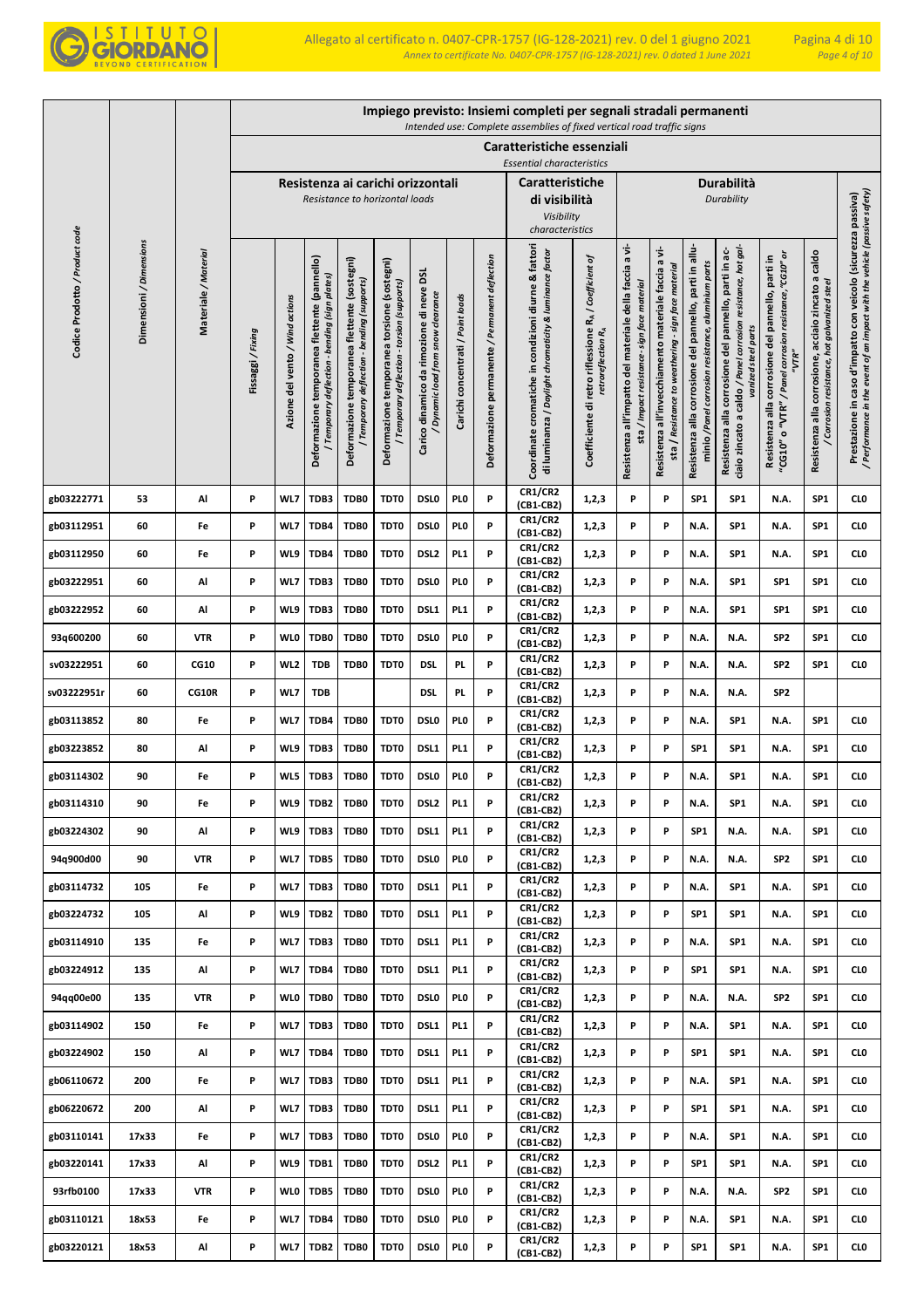

|                                |                         |                      |                 |                                 |                                                                                              |                                                                                             |                                                                                            |                                                                                        |                                   |                                                | Impiego previsto: Insiemi completi per segnali stradali permanenti<br>Intended use: Complete assemblies of fixed vertical road traffic signs |                                                                                         |                                                                                                       |                                                                                                                |                                                                                                               |                                                                                                                                              |                                                                                                                      |                                                                                                           |                                                                                                                                            |
|--------------------------------|-------------------------|----------------------|-----------------|---------------------------------|----------------------------------------------------------------------------------------------|---------------------------------------------------------------------------------------------|--------------------------------------------------------------------------------------------|----------------------------------------------------------------------------------------|-----------------------------------|------------------------------------------------|----------------------------------------------------------------------------------------------------------------------------------------------|-----------------------------------------------------------------------------------------|-------------------------------------------------------------------------------------------------------|----------------------------------------------------------------------------------------------------------------|---------------------------------------------------------------------------------------------------------------|----------------------------------------------------------------------------------------------------------------------------------------------|----------------------------------------------------------------------------------------------------------------------|-----------------------------------------------------------------------------------------------------------|--------------------------------------------------------------------------------------------------------------------------------------------|
|                                |                         |                      |                 |                                 |                                                                                              |                                                                                             |                                                                                            |                                                                                        |                                   |                                                | Caratteristiche essenziali<br><b>Essential characteristics</b>                                                                               |                                                                                         |                                                                                                       |                                                                                                                |                                                                                                               |                                                                                                                                              |                                                                                                                      |                                                                                                           |                                                                                                                                            |
|                                |                         |                      |                 |                                 |                                                                                              |                                                                                             | Resistenza ai carichi orizzontali<br>Resistance to horizontal loads                        |                                                                                        |                                   |                                                | Caratteristiche<br>di visibilità<br>Visibility<br>characteristics                                                                            |                                                                                         |                                                                                                       |                                                                                                                |                                                                                                               | Durabilità<br>Durability                                                                                                                     |                                                                                                                      |                                                                                                           |                                                                                                                                            |
| Codice Prodotto / Product code | Dimensioni / Dimensions | Materiale / Material | Fissaggi/Fixing | Azione del vento / Wind actions | Deformazione temporanea flettente (pannello)<br>Temporary deflection - bending (sign plates) | Deformazione temporanea flettente (sostegni)<br>/ Temporary deflection - bending (supports) | Deformazione temporanea torsione (sostegni)<br>/ Temporary deflection - torsion (supports) | <b>DSL</b><br>Carico dinamico da rimozione di neve<br>Dynamic load from snow clearance | Carichi concentrati / Point loads | Deformazione permanente / Permanent deflection | Coordinate cromatiche in condizioni diurne & fattori<br>di luminanza / Daylight chromaticity & luminance factor                              | Coefficiente di retro riflessione RA / Coefficient of<br>retroreflection R <sub>A</sub> | Resistenza all'impatto del materiale della faccia a vi-<br>sta / Impact resistance- sign face materia | a vi-<br>sta / Resistance to weathering - sign face material<br>Resistenza all'invecchiamento materiale faccia | Resistenza alla corrosione del pannello, parti in allu-<br>minio /Panel corrosion resistance, aluminium parts | ciaio zincato a caldo / Panel corrosion resistance, hot gal-<br>Resistenza alla corrosione del pannello, parti in ac-<br>vanized steel parts | "CG10" o "VTR" / Panel corrosion resistance, "CG10" or<br>Resistenza alla corrosione del pannello, parti in<br>"VTR" | caldo<br>acciaio zincato a<br>/ Corrosion resistance, hot galvanized steel<br>Resistenza alla corrosione, | / Performance in the event of an impact with the vehicle (passive safety)<br>Prestazione in caso d'impatto con veicolo (sicurezza passiva) |
| 93ric0100                      | 18x53                   | <b>VTR</b>           | P               | <b>WLO</b>                      | TDB5                                                                                         | TDB0                                                                                        | TDT0                                                                                       | <b>DSLO</b>                                                                            | PI 0                              | P                                              | <b>CR1/CR2</b><br>(CB1-CB2)<br><b>CR1/CR2</b>                                                                                                | 1,2,3                                                                                   | P                                                                                                     | P                                                                                                              | N.A.                                                                                                          | N.A.                                                                                                                                         | SP <sub>2</sub>                                                                                                      | SP <sub>1</sub>                                                                                           | CLO                                                                                                                                        |
| gb0311201                      | 20x40                   | Fe                   | P               | WL7                             | TDB3                                                                                         | TDB0                                                                                        | TDT0                                                                                       | <b>DSLO</b>                                                                            | PI 0                              | P                                              | (CB1-CB2)                                                                                                                                    | 1,2,3                                                                                   | P                                                                                                     | P                                                                                                              | N.A.                                                                                                          | SP <sub>1</sub>                                                                                                                              | N.A.                                                                                                                 | SP <sub>1</sub>                                                                                           | CLO                                                                                                                                        |
| 93r420100                      | 20x40                   | <b>VTR</b>           | P               | <b>WLO</b>                      | TDB5                                                                                         | TDB0                                                                                        | TDT0                                                                                       | <b>DSLO</b>                                                                            | PI 0                              | P                                              | <b>CR1/CR2</b><br>(CB1-CB2)                                                                                                                  | 1,2,3                                                                                   | P                                                                                                     | P                                                                                                              | N.A.                                                                                                          | N.A.                                                                                                                                         | SP <sub>2</sub>                                                                                                      | SP <sub>1</sub>                                                                                           | CLO                                                                                                                                        |
| gb0311201                      | 20x40                   | Al                   | P               | WL7                             | TDB3                                                                                         | TDB0                                                                                        | TDT0                                                                                       | <b>DSLO</b>                                                                            | PI 0                              | P                                              | <b>CR1/CR2</b><br>(CB1-CB2)<br><b>CR1/CR2</b>                                                                                                | 1,2,3                                                                                   | P                                                                                                     | P                                                                                                              | SP <sub>1</sub>                                                                                               | SP <sub>1</sub>                                                                                                                              | N.A.                                                                                                                 | SP <sub>1</sub>                                                                                           | CLO                                                                                                                                        |
| sv03220201                     | 20x40                   | <b>CG10</b>          | P               | WL <sub>2</sub>                 | TDB4                                                                                         | TDB0                                                                                        | TDT0                                                                                       | <b>DSLO</b>                                                                            | PI 0                              | P                                              | (CB1-CB2)<br><b>CR1/CR2</b>                                                                                                                  | 1,2,3                                                                                   | P                                                                                                     | P                                                                                                              | N.A.                                                                                                          | N.A.                                                                                                                                         | SP <sub>2</sub>                                                                                                      | SP <sub>1</sub>                                                                                           | CLO                                                                                                                                        |
| sv03220201r                    | 20x40                   | <b>CG10</b>          | P               | WL7                             | TDB4                                                                                         | TDB0                                                                                        | TDT0                                                                                       | <b>DSLO</b>                                                                            | PI 0                              | P                                              | (CB1-CB2)                                                                                                                                    | 1,2,3                                                                                   | P                                                                                                     | P                                                                                                              | N.A.                                                                                                          | N.A.                                                                                                                                         | SP <sub>2</sub>                                                                                                      | SP <sub>1</sub>                                                                                           | CL <sub>0</sub>                                                                                                                            |
| gb03112901                     | 20x60                   | Fe                   | P               | WL7                             | TDB3                                                                                         | TDB0                                                                                        | TDT0                                                                                       | <b>DSLO</b>                                                                            | PI 0                              | P                                              | <b>CR1/CR2</b><br>(CB1-CB2)                                                                                                                  | 1,2,3                                                                                   | P                                                                                                     | P                                                                                                              | N.A.                                                                                                          | SP <sub>1</sub>                                                                                                                              | N.A.                                                                                                                 | SP <sub>1</sub>                                                                                           | CLO                                                                                                                                        |
| 93r620100                      | 20x60                   | VTR                  | P               | <b>WLO</b>                      | TDB5                                                                                         | TDB0                                                                                        | TDT0                                                                                       | <b>DSLO</b>                                                                            | PL <sub>0</sub>                   | P                                              | <b>CR1/CR2</b><br>(CB1-CB2)                                                                                                                  | 1,2,3                                                                                   | P                                                                                                     | P                                                                                                              | N.A.                                                                                                          | N.A.                                                                                                                                         | SP <sub>2</sub>                                                                                                      | SP <sub>1</sub>                                                                                           | CLO                                                                                                                                        |
| gb03222910                     | 20x60                   | Al                   | P               | WL7                             | TDB2                                                                                         | TDB0                                                                                        | TDT0                                                                                       | <b>DSLO</b>                                                                            | PI 0                              | P                                              | <b>CR1/CR2</b><br>(CB1-CB2)                                                                                                                  | 1,2,3                                                                                   | P                                                                                                     | P                                                                                                              | SP1                                                                                                           | SP <sub>1</sub>                                                                                                                              | N.A.                                                                                                                 | SP <sub>1</sub>                                                                                           | CLO                                                                                                                                        |
| SV03222910                     | 20X60                   | <b>CG10</b>          | P               | WL <sub>2</sub>                 | TDB                                                                                          | TDB0                                                                                        | TDT0                                                                                       | <b>DSLO</b>                                                                            | PL.                               | P                                              | <b>CR1/CR2</b><br>(CB1-CB2)                                                                                                                  | 1,2,3                                                                                   | P                                                                                                     | P                                                                                                              | N.A.                                                                                                          | N.A.                                                                                                                                         | SP <sub>2</sub>                                                                                                      | SP <sub>1</sub>                                                                                           | CL <sub>0</sub>                                                                                                                            |
| SV03222910R                    | <b>20X60</b>            | <b>CG10R</b>         | P               | WL7                             | <b>TDB</b>                                                                                   |                                                                                             |                                                                                            | <b>DSLO</b>                                                                            | PL.                               | P                                              | <b>CR1/CR2</b><br>(CB1-CB2)                                                                                                                  | 1,2,3                                                                                   | P                                                                                                     | P                                                                                                              | N.A.                                                                                                          | N.A.                                                                                                                                         | SP2                                                                                                                  |                                                                                                           |                                                                                                                                            |
| gb03110321                     | 20x80                   | Al                   | P               | WL7                             | TDB <sub>2</sub>                                                                             | TDB0                                                                                        | TDT0                                                                                       | <b>DSLO</b>                                                                            | PI <sub>0</sub>                   | P                                              | <b>CR1/CR2</b><br>(CB1-CB2)                                                                                                                  | 1,2,3                                                                                   | P                                                                                                     | P                                                                                                              | SP <sub>1</sub>                                                                                               | SP <sub>1</sub>                                                                                                                              | N.A.                                                                                                                 | SP <sub>1</sub>                                                                                           | CL <sub>0</sub>                                                                                                                            |
| gb03110410                     | 20x100                  | Fe                   | P               | WL7                             | TDB1                                                                                         | TDB0                                                                                        | TDT0                                                                                       | DSL1                                                                                   | PL <sub>1</sub>                   | P                                              | <b>CR1/CR2</b><br>(CB1-CB2)                                                                                                                  | 1,2,3                                                                                   | P                                                                                                     | P                                                                                                              | N.A.                                                                                                          | SP <sub>1</sub>                                                                                                                              | N.A.                                                                                                                 | SP <sub>1</sub>                                                                                           | <b>CLO</b>                                                                                                                                 |
| 93rl20c00                      | 20x100                  | <b>VTR</b>           | P               | <b>WLO</b>                      | TDB0                                                                                         | TDB0                                                                                        | TDT0                                                                                       | <b>DSLO</b>                                                                            | PI 0                              | P                                              | <b>CR1/CR2</b><br>(CB1-CB2)                                                                                                                  | 1,2,3                                                                                   | P                                                                                                     | P                                                                                                              | N.A.                                                                                                          | N.A.                                                                                                                                         | SP <sub>2</sub>                                                                                                      | SP <sub>1</sub>                                                                                           | <b>CLO</b>                                                                                                                                 |
| gb03220410                     | 20x100                  | Al                   | P               | WL9                             | TDB1                                                                                         | TDB0                                                                                        | TDT0                                                                                       | DSL <sub>2</sub>                                                                       | PL <sub>1</sub>                   | P                                              | <b>CR1/CR2</b><br>(CB1-CB2)                                                                                                                  | 1,2,3                                                                                   | P                                                                                                     | P                                                                                                              | SP1                                                                                                           | SP <sub>1</sub>                                                                                                                              | N.A.                                                                                                                 | SP <sub>1</sub>                                                                                           | CLO                                                                                                                                        |
| gb03110022                     | 25X10                   | Fe                   | P               | WL7                             | TDB3                                                                                         | TDB0                                                                                        | TDT0                                                                                       | <b>DSLO</b>                                                                            | PI 0                              | P                                              | <b>CR1/CR2</b><br>(CB1-CB2)                                                                                                                  | 1,2,3                                                                                   | P                                                                                                     | P                                                                                                              | N.A.                                                                                                          | SP <sub>1</sub>                                                                                                                              | N.A.                                                                                                                 | SP <sub>1</sub>                                                                                           | CLO                                                                                                                                        |
| 93r1d0100                      | 25X10                   | VTR                  | P               | <b>WLO</b>                      | TDB0                                                                                         | TDB0                                                                                        | TDT0                                                                                       | DSL <sub>0</sub>                                                                       | PI 0                              | P                                              | <b>CR1/CR2</b><br>(CB1-CB2)                                                                                                                  | 1,2,3                                                                                   | P                                                                                                     | P                                                                                                              | N.A.                                                                                                          | N.A.                                                                                                                                         | SP <sub>2</sub>                                                                                                      | SP <sub>1</sub>                                                                                           | CLO                                                                                                                                        |
| gb03220022                     | 25X10                   | Al                   | P               | WL9                             | TDB1                                                                                         | TDB0                                                                                        | TDT0                                                                                       | DSL <sub>2</sub>                                                                       | PL <sub>1</sub>                   | P                                              | <b>CR1/CR2</b><br>(CB1-CB2)                                                                                                                  | 1,2,3                                                                                   | P                                                                                                     | P                                                                                                              | SP1                                                                                                           | SP <sub>1</sub>                                                                                                                              | N.A.                                                                                                                 | SP <sub>1</sub>                                                                                           | <b>CLO</b>                                                                                                                                 |
| gb03110601                     | 25X50                   | Fe                   | P               | WL7                             | TDB4                                                                                         | TDB0                                                                                        | TDT0                                                                                       | <b>DSLO</b>                                                                            | PI 0                              | P                                              | <b>CR1/CR2</b><br>(CB1-CB2)                                                                                                                  | 1,2,3                                                                                   | P                                                                                                     | P                                                                                                              | N.A.                                                                                                          | SP <sub>1</sub>                                                                                                                              | N.A.                                                                                                                 | SP <sub>1</sub>                                                                                           | CLO                                                                                                                                        |
| gb03110603                     | 25X50                   | Fe                   | P               | WL7                             | TDB <sub>2</sub>                                                                             | TDB0                                                                                        | TDT0                                                                                       | DSL1                                                                                   | PL <sub>1</sub>                   | P                                              | <b>CR1/CR2</b><br>(CB1-CB2)                                                                                                                  | 1,2,3                                                                                   | P                                                                                                     | P                                                                                                              | N.A.                                                                                                          | SP <sub>1</sub>                                                                                                                              | N.A.                                                                                                                 | SP <sub>1</sub>                                                                                           | <b>CLO</b>                                                                                                                                 |
| 93r5d0100                      | 25X50                   | <b>VTR</b>           | P               | <b>WLO</b>                      | TDB0                                                                                         | TDB0                                                                                        | TDT0                                                                                       | <b>DSLO</b>                                                                            | PI 0                              | P                                              | <b>CR1/CR2</b><br>(CB1-CB2)                                                                                                                  | 1,2,3                                                                                   | P                                                                                                     | P                                                                                                              | N.A.                                                                                                          | N.A.                                                                                                                                         | SP <sub>2</sub>                                                                                                      | SP <sub>1</sub>                                                                                           | CLO                                                                                                                                        |
| gb03220601                     | 25X50                   | Al                   | P               | WL9                             | TDB3                                                                                         | TDB0                                                                                        | TDT0                                                                                       | DSL <sub>2</sub>                                                                       | PL <sub>1</sub>                   | P                                              | <b>CR1/CR2</b><br>(CB1-CB2)                                                                                                                  | 1,2,3                                                                                   | P                                                                                                     | P                                                                                                              | SP <sub>1</sub>                                                                                               | SP <sub>1</sub>                                                                                                                              | N.A.                                                                                                                 | SP <sub>1</sub>                                                                                           | <b>CLO</b>                                                                                                                                 |
| sv03220601                     | 25X50                   | CG10                 | P               | WL <sub>2</sub>                 | <b>TDB</b>                                                                                   | TDB0                                                                                        | TDT0                                                                                       | <b>DSLO</b>                                                                            | PI <sub>0</sub>                   | P                                              | <b>CR1/CR2</b><br>$(CB1-CB2)$                                                                                                                | 1,2,3                                                                                   | P                                                                                                     | P                                                                                                              | N.A.                                                                                                          | N.A.                                                                                                                                         | SP <sub>2</sub>                                                                                                      | SP <sub>1</sub>                                                                                           | <b>CLO</b>                                                                                                                                 |
| sv03220601r                    | 25X50                   | CG10R                | P               | WL7                             | <b>TDB</b>                                                                                   |                                                                                             |                                                                                            | DSI 0                                                                                  | PI <sub>0</sub>                   | P                                              | <b>CR1/CR2</b><br>(CB1-CB2)                                                                                                                  | 1,2,3                                                                                   | P                                                                                                     | P                                                                                                              | N.A.                                                                                                          | N.A.                                                                                                                                         | SP2                                                                                                                  |                                                                                                           |                                                                                                                                            |
| gb03110751                     | 25x80                   | Fe                   | P               | WL4                             | TDB <sub>2</sub>                                                                             | TDB0                                                                                        | TDT0                                                                                       | DSL <sub>0</sub>                                                                       | PI <sub>0</sub>                   | P                                              | <b>CR1/CR2</b><br>(CB1-CB2)                                                                                                                  | 1,2,3                                                                                   | P                                                                                                     | P                                                                                                              | N.A.                                                                                                          | SP <sub>1</sub>                                                                                                                              | N.A.                                                                                                                 | SP <sub>1</sub>                                                                                           | CLO                                                                                                                                        |
| gb03110752                     | 25x80                   | Fe                   | P               | WL7                             | TDB3                                                                                         | TDB0                                                                                        | TDT0                                                                                       | DSL1                                                                                   | PL <sub>1</sub>                   | P                                              | <b>CR1/CR2</b><br>(CB1-CB2)                                                                                                                  | 1,2,3                                                                                   | P                                                                                                     | P                                                                                                              | N.A.                                                                                                          | SP <sub>1</sub>                                                                                                                              | N.A.                                                                                                                 | SP <sub>1</sub>                                                                                           | CLO                                                                                                                                        |
| 93r8d0200                      | 25x80                   | <b>VTR</b>           | P               | WL0                             | TDB0                                                                                         | TDB0                                                                                        | TDT0                                                                                       | DSL <sub>0</sub>                                                                       | PI 0                              | P                                              | <b>CR1/CR2</b><br>$(CB1-CB2)$                                                                                                                | 1,2,3                                                                                   | P                                                                                                     | P                                                                                                              | N.A.                                                                                                          | N.A.                                                                                                                                         | SP <sub>2</sub>                                                                                                      | SP <sub>1</sub>                                                                                           | CLO                                                                                                                                        |
| 93r8d0c00                      | 25x80                   | <b>VTR</b>           | P               | WL0                             | TDB0                                                                                         | TDB0                                                                                        | TDT0                                                                                       | DSL <sub>0</sub>                                                                       | PL <sub>0</sub>                   | P                                              | CR1/CR2<br>(CB1-CB2)                                                                                                                         | 1,2,3                                                                                   | P                                                                                                     | P                                                                                                              | N.A.                                                                                                          | N.A.                                                                                                                                         | SP2                                                                                                                  | SP <sub>1</sub>                                                                                           | <b>CLO</b>                                                                                                                                 |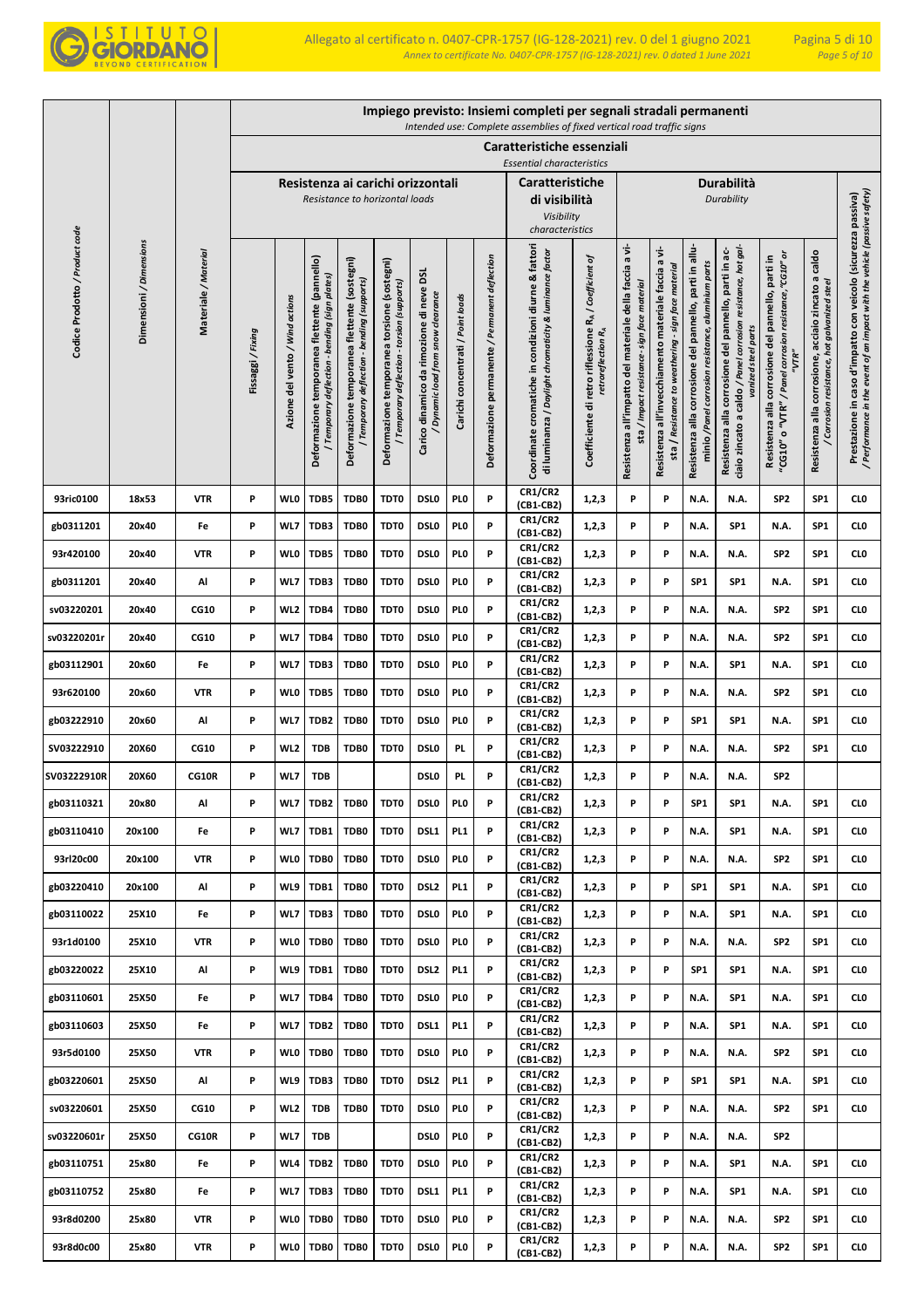

|                                |                         |                      |                 |                                 |                                                                                                |                                                                                             |                                                                                            |                                                                              |                                   |                                                | Impiego previsto: Insiemi completi per segnali stradali permanenti<br>Intended use: Complete assemblies of fixed vertical road traffic signs |                                                                                         |                                                                                                       |                                                                                                                 |                                                                                                               |                                                                                                                                              |                                                                                                                           |                                                                                                              |                                                                                                                                            |
|--------------------------------|-------------------------|----------------------|-----------------|---------------------------------|------------------------------------------------------------------------------------------------|---------------------------------------------------------------------------------------------|--------------------------------------------------------------------------------------------|------------------------------------------------------------------------------|-----------------------------------|------------------------------------------------|----------------------------------------------------------------------------------------------------------------------------------------------|-----------------------------------------------------------------------------------------|-------------------------------------------------------------------------------------------------------|-----------------------------------------------------------------------------------------------------------------|---------------------------------------------------------------------------------------------------------------|----------------------------------------------------------------------------------------------------------------------------------------------|---------------------------------------------------------------------------------------------------------------------------|--------------------------------------------------------------------------------------------------------------|--------------------------------------------------------------------------------------------------------------------------------------------|
|                                |                         |                      |                 |                                 |                                                                                                |                                                                                             |                                                                                            |                                                                              |                                   |                                                | Caratteristiche essenziali                                                                                                                   |                                                                                         |                                                                                                       |                                                                                                                 |                                                                                                               |                                                                                                                                              |                                                                                                                           |                                                                                                              |                                                                                                                                            |
|                                |                         |                      |                 |                                 |                                                                                                |                                                                                             |                                                                                            |                                                                              |                                   |                                                | <b>Essential characteristics</b>                                                                                                             |                                                                                         |                                                                                                       |                                                                                                                 |                                                                                                               |                                                                                                                                              |                                                                                                                           |                                                                                                              |                                                                                                                                            |
|                                |                         |                      |                 |                                 |                                                                                                |                                                                                             | Resistenza ai carichi orizzontali<br>Resistance to horizontal loads                        |                                                                              |                                   |                                                | <b>Caratteristiche</b><br>di visibilità                                                                                                      |                                                                                         |                                                                                                       |                                                                                                                 |                                                                                                               | Durabilità<br>Durability                                                                                                                     |                                                                                                                           |                                                                                                              |                                                                                                                                            |
|                                |                         |                      |                 |                                 |                                                                                                |                                                                                             |                                                                                            |                                                                              |                                   |                                                | Visibility<br>characteristics                                                                                                                |                                                                                         |                                                                                                       |                                                                                                                 |                                                                                                               |                                                                                                                                              |                                                                                                                           |                                                                                                              |                                                                                                                                            |
| Codice Prodotto / Product code | Dimensioni / Dimensions | Materiale / Material | Fissaggi/Fixing | Azione del vento / Wind actions | Deformazione temporanea flettente (pannello)<br>bending (sign plates)<br>Temporary deflection- | Deformazione temporanea flettente (sostegni)<br>/ Temporary deflection - bending (supports) | Deformazione temporanea torsione (sostegni)<br>/ Temporary deflection - torsion (supports) | Carico dinamico da rimozione di neve DSL<br>Dynamic load from snow clearance | Carichi concentrati / Point loads | Deformazione permanente / Permanent deflection | Coordinate cromatiche in condizioni diurne & fattori<br>di luminanza / Daylight chromaticity & luminance factor                              | Coefficiente di retro riflessione RA / Coefficient of<br>retroreflection R <sub>A</sub> | Resistenza all'impatto del materiale della faccia a vi-<br>sta / Impact resistance- sign face materia | ÷<br>G<br>sta / Resistance to weathering - sign face material<br>Resistenza all'invecchiamento materiale faccia | Resistenza alla corrosione del pannello, parti in allu-<br>minio /Panel corrosion resistance, aluminium parts | ciaio zincato a caldo / Panel corrosion resistance, hot gal-<br>Resistenza alla corrosione del pannello, parti in ac-<br>vanized steel parts | "CG10" o "VTR" / Panel corrosion resistance,"CG10" or<br>parti in<br>corrosione del pannello,<br>"VTR"<br>Resistenza alla | caldo<br>acciaio zincato a<br>/ Corrosion resistance, hot galvanized steel<br>corrosione,<br>Resistenza alla | / Performance in the event of an impact with the vehicle (passive safety)<br>Prestazione in caso d'impatto con veicolo (sicurezza passiva) |
| gb03220751                     | 25x80                   | Al                   | P               | WL7                             | TDB <sub>2</sub>                                                                               | TDB0                                                                                        | TDT0                                                                                       | <b>DSLO</b>                                                                  | PL <sub>0</sub>                   | P                                              | <b>CR1/CR2</b><br>(CB1-CB2)<br><b>CR1/CR2</b>                                                                                                | 1,2,3                                                                                   | P                                                                                                     | P                                                                                                               | SP <sub>1</sub>                                                                                               | SP <sub>1</sub>                                                                                                                              | N.A.                                                                                                                      | SP <sub>1</sub>                                                                                              | CLO                                                                                                                                        |
| gb03220750                     | 25x80                   | Al                   | P               | WL9                             | TDB3                                                                                           | TDB0                                                                                        | TDT0                                                                                       | DSL1                                                                         | PL <sub>1</sub>                   | P                                              | (CB1-CB2)                                                                                                                                    | 1,2,3                                                                                   | P                                                                                                     | P                                                                                                               | SP1                                                                                                           | SP <sub>1</sub>                                                                                                                              | N.A.                                                                                                                      | SP <sub>1</sub>                                                                                              | CLO                                                                                                                                        |
| sv03220751                     | 25X80                   | <b>CG10</b>          | P               | WL <sub>2</sub>                 | <b>TDB</b>                                                                                     | TDB0                                                                                        | TDT0                                                                                       | <b>DSLO</b>                                                                  | PL.                               | P                                              | <b>CR1/CR2</b><br>(CB1-CB2)                                                                                                                  | 1,2,3                                                                                   | P                                                                                                     | P                                                                                                               | N.A.                                                                                                          | N.A.                                                                                                                                         | SP <sub>2</sub>                                                                                                           | SP <sub>1</sub>                                                                                              | CLO                                                                                                                                        |
| sv03220751r                    | 25X80                   | CG10R                | P               | WL7                             | <b>TDB</b>                                                                                     |                                                                                             |                                                                                            | <b>DSLO</b>                                                                  | PL.                               | P                                              | <b>CR1/CR2</b><br>(CB1-CB2)                                                                                                                  | 1,2,3                                                                                   | P                                                                                                     | P                                                                                                               | N.A.                                                                                                          | N.A.                                                                                                                                         | SP <sub>2</sub>                                                                                                           |                                                                                                              |                                                                                                                                            |
| gb03110854                     | 25x100                  | Fe                   | P               | WL3                             | TDB2                                                                                           | TDB0                                                                                        | TDT0                                                                                       | <b>DSLO</b>                                                                  | PI 0                              | P                                              | <b>CR1/CR2</b><br>(CB1-CB2)<br><b>CR1/CR2</b>                                                                                                | 1,2,3                                                                                   | P                                                                                                     | P                                                                                                               | N.A.                                                                                                          | SP <sub>1</sub>                                                                                                                              | N.A.                                                                                                                      | SP <sub>1</sub>                                                                                              | CL <sub>0</sub>                                                                                                                            |
| gb03110852                     | 25x100                  | Fe                   | P               | WL7                             | TDB3                                                                                           | TDB0                                                                                        | TDT0                                                                                       | DSL1                                                                         | PL <sub>1</sub>                   | P                                              | (CB1-CB2)                                                                                                                                    | 1,2,3                                                                                   | P                                                                                                     | P                                                                                                               | N.A.                                                                                                          | SP <sub>1</sub>                                                                                                                              | N.A.                                                                                                                      | SP <sub>1</sub>                                                                                              | CL <sub>0</sub>                                                                                                                            |
| 93rld0d00                      | 25x100                  | <b>VTR</b>           | P               | <b>WLO</b>                      | TDB0                                                                                           | TDB0                                                                                        | TDT0                                                                                       | <b>DSLO</b>                                                                  | PI 0                              | P                                              | <b>CR1/CR2</b><br>(CB1-CB2)                                                                                                                  | 1,2,3                                                                                   | P                                                                                                     | P                                                                                                               | N.A.                                                                                                          | N.A.                                                                                                                                         | SP <sub>2</sub>                                                                                                           | SP <sub>1</sub>                                                                                              | CL <sub>0</sub>                                                                                                                            |
| gb03220852                     | 25x100                  | Al                   | P               | WL7                             | TDB4                                                                                           | TDB0                                                                                        | TDT0                                                                                       | <b>DSLO</b>                                                                  | PI 0                              | P                                              | <b>CR1/CR2</b><br>(CB1-CB2)                                                                                                                  | 1,2,3                                                                                   | P                                                                                                     | P                                                                                                               | SP1                                                                                                           | SP <sub>1</sub>                                                                                                                              | N.A.                                                                                                                      | SP <sub>1</sub>                                                                                              | CL <sub>0</sub>                                                                                                                            |
| sv03220850                     | 25x100                  | <b>CG10</b>          | P               | WL <sub>2</sub>                 | <b>TDB</b>                                                                                     | TDB0                                                                                        | TDT0                                                                                       | <b>DSL</b>                                                                   | PL.                               | P                                              | <b>CR1/CR2</b><br>(CB1-CB2)                                                                                                                  | 1,2,3                                                                                   | P                                                                                                     | P                                                                                                               | N.A.                                                                                                          | N.A.                                                                                                                                         | SP <sub>2</sub>                                                                                                           | SP <sub>1</sub>                                                                                              | CLO                                                                                                                                        |
| sv03220850r                    | 25x100                  | <b>CG10R</b>         | P               | WL7                             | TDB                                                                                            |                                                                                             |                                                                                            | <b>DSL</b>                                                                   | PL.                               | P                                              | <b>CR1/CR2</b><br>(CB1-CB2)                                                                                                                  | 1,2,3                                                                                   | P                                                                                                     | P                                                                                                               | N.A.                                                                                                          | N.A.                                                                                                                                         | SP <sub>2</sub>                                                                                                           |                                                                                                              |                                                                                                                                            |
| gb03110910                     | 25X125                  | Fe                   | P               | WL7                             | TDB3                                                                                           | TDB0                                                                                        | TDT0                                                                                       | DSL1                                                                         | PL <sub>1</sub>                   | P                                              | <b>CR1/CR2</b><br>(CB1-CB2)                                                                                                                  | 1,2,3                                                                                   | P                                                                                                     | P                                                                                                               | N.A.                                                                                                          | SP <sub>1</sub>                                                                                                                              | N.A.                                                                                                                      | SP <sub>1</sub>                                                                                              | CL <sub>0</sub>                                                                                                                            |
| 93rod0d00                      | 25x125                  | <b>VTR</b>           | P               | <b>WLO</b>                      | TDB0                                                                                           | TDB0                                                                                        | TDT0                                                                                       | <b>DSLO</b>                                                                  | PI <sub>0</sub>                   | P                                              | <b>CR1/CR2</b><br>(CB1-CB2)                                                                                                                  | 1,2,3                                                                                   | P                                                                                                     | P                                                                                                               | N.A.                                                                                                          | N.A.                                                                                                                                         | SP <sub>2</sub>                                                                                                           | SP <sub>1</sub>                                                                                              | CL <sub>0</sub>                                                                                                                            |
| gb03220912                     | 25X125                  | Al                   | P               | WL7                             | TDB4                                                                                           | TDB0                                                                                        | TDT0                                                                                       | DSL1                                                                         | PL <sub>1</sub>                   | P                                              | <b>CR1/CR2</b><br>(CB1-CB2)                                                                                                                  | 1,2,3                                                                                   | P                                                                                                     | P                                                                                                               | SP1                                                                                                           | SP <sub>1</sub>                                                                                                                              | N.A.                                                                                                                      | SP <sub>1</sub>                                                                                              | <b>CLO</b>                                                                                                                                 |
| sv03220911                     | 25X125                  | CG10                 | P               | WL <sub>2</sub>                 | <b>TDB</b>                                                                                     | TDB0                                                                                        | TDT0                                                                                       | <b>DSLO</b>                                                                  | <b>PL</b>                         | P                                              | <b>CR1/CR2</b><br>(CB1-CB2)                                                                                                                  | 1,2,3                                                                                   | P                                                                                                     | P                                                                                                               | N.A.                                                                                                          | N.A.                                                                                                                                         | SP <sub>2</sub>                                                                                                           | SP <sub>1</sub>                                                                                              | <b>CLO</b>                                                                                                                                 |
| sv03220911r                    | 25X125                  | CG10R                | P               | WL7                             | <b>TDB</b>                                                                                     |                                                                                             |                                                                                            | <b>DSLO</b>                                                                  | <b>PL</b>                         | P                                              | <b>CR1/CR2</b><br>(CB1-CB2)                                                                                                                  | 1,2,3                                                                                   | P                                                                                                     | P                                                                                                               | N.A.                                                                                                          | N.A.                                                                                                                                         | SP <sub>2</sub>                                                                                                           |                                                                                                              |                                                                                                                                            |
| gb03110981                     | 27X80                   | Fe                   | P               | WL7                             | TDB <sub>2</sub>                                                                               | TDB0                                                                                        | TDT0                                                                                       | <b>DSLO</b>                                                                  | PI <sub>0</sub>                   | P                                              | <b>CR1/CR2</b><br>(CB1-CB2)                                                                                                                  | 1,2,3                                                                                   | P                                                                                                     | P                                                                                                               | N.A.                                                                                                          | SP <sub>1</sub>                                                                                                                              | N.A.                                                                                                                      | SP <sub>1</sub>                                                                                              | CL <sub>0</sub>                                                                                                                            |
| gb03110980                     | 27X80                   | Fe                   | P               | WL7                             | TDB <sub>2</sub>                                                                               | TDB0                                                                                        | TDT0                                                                                       | DSL1                                                                         | PL <sub>1</sub>                   | P                                              | <b>CR1/CR2</b><br>$(CB1-CB2)$                                                                                                                | 1,2,3                                                                                   | P                                                                                                     | P                                                                                                               | N.A.                                                                                                          | SP <sub>1</sub>                                                                                                                              | N.A.                                                                                                                      | SP <sub>1</sub>                                                                                              | CLO                                                                                                                                        |
| 93r8e0c00                      | 27X80                   | <b>VTR</b>           | P               | <b>WLO</b>                      | TDB0                                                                                           | TDB0                                                                                        | TDT0                                                                                       | <b>DSLO</b>                                                                  | PI <sub>0</sub>                   | P                                              | CR1/CR2<br>$(CB1-CB2)$                                                                                                                       | 1,2,3                                                                                   | P                                                                                                     | P                                                                                                               | N.A.                                                                                                          | N.A.                                                                                                                                         | SP <sub>2</sub>                                                                                                           | SP <sub>1</sub>                                                                                              | CLO                                                                                                                                        |
| gb03220981                     | 27X80                   | Al                   | P               | WL7                             | TDB4                                                                                           | TDB0                                                                                        | TDT0                                                                                       | DSL <sub>0</sub>                                                             | PI <sub>0</sub>                   | P                                              | <b>CR1/CR2</b><br>$(CB1-CB2)$                                                                                                                | 1,2,3                                                                                   | P                                                                                                     | P                                                                                                               | SP <sub>1</sub>                                                                                               | SP <sub>1</sub>                                                                                                                              | N.A.                                                                                                                      | SP <sub>1</sub>                                                                                              | <b>CLO</b>                                                                                                                                 |
| sv03220981                     | 27X80                   | CG10                 | P               | WL <sub>2</sub>                 | <b>TDB</b>                                                                                     | TDB0                                                                                        | TDT0                                                                                       | <b>DSL</b>                                                                   | PL.                               | P                                              | CR1/CR2<br>(CB1-CB2)                                                                                                                         | 1,2,3                                                                                   | P                                                                                                     | P                                                                                                               | N.A.                                                                                                          | <b>N.A.</b>                                                                                                                                  | SP2                                                                                                                       | SP <sub>1</sub>                                                                                              | <b>CLO</b>                                                                                                                                 |
| sv03220981r                    | 27X80                   | CG10R                | P               | WL7                             | <b>TDB</b>                                                                                     |                                                                                             |                                                                                            | <b>DSL</b>                                                                   | PL.                               | P                                              | <b>CR1/CR2</b><br>(CB1-CB2)                                                                                                                  | 1,2,3                                                                                   | P                                                                                                     | P                                                                                                               | N.A.                                                                                                          | N.A.                                                                                                                                         | SP <sub>2</sub>                                                                                                           |                                                                                                              |                                                                                                                                            |
| gb03111351                     | 30x90                   | Fe                   | P               | WL7                             | TDB1                                                                                           | TDB0                                                                                        | TDT0                                                                                       | DSL <sub>0</sub>                                                             | PL <sub>0</sub>                   | P                                              | <b>CR1/CR2</b><br>(CB1-CB2)                                                                                                                  | 1,2,3                                                                                   | P                                                                                                     | P                                                                                                               | N.A.                                                                                                          | SP <sub>1</sub>                                                                                                                              | N.A.                                                                                                                      | SP <sub>1</sub>                                                                                              | CLO                                                                                                                                        |
| 94r930c00                      | 30X90                   | <b>VTR</b>           | P               | WL7                             | TDB5                                                                                           | TDB0                                                                                        | TDT0                                                                                       | DSL <sub>0</sub>                                                             | PI <sub>0</sub>                   | P                                              | <b>CR1/CR2</b><br>(CB1-CB2)                                                                                                                  | 1,2,3                                                                                   | P                                                                                                     | P                                                                                                               | N.A.                                                                                                          | N.A.                                                                                                                                         | SP <sub>2</sub>                                                                                                           | SP <sub>1</sub>                                                                                              | CLO                                                                                                                                        |
| gb03221351                     | 30X90                   | Al                   | P               | WL7                             | TDB <sub>2</sub>                                                                               | TDB0                                                                                        | TDT0                                                                                       | DSL <sub>0</sub>                                                             | PL <sub>0</sub>                   | P                                              | <b>CR1/CR2</b><br>(CB1-CB2)                                                                                                                  | 1,2,3                                                                                   | P                                                                                                     | P                                                                                                               | SP1                                                                                                           | SP <sub>1</sub>                                                                                                                              | N.A.                                                                                                                      | SP <sub>1</sub>                                                                                              | CLO                                                                                                                                        |
| gb03111401                     | 30x100                  | Fe                   | P               | WL7                             | TDB3                                                                                           | TDB0                                                                                        | TDT0                                                                                       | DSL1                                                                         | PL <sub>1</sub>                   | P                                              | <b>CR1/CR2</b><br>(CB1-CB2)                                                                                                                  | 1,2,3                                                                                   | P                                                                                                     | P                                                                                                               | N.A.                                                                                                          | SP <sub>1</sub>                                                                                                                              | N.A.                                                                                                                      | SP <sub>1</sub>                                                                                              | CLO                                                                                                                                        |
| 93rl30d00                      | 30x100                  | <b>VTR</b>           | P               | <b>WLO</b>                      | TDB0                                                                                           | TDB0                                                                                        | TDT0                                                                                       | <b>DSLO</b>                                                                  | PI 0                              | P                                              | <b>CR1/CR2</b><br>(CB1-CB2)                                                                                                                  | 1,2,3                                                                                   | P                                                                                                     | P                                                                                                               | N.A.                                                                                                          | N.A.                                                                                                                                         | SP <sub>2</sub>                                                                                                           | SP <sub>1</sub>                                                                                              | CLO                                                                                                                                        |
| gb03111451                     | 30x120                  | Fe                   | P               | WL7                             | TDB3                                                                                           | TDB0                                                                                        | TDT0                                                                                       | DSL1                                                                         | PL <sub>1</sub>                   | P                                              | <b>CR1/CR2</b><br>(CB1-CB2)                                                                                                                  | 1,2,3                                                                                   | P                                                                                                     | P                                                                                                               | N.A.                                                                                                          | SP <sub>1</sub>                                                                                                                              | N.A.                                                                                                                      | SP <sub>1</sub>                                                                                              | <b>CLO</b>                                                                                                                                 |
| gb03221401                     | 30x100                  | Al                   | P               | WL7                             | TDB4                                                                                           | TDB0                                                                                        | TDT0                                                                                       | DSL1                                                                         | PL <sub>1</sub>                   | P                                              | <b>CR1/CR2</b><br>(CB1-CB2)                                                                                                                  | 1,2,3                                                                                   | P                                                                                                     | P                                                                                                               | SP <sub>1</sub>                                                                                               | SP <sub>1</sub>                                                                                                                              | N.A.                                                                                                                      | SP <sub>1</sub>                                                                                              | CLO                                                                                                                                        |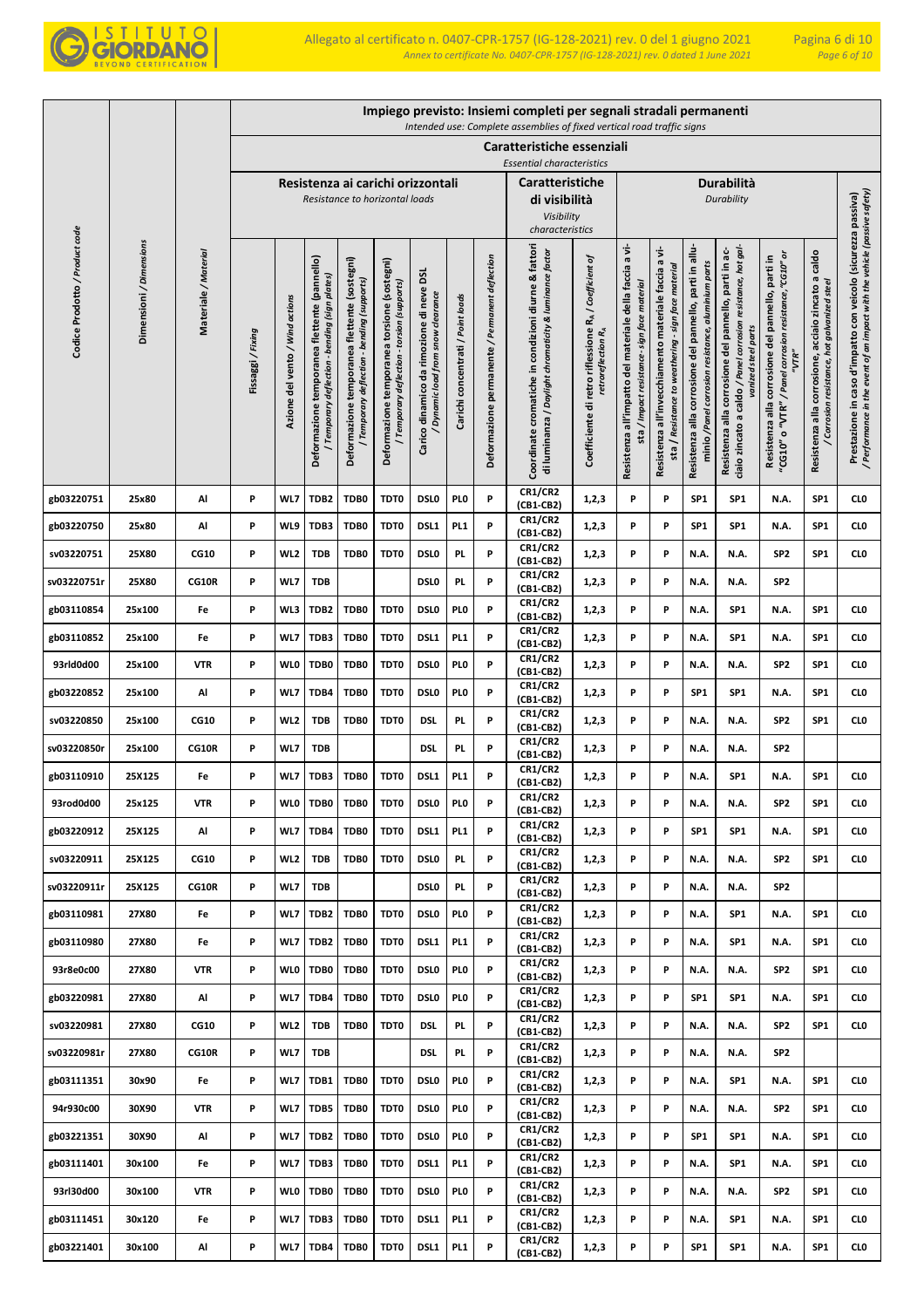

|                                |                         |                      |                   |                                 |                                                                                                |                                                                                             |                                                                                            |                                                                              |                                   |                                                | Impiego previsto: Insiemi completi per segnali stradali permanenti<br>Intended use: Complete assemblies of fixed vertical road traffic signs |                                                                                         |                                                                                                           |                                                                                                                |                                                                                                               |                                                                                                                                              |                                                                                                                         |                                                                                                           |                                                                                                                                            |
|--------------------------------|-------------------------|----------------------|-------------------|---------------------------------|------------------------------------------------------------------------------------------------|---------------------------------------------------------------------------------------------|--------------------------------------------------------------------------------------------|------------------------------------------------------------------------------|-----------------------------------|------------------------------------------------|----------------------------------------------------------------------------------------------------------------------------------------------|-----------------------------------------------------------------------------------------|-----------------------------------------------------------------------------------------------------------|----------------------------------------------------------------------------------------------------------------|---------------------------------------------------------------------------------------------------------------|----------------------------------------------------------------------------------------------------------------------------------------------|-------------------------------------------------------------------------------------------------------------------------|-----------------------------------------------------------------------------------------------------------|--------------------------------------------------------------------------------------------------------------------------------------------|
|                                |                         |                      |                   |                                 |                                                                                                |                                                                                             |                                                                                            |                                                                              |                                   |                                                | Caratteristiche essenziali                                                                                                                   |                                                                                         |                                                                                                           |                                                                                                                |                                                                                                               |                                                                                                                                              |                                                                                                                         |                                                                                                           |                                                                                                                                            |
|                                |                         |                      |                   |                                 |                                                                                                |                                                                                             | Resistenza ai carichi orizzontali                                                          |                                                                              |                                   |                                                | <b>Essential characteristics</b><br><b>Caratteristiche</b>                                                                                   |                                                                                         |                                                                                                           |                                                                                                                |                                                                                                               | <b>Durabilità</b>                                                                                                                            |                                                                                                                         |                                                                                                           |                                                                                                                                            |
|                                |                         |                      |                   |                                 |                                                                                                |                                                                                             | Resistance to horizontal loads                                                             |                                                                              |                                   |                                                | di visibilità                                                                                                                                |                                                                                         |                                                                                                           |                                                                                                                |                                                                                                               | Durability                                                                                                                                   |                                                                                                                         |                                                                                                           |                                                                                                                                            |
|                                |                         |                      |                   |                                 |                                                                                                |                                                                                             |                                                                                            |                                                                              |                                   |                                                | Visibility<br>characteristics                                                                                                                |                                                                                         |                                                                                                           |                                                                                                                |                                                                                                               |                                                                                                                                              |                                                                                                                         |                                                                                                           |                                                                                                                                            |
| Codice Prodotto / Product code | Dimensioni / Dimensions | Materiale / Material | Fissaggi / Fixing | Azione del vento / Wind actions | Deformazione temporanea flettente (pannello)<br>/ Temporary deflection - bending (sign plates) | Deformazione temporanea flettente (sostegni)<br>/ Temporary deflection - bending (supports) | Deformazione temporanea torsione (sostegni)<br>/ Temporary deflection - torsion (supports) | Carico dinamico da rimozione di neve DSL<br>Dynamic load from snow clearance | Carichi concentrati / Point loads | Deformazione permanente / Permanent deflection | Coordinate cromatiche in condizioni diurne & fattori<br>di luminanza / Daylight chromaticity & luminance factor                              | Coefficiente di retro riflessione RA / Coefficient of<br>retroreflection R <sub>A</sub> | a vi-<br>Resistenza all'impatto del materiale della faccia<br>sta / Impact resistance- sign face material | a vi-<br>sta / Resistance to weathering - sign face material<br>Resistenza all'invecchiamento materiale faccia | Resistenza alla corrosione del pannello, parti in allu-<br>minio /Panel corrosion resistance, aluminium parts | ciaio zincato a caldo / Panel corrosion resistance, hot gal-<br>Resistenza alla corrosione del pannello, parti in ac-<br>vanized steel parts | o "VTR" / Panel corrosion resistance, "CG10" or<br>Resistenza alla corrosione del pannello, parti in<br>"VTR"<br>"CG10" | caldo<br>acciaio zincato a<br>/ Corrosion resistance, hot galvanized steel<br>Resistenza alla corrosione, | / Performance in the event of an impact with the vehicle (passive safety)<br>Prestazione in caso d'impatto con veicolo (sicurezza passiva) |
|                                |                         |                      |                   |                                 |                                                                                                |                                                                                             |                                                                                            |                                                                              |                                   |                                                |                                                                                                                                              |                                                                                         |                                                                                                           |                                                                                                                |                                                                                                               |                                                                                                                                              |                                                                                                                         |                                                                                                           |                                                                                                                                            |
| 94rn30c00                      | 30X120                  | <b>VTR</b>           | P                 | WL7                             | TDB5                                                                                           | TDB0                                                                                        | TDT0                                                                                       | <b>DSLO</b>                                                                  | PL <sub>0</sub>                   | P                                              | <b>CR1/CR2</b><br>(CB1-CB2)                                                                                                                  | 1,2,3                                                                                   | P                                                                                                         | P                                                                                                              | N.A.                                                                                                          | N.A.                                                                                                                                         | SP <sub>2</sub>                                                                                                         | SP <sub>1</sub>                                                                                           | CL <sub>0</sub>                                                                                                                            |
| gb03221451                     | 30x120                  | Al                   | P                 | WL7                             | TDB3                                                                                           | TDB0                                                                                        | TDT0                                                                                       | DSL1                                                                         | PL <sub>1</sub>                   | P                                              | <b>CR1/CR2</b><br>(CB1-CB2)                                                                                                                  | 1,2,3                                                                                   | P                                                                                                         | P                                                                                                              | SP <sub>1</sub>                                                                                               | SP1                                                                                                                                          | N.A.                                                                                                                    | SP <sub>1</sub>                                                                                           | CL <sub>0</sub>                                                                                                                            |
| gb03111510                     | 30x140                  | Fe                   | P                 | WL7                             | TDB3                                                                                           | TDB0                                                                                        | TDT0                                                                                       | DSL1                                                                         | PL <sub>1</sub>                   | P                                              | <b>CR1/CR2</b><br>(CB1-CB2)                                                                                                                  | 1,2,3                                                                                   | P                                                                                                         | P                                                                                                              | N.A.                                                                                                          | SP1                                                                                                                                          | N.A.                                                                                                                    | SP <sub>1</sub>                                                                                           | CL <sub>0</sub>                                                                                                                            |
| 94rr30d00                      | 30x140                  | <b>VTR</b>           | P                 | <b>WLO</b>                      | TDB0                                                                                           | TDB0                                                                                        | TDT0                                                                                       | <b>DSLO</b>                                                                  | PL <sub>0</sub>                   | P                                              | <b>CR1/CR2</b><br>(CB1-CB2)                                                                                                                  | 1,2,3                                                                                   | P                                                                                                         | P                                                                                                              | N.A.                                                                                                          | N.A.                                                                                                                                         | SP <sub>2</sub>                                                                                                         | SP <sub>1</sub>                                                                                           | CL <sub>0</sub>                                                                                                                            |
| gb03221510                     | 30x140                  | Al                   | P                 | WL7                             | TDB4                                                                                           | TDB0                                                                                        | TDT0                                                                                       | DSL1                                                                         | PL <sub>1</sub>                   | P                                              | <b>CR1/CR2</b><br>(CB1-CB2)                                                                                                                  | 1,2,3                                                                                   | P                                                                                                         | P                                                                                                              | SP <sub>1</sub>                                                                                               | SP1                                                                                                                                          | N.A.                                                                                                                    | SP <sub>1</sub>                                                                                           | CL <sub>0</sub>                                                                                                                            |
| gb03111532                     | 30x150                  | Fe                   | P                 | WL7                             | TDB3                                                                                           | TDB0                                                                                        | TDT0                                                                                       | DSL1                                                                         | PL <sub>1</sub>                   | P                                              | <b>CR1/CR2</b><br>(CB1-CB2)                                                                                                                  | 1,2,3                                                                                   | P                                                                                                         | P                                                                                                              | N.A.                                                                                                          | SP <sub>1</sub>                                                                                                                              | N.A.                                                                                                                    | SP <sub>1</sub>                                                                                           | CL <sub>0</sub>                                                                                                                            |
| 93rs30d00                      | 30x150                  | <b>VTR</b>           | P                 | <b>WLO</b>                      | TDB0                                                                                           | TDB0                                                                                        | TDT0                                                                                       | <b>DSLO</b>                                                                  | PL <sub>0</sub>                   | P                                              | <b>CR1/CR2</b><br>(CB1-CB2)                                                                                                                  | 1,2,3                                                                                   | P                                                                                                         | P                                                                                                              | N.A.                                                                                                          | N.A.                                                                                                                                         | SP <sub>2</sub>                                                                                                         | SP1                                                                                                       | CL <sub>0</sub>                                                                                                                            |
| gb03221532                     | 30X150                  | Al                   | P                 | WL7                             | TDB4                                                                                           | TDB0                                                                                        | TDT0                                                                                       | DSL1                                                                         | PL <sub>1</sub>                   | P                                              | <b>CR1/CR2</b><br>(CB1-CB2)                                                                                                                  | 1,2,3                                                                                   | P                                                                                                         | P                                                                                                              | SP <sub>1</sub>                                                                                               | SP1                                                                                                                                          | N.A.                                                                                                                    | SP <sub>1</sub>                                                                                           | CL <sub>0</sub>                                                                                                                            |
| gb03111540                     | 33x75                   | Fe                   | P                 | WL7                             | TDB3                                                                                           | TDB0                                                                                        | TDT0                                                                                       | DSL1                                                                         | PL <sub>1</sub>                   | P                                              | <b>CR1/CR2</b><br>(CB1-CB2)                                                                                                                  | 1,2,3                                                                                   | P                                                                                                         | P                                                                                                              | N.A.                                                                                                          | SP <sub>1</sub>                                                                                                                              | N.A.                                                                                                                    | SP1                                                                                                       | CL <sub>0</sub>                                                                                                                            |
| 94rkf0c00                      | 33x75                   | VTR                  | P                 | <b>WLO</b>                      | TDB0                                                                                           | TDB0                                                                                        | TDT0                                                                                       | <b>DSLO</b>                                                                  | PI 0                              | P                                              | <b>CR1/CR2</b><br>(CB1-CB2)                                                                                                                  | 1,2,3                                                                                   | P                                                                                                         | P                                                                                                              | N.A.                                                                                                          | N.A.                                                                                                                                         | SP <sub>2</sub>                                                                                                         | SP <sub>1</sub>                                                                                           | CL <sub>0</sub>                                                                                                                            |
| gb03221540                     | 33x75                   | Al                   | P                 | WL9                             | TDB3                                                                                           | TDB0                                                                                        | TDT0                                                                                       | DSL1                                                                         | PL <sub>1</sub>                   | P                                              | <b>CR1/CR2</b><br>(CB1-CB2)                                                                                                                  | 1,2,3                                                                                   | P                                                                                                         | P                                                                                                              | SP <sub>1</sub>                                                                                               | SP <sub>1</sub>                                                                                                                              | N.A.                                                                                                                    | SP <sub>1</sub>                                                                                           | CLO                                                                                                                                        |
| gb03110041                     | 35X15                   | Fe                   | P                 | WL7                             | TDB3                                                                                           | TDB0                                                                                        | TDT0                                                                                       | <b>DSLO</b>                                                                  | PL <sub>0</sub>                   | P                                              | CR1/CR2<br>(CB1-CB2)                                                                                                                         | 1,2,3                                                                                   | P                                                                                                         | P                                                                                                              | N.A.                                                                                                          | SP1                                                                                                                                          | N.A.                                                                                                                    | SP <sub>1</sub>                                                                                           | CL <sub>0</sub>                                                                                                                            |
| 93rag0100                      | 35x15                   | <b>VTR</b>           | P                 | <b>WLO</b>                      | TDB0                                                                                           | TDB0                                                                                        | TDT0                                                                                       | <b>DSLO</b>                                                                  | PL <sub>0</sub>                   | P                                              | <b>CR1/CR2</b><br>(CB1-CB2)                                                                                                                  | 1,2,3                                                                                   | P                                                                                                         | P                                                                                                              | N.A.                                                                                                          | N.A.                                                                                                                                         | SP <sub>2</sub>                                                                                                         | SP <sub>1</sub>                                                                                           | CL <sub>0</sub>                                                                                                                            |
| gb03220041                     | 35X15                   | Al                   | P                 | WL9                             | TDB1                                                                                           | TDB0                                                                                        | TDT0                                                                                       | DSL <sub>2</sub>                                                             | PL <sub>1</sub>                   | P                                              | <b>CR1/CR2</b><br>(CB1-CB2)                                                                                                                  | 1,2,3                                                                                   | P                                                                                                         | P                                                                                                              | SP <sub>1</sub>                                                                                               | SP1                                                                                                                                          | N.A.                                                                                                                    | SP <sub>1</sub>                                                                                           | CL <sub>0</sub>                                                                                                                            |
| sv03220031                     | 35X15                   | CG10                 | P                 | WL <sub>2</sub>                 | <b>TDB</b>                                                                                     | TDB0                                                                                        | TDT0                                                                                       | <b>DSLO</b>                                                                  | PL <sub>0</sub>                   | P                                              | <b>CR1/CR2</b><br>(CB1-CB2)                                                                                                                  | 1,2,3                                                                                   | P                                                                                                         | P                                                                                                              | N.A.                                                                                                          | N.A.                                                                                                                                         | SP <sub>2</sub>                                                                                                         | SP <sub>1</sub>                                                                                           | CL <sub>0</sub>                                                                                                                            |
| sv03220031r                    | 35X15                   | CG10R                | P                 | WL7                             | <b>TDB</b>                                                                                     |                                                                                             |                                                                                            | DSL0                                                                         | PL <sub>0</sub>                   | P                                              | <b>CR1/CR2</b><br>(CB1-CB2)                                                                                                                  | 1,2,3                                                                                   | P                                                                                                         | P                                                                                                              | N.A.                                                                                                          | N.A.                                                                                                                                         | SP <sub>2</sub>                                                                                                         |                                                                                                           |                                                                                                                                            |
| gb03111583                     | 35x105                  | Fe                   | P                 | WL7                             | TDB3                                                                                           | TDB0                                                                                        | TDT0                                                                                       | DSL1                                                                         | PL <sub>1</sub>                   | P                                              | <b>CR1/CR2</b><br>(CB1-CB2)                                                                                                                  | 1,2,3                                                                                   | P                                                                                                         | P                                                                                                              | N.A.                                                                                                          | SP <sub>1</sub>                                                                                                                              | N.A.                                                                                                                    | SP <sub>1</sub>                                                                                           | CL <sub>0</sub>                                                                                                                            |
| 94rmg0c00                      | 35x105                  | <b>VTR</b>           | P                 | <b>WLO</b>                      | TDB0                                                                                           | TDB0                                                                                        | TDT0                                                                                       | DSL0                                                                         | PL <sub>0</sub>                   | P                                              | CR1/CR2<br>(CB1-CB2)                                                                                                                         | 1,2,3                                                                                   | P                                                                                                         | P                                                                                                              | N.A.                                                                                                          | N.A.                                                                                                                                         | SP <sub>2</sub>                                                                                                         | SP1                                                                                                       | CL <sub>0</sub>                                                                                                                            |
| gb03221583                     | 35x105                  | Al                   | P                 | WL7                             | TDB4                                                                                           | TDB0                                                                                        | TDT0                                                                                       | DSL1                                                                         | PL <sub>1</sub>                   | P                                              | <b>CR1/CR2</b><br>(CB1-CB2)                                                                                                                  | 1,2,3                                                                                   | P                                                                                                         | P                                                                                                              | SP <sub>1</sub>                                                                                               | SP <sub>1</sub>                                                                                                                              | N.A.                                                                                                                    | SP1                                                                                                       | CLO                                                                                                                                        |
| gb03111602                     | 35X125                  | Fe                   | P                 | WL7                             | TDB3                                                                                           | TDB0                                                                                        | TDT0                                                                                       | DSL1                                                                         | PL <sub>1</sub>                   | P                                              | <b>CR1/CR2</b><br>(CB1-CB2)                                                                                                                  | 1,2,3                                                                                   | P                                                                                                         | P                                                                                                              | N.A.                                                                                                          | SP <sub>1</sub>                                                                                                                              | N.A.                                                                                                                    | SP1                                                                                                       | CL <sub>0</sub>                                                                                                                            |
| 94rog0d00                      | 35x125                  | <b>VTR</b>           | P                 | <b>WLO</b>                      | TDB0                                                                                           | TDB0                                                                                        | TDT0                                                                                       | <b>DSLO</b>                                                                  | PI 0                              | P                                              | <b>CR1/CR2</b><br>(CB1-CB2)                                                                                                                  | 1,2,3                                                                                   | P                                                                                                         | P                                                                                                              | N.A.                                                                                                          | N.A.                                                                                                                                         | SP <sub>2</sub>                                                                                                         | SP1                                                                                                       | CL <sub>0</sub>                                                                                                                            |
| gb03221602                     | 35X125                  | Al                   | P                 | WL7                             | TDB4                                                                                           | TDB0                                                                                        | TDT0                                                                                       | DSL1                                                                         | PL <sub>1</sub>                   | P                                              | <b>CR1/CR2</b><br>(CB1-CB2)                                                                                                                  | 1,2,3                                                                                   | P                                                                                                         | P                                                                                                              | SP <sub>1</sub>                                                                                               | SP1                                                                                                                                          | N.A.                                                                                                                    | SP1                                                                                                       | CLO                                                                                                                                        |
| 93r640200                      | 40x60                   | <b>VTR</b>           | P                 | <b>WLO</b>                      | TDB5                                                                                           | TDB0                                                                                        | TDT0                                                                                       | <b>DSLO</b>                                                                  | PL <sub>0</sub>                   | P                                              | <b>CR1/CR2</b><br>(CB1-CB2)                                                                                                                  | 1,2,3                                                                                   | P                                                                                                         | P                                                                                                              | N.A.                                                                                                          | N.A.                                                                                                                                         | SP <sub>2</sub>                                                                                                         | SP <sub>1</sub>                                                                                           | CLO                                                                                                                                        |
| sv03221754r                    | 40X60                   | CG10R                | P                 | WL7                             | <b>TDB</b>                                                                                     | TDB0                                                                                        | TDT0                                                                                       | DSI.                                                                         | PL.                               | P                                              | <b>CR1/CR2</b><br>(CB1-CB2)                                                                                                                  | 1,2,3                                                                                   | P                                                                                                         | P                                                                                                              | N.A.                                                                                                          | N.A.                                                                                                                                         | SP <sub>2</sub>                                                                                                         | SP <sub>1</sub>                                                                                           | CL <sub>0</sub>                                                                                                                            |
| sv03221751                     | 40x60                   | CG10                 | P                 | WL <sub>2</sub>                 | <b>TDB</b>                                                                                     | TDB0                                                                                        | TDT0                                                                                       | DSI.                                                                         | PL.                               | P                                              | <b>CR1/CR2</b><br>(CB1-CB2)                                                                                                                  | 1,2,3                                                                                   | P                                                                                                         | P                                                                                                              | N.A.                                                                                                          | N.A.                                                                                                                                         | SP <sub>2</sub>                                                                                                         | SP <sub>1</sub>                                                                                           | CL <sub>0</sub>                                                                                                                            |
| sv03221754                     | 40x60                   | CG10                 | P                 | WL <sub>2</sub>                 | <b>TDB</b>                                                                                     | TDB0                                                                                        | TDT0                                                                                       | DSL                                                                          | PL.                               | P                                              | <b>CR1/CR2</b><br>(CB1-CB2)                                                                                                                  | 1,2,3                                                                                   | P                                                                                                         | P                                                                                                              | N.A.                                                                                                          | N.A.                                                                                                                                         | SP <sub>2</sub>                                                                                                         | SP1                                                                                                       | CL <sub>0</sub>                                                                                                                            |
| gb03112101                     | 40X150                  | Fe                   | P                 | WL7                             | TDB3                                                                                           | TDB0                                                                                        | TDT0                                                                                       | DSL1                                                                         | PL <sub>1</sub>                   | P                                              | <b>CR1/CR2</b><br>(CB1-CB2)                                                                                                                  | 1,2,3                                                                                   | P                                                                                                         | P                                                                                                              | N.A.                                                                                                          | SP1                                                                                                                                          | N.A.                                                                                                                    | SP <sub>1</sub>                                                                                           | CLO                                                                                                                                        |
| 94rs40d00                      | 40x150                  | <b>VTR</b>           | P                 | <b>WLO</b>                      | TDB0                                                                                           | TDB0                                                                                        | TDT0                                                                                       | DSL <sub>0</sub>                                                             | PLO                               | P                                              | <b>CR1/CR2</b><br>(CB1-CB2)                                                                                                                  | 1,2,3                                                                                   | P                                                                                                         | P                                                                                                              | N.A.                                                                                                          | N.A.                                                                                                                                         | SP <sub>2</sub>                                                                                                         | SP <sub>1</sub>                                                                                           | CLO                                                                                                                                        |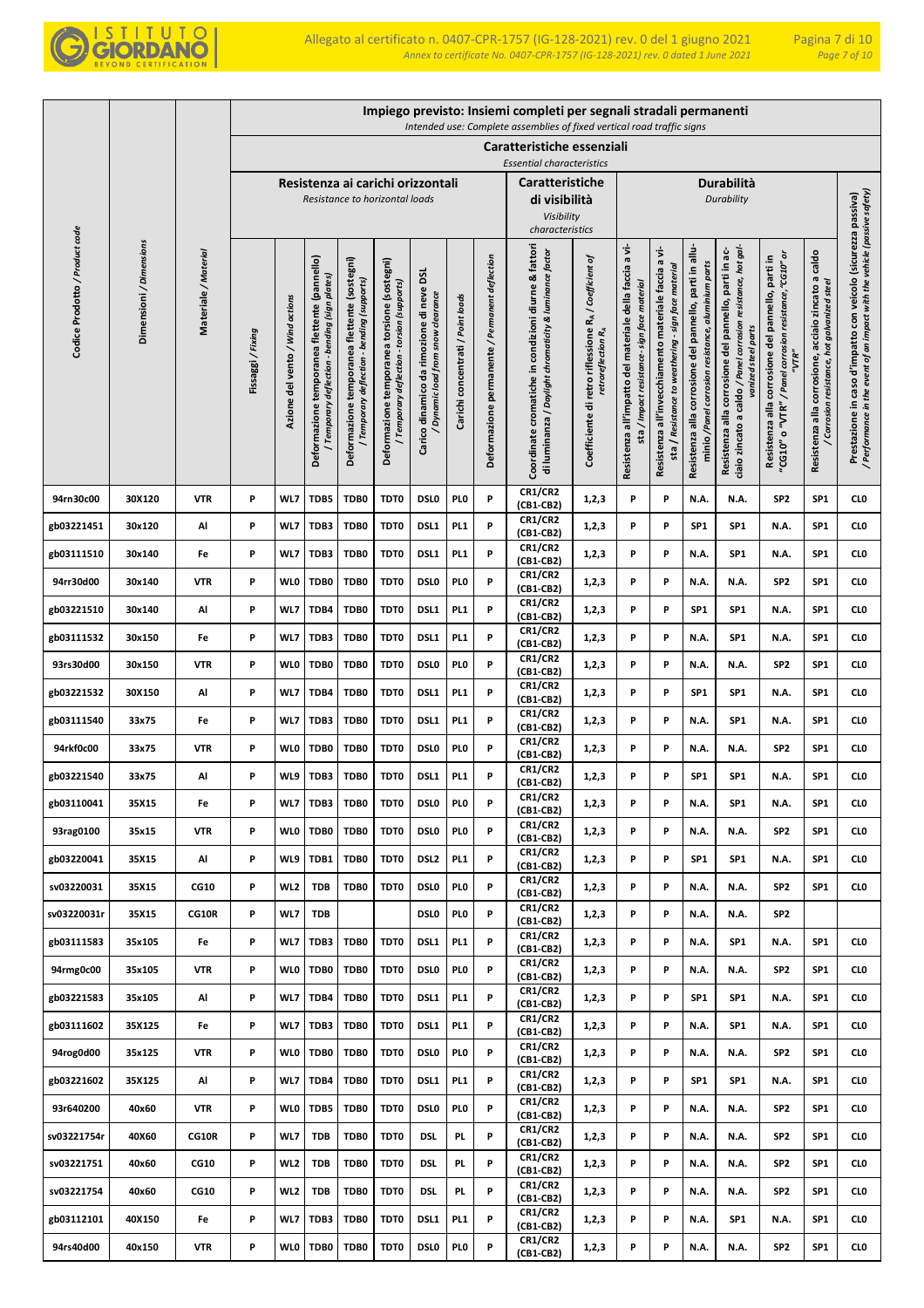

|                                |                         |                      |                 |                                 |                                                                                                |                                                                                             |                                                                                            |                                                                              |                                   |                                                | Impiego previsto: Insiemi completi per segnali stradali permanenti<br>Intended use: Complete assemblies of fixed vertical road traffic signs |                                                                                         |                                                                                                        |                                                                                                                |                                                                                                               |                                                                                                                                              |                                                                                                                      |                                                                                                        |                                                                                                                                            |
|--------------------------------|-------------------------|----------------------|-----------------|---------------------------------|------------------------------------------------------------------------------------------------|---------------------------------------------------------------------------------------------|--------------------------------------------------------------------------------------------|------------------------------------------------------------------------------|-----------------------------------|------------------------------------------------|----------------------------------------------------------------------------------------------------------------------------------------------|-----------------------------------------------------------------------------------------|--------------------------------------------------------------------------------------------------------|----------------------------------------------------------------------------------------------------------------|---------------------------------------------------------------------------------------------------------------|----------------------------------------------------------------------------------------------------------------------------------------------|----------------------------------------------------------------------------------------------------------------------|--------------------------------------------------------------------------------------------------------|--------------------------------------------------------------------------------------------------------------------------------------------|
|                                |                         |                      |                 |                                 |                                                                                                |                                                                                             |                                                                                            |                                                                              |                                   |                                                | Caratteristiche essenziali                                                                                                                   |                                                                                         |                                                                                                        |                                                                                                                |                                                                                                               |                                                                                                                                              |                                                                                                                      |                                                                                                        |                                                                                                                                            |
|                                |                         |                      |                 |                                 |                                                                                                |                                                                                             |                                                                                            |                                                                              |                                   |                                                | <b>Essential characteristics</b>                                                                                                             |                                                                                         |                                                                                                        |                                                                                                                |                                                                                                               |                                                                                                                                              |                                                                                                                      |                                                                                                        |                                                                                                                                            |
|                                |                         |                      |                 |                                 |                                                                                                |                                                                                             | Resistenza ai carichi orizzontali<br>Resistance to horizontal loads                        |                                                                              |                                   |                                                | <b>Caratteristiche</b><br>di visibilità                                                                                                      |                                                                                         |                                                                                                        |                                                                                                                |                                                                                                               | Durabilità<br>Durability                                                                                                                     |                                                                                                                      |                                                                                                        |                                                                                                                                            |
|                                |                         |                      |                 |                                 |                                                                                                |                                                                                             |                                                                                            |                                                                              |                                   |                                                | Visibility<br>characteristics                                                                                                                |                                                                                         |                                                                                                        |                                                                                                                |                                                                                                               |                                                                                                                                              |                                                                                                                      |                                                                                                        |                                                                                                                                            |
| Codice Prodotto / Product code | Dimensioni / Dimensions | Materiale / Material | Fissaggi/Fixing | Azione del vento / Wind actions | Deformazione temporanea flettente (pannello)<br>bending (sign plates)<br>Temporary deflection- | Deformazione temporanea flettente (sostegni)<br>/ Temporary deflection - bending (supports) | Deformazione temporanea torsione (sostegni)<br>/ Temporary deflection - torsion (supports) | Carico dinamico da rimozione di neve DSL<br>Dynamic load from snow clearance | Carichi concentrati / Point loads | Deformazione permanente / Permanent deflection | Coordinate cromatiche in condizioni diurne & fattori<br>di luminanza / Daylight chromaticity & luminance factor                              | Coefficiente di retro riflessione RA / Coefficient of<br>retroreflection R <sub>A</sub> | Resistenza all'impatto del materiale della faccia a vi-<br>sta / Impact resistance- sign face material | a vi-<br>sta / Resistance to weathering - sign face material<br>Resistenza all'invecchiamento materiale faccia | Resistenza alla corrosione del pannello, parti in allu-<br>minio /Panel corrosion resistance, aluminium parts | ciaio zincato a caldo / Panel corrosion resistance, hot gal-<br>Resistenza alla corrosione del pannello, parti in ac-<br>vanized steel parts | 'CG10" o "VTR" / Panel corrosion resistance, "CG10" or<br>Resistenza alla corrosione del pannello, parti in<br>"VTR" | acciaio zincato a caldo<br>/ Corrosion resistance, hot galvanized steel<br>Resistenza alla corrosione, | / Performance in the event of an impact with the vehicle (passive safety)<br>Prestazione in caso d'impatto con veicolo (sicurezza passiva) |
| gb03222102                     | 40X150                  | Al                   | P               | WL7                             | TDB4                                                                                           | TDB0                                                                                        | TDT0                                                                                       | <b>DSLO</b>                                                                  | PL <sub>0</sub>                   | P                                              | <b>CR1/CR2</b><br>(CB1-CB2)                                                                                                                  | 1,2,3                                                                                   | P                                                                                                      | P                                                                                                              | SP <sub>1</sub>                                                                                               | SP <sub>1</sub>                                                                                                                              | N.A.                                                                                                                 | SP1                                                                                                    | CL <sub>0</sub>                                                                                                                            |
| gb03110602                     | 50x25                   | Fe                   | Ρ               | WL7                             | TDB1                                                                                           | TDB0                                                                                        | TDT0                                                                                       | <b>DSLO</b>                                                                  | PI 0                              | P                                              | <b>CR1/CR2</b><br>(CB1-CB2)                                                                                                                  | 1,2,3                                                                                   | P                                                                                                      | P                                                                                                              | N.A.                                                                                                          | SP <sub>1</sub>                                                                                                                              | N.A.                                                                                                                 | SP1                                                                                                    | CL <sub>0</sub>                                                                                                                            |
| gb03220602                     | 50x25                   | Al                   | P               | WL7                             | TDB3                                                                                           | TDB0                                                                                        | TDT0                                                                                       | <b>DSLO</b>                                                                  | PI 0                              | P                                              | <b>CR1/CR2</b><br>(CB1-CB2)                                                                                                                  | 1,2,3                                                                                   | P                                                                                                      | P                                                                                                              | SP <sub>1</sub>                                                                                               | SP1                                                                                                                                          | N.A.                                                                                                                 | SP <sub>1</sub>                                                                                        | CL <sub>0</sub>                                                                                                                            |
| 93rd50100                      | 50x25                   | <b>VTR</b>           | P               | <b>WLO</b>                      | TDB0                                                                                           | TDB0                                                                                        | TDT0                                                                                       | <b>DSLO</b>                                                                  | PL <sub>0</sub>                   | P                                              | <b>CR1/CR2</b><br>(CB1-CB2)                                                                                                                  | 1,2,3                                                                                   | P                                                                                                      | P                                                                                                              | N.A.                                                                                                          | N.A.                                                                                                                                         | SP <sub>2</sub>                                                                                                      | SP1                                                                                                    | CL <sub>0</sub>                                                                                                                            |
| gb03112252                     | 50x70                   | Fe                   | P               | WL7                             | TDB3                                                                                           | TDB0                                                                                        | TDT0                                                                                       | DSL1                                                                         | PL <sub>1</sub>                   | P                                              | <b>CR1/CR2</b><br>(CB1-CB2)                                                                                                                  | 1,2,3                                                                                   | P                                                                                                      | P                                                                                                              | N.A.                                                                                                          | SP1                                                                                                                                          | N.A.                                                                                                                 | SP <sub>1</sub>                                                                                        | CL <sub>0</sub>                                                                                                                            |
| gb03222252                     | 50x70                   | Al                   | Ρ               | WL9                             | TDB3                                                                                           | TDB0                                                                                        | TDT0                                                                                       | DSL1                                                                         | PL <sub>1</sub>                   | P                                              | <b>CR1/CR2</b><br>(CB1-CB2)                                                                                                                  | 1,2,3                                                                                   | P                                                                                                      | P                                                                                                              | SP <sub>1</sub>                                                                                               | SP <sub>1</sub>                                                                                                                              | N.A.                                                                                                                 | SP <sub>1</sub>                                                                                        | CL <sub>0</sub>                                                                                                                            |
| gb03112552                     | 50x150                  | Fe                   | P               | WL7                             | TDB3                                                                                           | TDB0                                                                                        | TDT0                                                                                       | DSL1                                                                         | PL <sub>1</sub>                   | P                                              | <b>CR1/CR2</b><br>(CB1-CB2)                                                                                                                  | 1,2,3                                                                                   | P                                                                                                      | P                                                                                                              | N.A.                                                                                                          | SP1                                                                                                                                          | N.A.                                                                                                                 | SP <sub>1</sub>                                                                                        | CL <sub>0</sub>                                                                                                                            |
| gb0322522                      | 50x150                  | Al                   | P               | WL7                             | TDB4                                                                                           | TDB0                                                                                        | TDT0                                                                                       | DSL1                                                                         | PL <sub>1</sub>                   | P                                              | <b>CR1/CR2</b><br>(CB1-CB2)                                                                                                                  | 1,2,3                                                                                   | P                                                                                                      | P                                                                                                              | SP <sub>1</sub>                                                                                               | SP <sub>1</sub>                                                                                                                              | N.A.                                                                                                                 | SP <sub>1</sub>                                                                                        | CL <sub>0</sub>                                                                                                                            |
| gb03111761                     | 60X40                   | Fe                   | P               | WL7                             | TDB4                                                                                           | TDB0                                                                                        | TDT0                                                                                       | <b>DSLO</b>                                                                  | PI 0                              | P                                              | <b>CR1/CR2</b><br>(CB1-CB2)                                                                                                                  | 1,2,3                                                                                   | P                                                                                                      | P                                                                                                              | N.A.                                                                                                          | SP <sub>1</sub>                                                                                                                              | N.A.                                                                                                                 | SP <sub>1</sub>                                                                                        | CL <sub>0</sub>                                                                                                                            |
| gb03221761                     | 60X40                   | Al                   | P               | WL7                             | TDB3                                                                                           | TDB0                                                                                        | TDT0                                                                                       | <b>DSLO</b>                                                                  | PL <sub>0</sub>                   | P                                              | <b>CR1/CR2</b><br>(CB1-CB2)                                                                                                                  | 1,2,3                                                                                   | P                                                                                                      | P                                                                                                              | SP <sub>1</sub>                                                                                               | SP <sub>1</sub>                                                                                                                              | N.A.                                                                                                                 | SP1                                                                                                    | CL <sub>0</sub>                                                                                                                            |
| sv03221761                     | 60X40                   | <b>CG10</b>          | P               | WL <sub>2</sub>                 | <b>TDB</b>                                                                                     | TDB0                                                                                        | TDT0                                                                                       | <b>DSL</b>                                                                   | PL.                               | P                                              | <b>CR1/CR2</b><br>(CB1-CB2)                                                                                                                  | 1,2,3                                                                                   | P                                                                                                      | P                                                                                                              | N.A.                                                                                                          | N.A.                                                                                                                                         | SP <sub>2</sub>                                                                                                      | SP1                                                                                                    | CL <sub>0</sub>                                                                                                                            |
| sv03221761r                    | 60X40                   | CG10R                | P               | WL7                             | <b>TDB</b>                                                                                     |                                                                                             |                                                                                            | <b>DSL</b>                                                                   | PL.                               | P                                              | <b>CR1/CR2</b><br>(CB1-CB2)                                                                                                                  | 1,2,3                                                                                   | P                                                                                                      | P                                                                                                              | N.A.                                                                                                          | N.A.                                                                                                                                         | SP <sub>2</sub>                                                                                                      |                                                                                                        |                                                                                                                                            |
| 93r460200                      | 60x40                   | <b>VTR</b>           | P               | <b>WLO</b>                      | TDB0                                                                                           |                                                                                             |                                                                                            | DSL <sub>0</sub>                                                             | PL <sub>0</sub>                   | P                                              | <b>CR1/CR2</b><br>(CB1-CB2)                                                                                                                  | 1,2,3                                                                                   | P                                                                                                      | P                                                                                                              | N.A.                                                                                                          | N.A.                                                                                                                                         | SP <sub>2</sub>                                                                                                      |                                                                                                        |                                                                                                                                            |
| gb03113652                     | 70x150                  | Fe                   | P               | WL7                             | TDB3                                                                                           | TDB0                                                                                        | TDT0                                                                                       | DSL1                                                                         | PL <sub>1</sub>                   | P                                              | <b>CR1/CR2</b><br>(CB1-CB2)                                                                                                                  | 1,2,3                                                                                   | P                                                                                                      | P                                                                                                              | N.A.                                                                                                          | SP1                                                                                                                                          | N.A.                                                                                                                 | SP1                                                                                                    | CL <sub>0</sub>                                                                                                                            |
| gb03223652                     | 70x150                  | Al                   | Ρ               | WL7                             | TDB4                                                                                           | TDB0                                                                                        | TDT0                                                                                       | DSL1                                                                         | PL <sub>1</sub>                   | P                                              | <b>CR1/CR2</b><br>(CB1-CB2)                                                                                                                  | 1,2,3                                                                                   | P                                                                                                      | P                                                                                                              | SP1                                                                                                           | SP1                                                                                                                                          | N.A.                                                                                                                 | SP1                                                                                                    | CL <sub>0</sub>                                                                                                                            |
| gb03113752                     | 70x180                  | Fe                   | P               | WL7                             | TDB3                                                                                           | TDB0                                                                                        | TDT0                                                                                       | DSL1                                                                         | PL <sub>1</sub>                   | P                                              | <b>CR1/CR2</b><br>(CB1-CB2)                                                                                                                  | 1,2,3                                                                                   | P                                                                                                      | P                                                                                                              | N.A.                                                                                                          | SP <sub>1</sub>                                                                                                                              | N.A.                                                                                                                 | SP <sub>1</sub>                                                                                        | CL <sub>0</sub>                                                                                                                            |
| gb03223752                     | 70x180                  | Al                   | P               | WL7                             | TDB4                                                                                           | TDB0                                                                                        | TDT0                                                                                       | DSL1                                                                         | PL <sub>1</sub>                   | P                                              | CR1/CR2<br>$(CB1-CB2)$                                                                                                                       | 1,2,3                                                                                   | P                                                                                                      | P                                                                                                              | SP <sub>1</sub>                                                                                               | SP <sub>1</sub>                                                                                                                              | N.A.                                                                                                                 | SP <sub>1</sub>                                                                                        | CL <sub>0</sub>                                                                                                                            |
| gb03113802                     | 70x200                  | Fe                   | P               | WL7                             | TDB3                                                                                           | TDB0                                                                                        | TDT0                                                                                       | DSL1                                                                         | PL <sub>1</sub>                   | P                                              | <b>CR1/CR2</b><br>(CB1-CB2)                                                                                                                  | 1,2,3                                                                                   | P                                                                                                      | P                                                                                                              | N.A.                                                                                                          | SP <sub>1</sub>                                                                                                                              | N.A.                                                                                                                 | SP <sub>1</sub>                                                                                        | CL <sub>0</sub>                                                                                                                            |
| gb03223802                     | 70x200                  | Al                   | P               | WL7                             | TDB4                                                                                           | TDB0                                                                                        | TDT0                                                                                       | DSL1                                                                         | PL <sub>1</sub>                   | P                                              | <b>CR1/CR2</b><br>(CB1-CB2)                                                                                                                  | 1,2,3                                                                                   | P                                                                                                      | P                                                                                                              | SP <sub>1</sub>                                                                                               | SP <sub>1</sub>                                                                                                                              | N.A.                                                                                                                 | SP1                                                                                                    | CL <sub>0</sub>                                                                                                                            |
| gb03110311                     | 80x20                   | Fe                   | P               | WL7                             | TDB <sub>2</sub>                                                                               | TDB0                                                                                        | TDT0                                                                                       | DSL1                                                                         | PL <sub>1</sub>                   | P                                              | <b>CR1/CR2</b><br>(CB1-CB2)                                                                                                                  | 1,2,3                                                                                   | P                                                                                                      | P                                                                                                              | N.A.                                                                                                          | SP <sub>1</sub>                                                                                                                              | N.A.                                                                                                                 | SP1                                                                                                    | CL <sub>0</sub>                                                                                                                            |
| gb03220313                     | 80x20                   | Al                   | P               | WL9                             | TDB1                                                                                           | TDB0                                                                                        | TDT0                                                                                       | DSL <sub>2</sub>                                                             | PL <sub>1</sub>                   | P                                              | <b>CR1/CR2</b><br>(CB1-CB2)                                                                                                                  | 1,2,3                                                                                   | P                                                                                                      | P                                                                                                              | SP <sub>1</sub>                                                                                               | SP <sub>1</sub>                                                                                                                              | N.A.                                                                                                                 | SP1                                                                                                    | CL <sub>0</sub>                                                                                                                            |
| 93r280200                      | 80x20                   | <b>VTR</b>           | P               | WL0                             | TDB0                                                                                           | TDB0                                                                                        | TDT0                                                                                       | DSL <sub>0</sub>                                                             | PL <sub>0</sub>                   | P                                              | <b>CR1/CR2</b><br>(CB1-CB2)                                                                                                                  | 1,2,3                                                                                   | P                                                                                                      | P                                                                                                              | N.A.                                                                                                          | N.A.                                                                                                                                         | SP <sub>2</sub>                                                                                                      | SP1                                                                                                    | CL <sub>0</sub>                                                                                                                            |
| gb03113110                     | 90X60                   | Fe                   | P               | WL7                             | TDB4                                                                                           | TDB0                                                                                        | TDT0                                                                                       | DSL1                                                                         | PL <sub>1</sub>                   | P                                              | <b>CR1/CR2</b><br>(CB1-CB2)                                                                                                                  | 1,2,3                                                                                   | P                                                                                                      | P                                                                                                              | N.A.                                                                                                          | SP <sub>1</sub>                                                                                                                              | N.A.                                                                                                                 | SP1                                                                                                    | CL <sub>0</sub>                                                                                                                            |
| 93r690d00                      | 90X60                   | <b>VTR</b>           | P               | WL7                             | TDB5                                                                                           | TDB0                                                                                        | TDT0                                                                                       | <b>DSLO</b>                                                                  | PI 0                              | P                                              | <b>CR1/CR2</b><br>(CB1-CB2)                                                                                                                  | 1,2,3                                                                                   | P                                                                                                      | P                                                                                                              | N.A.                                                                                                          | N.A.                                                                                                                                         | SP <sub>2</sub>                                                                                                      | SP1                                                                                                    | CL <sub>0</sub>                                                                                                                            |
| gb03223104                     | 90X60                   | Al                   | P               | WL7                             | TDB4                                                                                           | TDB0                                                                                        | TDT0                                                                                       | <b>DSLO</b>                                                                  | PI 0                              | P                                              | <b>CR1/CR2</b><br>(CB1-CB2)                                                                                                                  | 1,2,3                                                                                   | P                                                                                                      | P                                                                                                              | SP <sub>1</sub>                                                                                               | SP1                                                                                                                                          | N.A.                                                                                                                 | SP1                                                                                                    | CL <sub>0</sub>                                                                                                                            |
| sv03223104                     | 90X60                   | CG10                 | P               | WL <sub>2</sub>                 | <b>TDB</b>                                                                                     | TDB0                                                                                        | TDT0                                                                                       | <b>DSLO</b>                                                                  | PI 0                              | P                                              | <b>CR1/CR2</b><br>(CB1-CB2)                                                                                                                  | 1,2,3                                                                                   | P                                                                                                      | P                                                                                                              | N.A.                                                                                                          | N.A.                                                                                                                                         | SP <sub>2</sub>                                                                                                      | SP1                                                                                                    | CL <sub>0</sub>                                                                                                                            |
| sv03223104r                    | 90X60                   | CG10R                | P               | WL7                             | <b>TDB</b>                                                                                     |                                                                                             |                                                                                            | <b>DSLO</b>                                                                  | PI 0                              | P                                              | <b>CR1/CR2</b><br>(CB1-CB2)                                                                                                                  | 1,2,3                                                                                   | P                                                                                                      | P                                                                                                              | N.A.                                                                                                          | N.A.                                                                                                                                         | SP <sub>2</sub>                                                                                                      |                                                                                                        |                                                                                                                                            |
| gb03114402                     | 90x120                  | Fe                   | P               | WL5                             | TDB3                                                                                           | TDB0                                                                                        | TDT0                                                                                       | <b>DSLO</b>                                                                  | PL <sub>1</sub>                   | P                                              | <b>CR1/CR2</b><br>(CB1-CB2)                                                                                                                  | 1,2,3                                                                                   | P                                                                                                      | P                                                                                                              | N.A.                                                                                                          | SP1                                                                                                                                          | N.A.                                                                                                                 | SP <sub>1</sub>                                                                                        | CL <sub>0</sub>                                                                                                                            |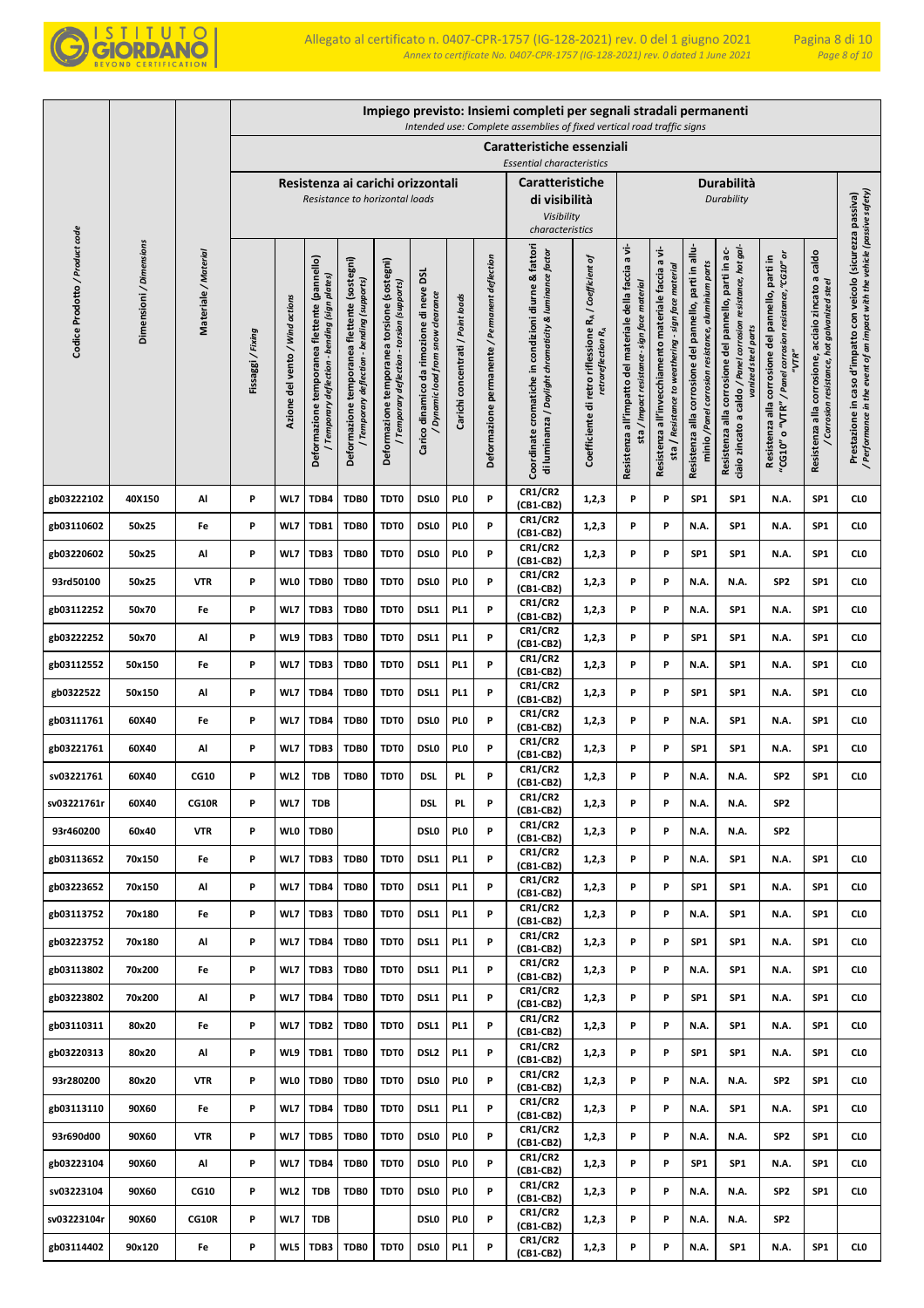

|                                |                         |                      |                 |                                 |                                                                                              |                                                                                             |                                                                                            |                                                                               |                                   |                                                | Impiego previsto: Insiemi completi per segnali stradali permanenti<br>Intended use: Complete assemblies of fixed vertical road traffic signs |                                                                                         |                                                                                                       |                                                                                                                |                                                                                                               |                                                                                                                                              |                                                                                                                         |                                                                                                              |                                                                                                                                            |
|--------------------------------|-------------------------|----------------------|-----------------|---------------------------------|----------------------------------------------------------------------------------------------|---------------------------------------------------------------------------------------------|--------------------------------------------------------------------------------------------|-------------------------------------------------------------------------------|-----------------------------------|------------------------------------------------|----------------------------------------------------------------------------------------------------------------------------------------------|-----------------------------------------------------------------------------------------|-------------------------------------------------------------------------------------------------------|----------------------------------------------------------------------------------------------------------------|---------------------------------------------------------------------------------------------------------------|----------------------------------------------------------------------------------------------------------------------------------------------|-------------------------------------------------------------------------------------------------------------------------|--------------------------------------------------------------------------------------------------------------|--------------------------------------------------------------------------------------------------------------------------------------------|
|                                |                         |                      |                 |                                 |                                                                                              |                                                                                             |                                                                                            |                                                                               |                                   |                                                | Caratteristiche essenziali<br><b>Essential characteristics</b>                                                                               |                                                                                         |                                                                                                       |                                                                                                                |                                                                                                               |                                                                                                                                              |                                                                                                                         |                                                                                                              |                                                                                                                                            |
|                                |                         |                      |                 |                                 |                                                                                              | Resistenza ai carichi orizzontali<br>Resistance to horizontal loads                         |                                                                                            |                                                                               |                                   |                                                | Caratteristiche<br>di visibilità<br>Visibility<br>characteristics                                                                            |                                                                                         |                                                                                                       |                                                                                                                |                                                                                                               | Durabilità<br>Durability                                                                                                                     |                                                                                                                         |                                                                                                              |                                                                                                                                            |
| Codice Prodotto / Product code | Dimensioni / Dimensions | Materiale / Material | Fissaggi/Fixing | Azione del vento / Wind actions | Deformazione temporanea flettente (pannello)<br>Temporary deflection - bending (sign plates) | Deformazione temporanea flettente (sostegni)<br>' Temporary deflection - bending (supports) | Deformazione temporanea torsione (sostegni)<br>/ Temporary deflection - torsion (supports) | g<br>Carico dinamico da rimozione di neve<br>Dynamic load from snow clearance | Carichi concentrati / Point loads | Deformazione permanente / Permanent deflection | Coordinate cromatiche in condizioni diurne & fattori<br>di luminanza / Daylight chromaticity & luminance factor                              | Coefficiente di retro riflessione RA / Coefficient of<br>retroreflection R <sub>A</sub> | Resistenza all'impatto del materiale della faccia a vi-<br>sta / Impact resistance- sign face materia | a vi-<br>sta / Resistance to weathering - sign face material<br>Resistenza all'invecchiamento materiale faccia | Resistenza alla corrosione del pannello, parti in allu-<br>minio /Panel corrosion resistance, aluminium parts | ciaio zincato a caldo / Panel corrosion resistance, hot gal-<br>Resistenza alla corrosione del pannello, parti in ac-<br>vanized steel parts | "CG10" o "VTR" / Panel corrosion resistance, "CG10" or<br>corrosione del pannello, parti in<br>"VTR"<br>Resistenza alla | caldo<br>acciaio zincato a<br>/ Corrosion resistance, hot galvanized steel<br>corrosione,<br>Resistenza alla | / Performance in the event of an impact with the vehicle (passive safety)<br>Prestazione in caso d'impatto con veicolo (sicurezza passiva) |
| 93rn90d00                      | 90x120                  | <b>VTR</b>           | P               | <b>WLO</b>                      | TDB0                                                                                         | TDB0                                                                                        | TDT0                                                                                       | <b>DSLO</b>                                                                   | PI 0                              | P                                              | <b>CR1/CR2</b><br>(CB1-CB2)                                                                                                                  | 1,2,3                                                                                   | P                                                                                                     | P                                                                                                              | N.A.                                                                                                          | N.A.                                                                                                                                         | SP <sub>2</sub>                                                                                                         | SP <sub>1</sub>                                                                                              | CL <sub>0</sub>                                                                                                                            |
| gb03224402                     | 90x120                  | Al                   | P               | WL7                             | TDB4                                                                                         | TDB0                                                                                        | TDT0                                                                                       | DSL <sub>1</sub>                                                              | PL <sub>1</sub>                   | P                                              | <b>CR1/CR2</b><br>(CB1-CB2)                                                                                                                  | 1,2,3                                                                                   | P                                                                                                     | P                                                                                                              | SP <sub>1</sub>                                                                                               | SP <sub>1</sub>                                                                                                                              | N.A.                                                                                                                    | SP <sub>1</sub>                                                                                              | CL <sub>0</sub>                                                                                                                            |
| gb06110535                     | 90x135                  | Fe                   | P               | WL7                             | TDB3                                                                                         | TDB0                                                                                        | TDT0                                                                                       | DSL1                                                                          | PL <sub>1</sub>                   | P                                              | <b>CR1/CR2</b><br>(CB1-CB2)                                                                                                                  | 1,2,3                                                                                   | P                                                                                                     | P                                                                                                              | N.A.                                                                                                          | SP <sub>1</sub>                                                                                                                              | N.A.                                                                                                                    | SP <sub>1</sub>                                                                                              | CL <sub>0</sub>                                                                                                                            |
| gb06220535                     | 90x135                  | Al                   | P               | WL7                             | TDB4                                                                                         | TDB0                                                                                        | TDT0                                                                                       | DSL1                                                                          | PL <sub>1</sub>                   | P                                              | <b>CR1/CR2</b><br>(CB1-CB2)                                                                                                                  | 1,2,3                                                                                   | P                                                                                                     | P                                                                                                              | SP <sub>1</sub>                                                                                               | SP <sub>1</sub>                                                                                                                              | N.A.                                                                                                                    | SP <sub>1</sub>                                                                                              | CLO                                                                                                                                        |
| gb03114602                     | 100X150                 | Fe                   | P               | WL7                             | TDB3                                                                                         | TDB0                                                                                        | TDT0                                                                                       | DSL1                                                                          | PL <sub>1</sub>                   | P                                              | <b>CR1/CR2</b><br>(CB1-CB2)                                                                                                                  | 1,2,3                                                                                   | P                                                                                                     | P                                                                                                              | N.A.                                                                                                          | SP <sub>1</sub>                                                                                                                              | N.A.                                                                                                                    | SP <sub>1</sub>                                                                                              | CLO                                                                                                                                        |
| gb03114605                     | 100X150                 | Fe                   | P               | WL6                             | TDB4                                                                                         | TDB0                                                                                        | TDT0                                                                                       | DSL1                                                                          | PL <sub>1</sub>                   | P                                              | <b>CR1/CR2</b><br>(CB1-CB2)                                                                                                                  | 1,2,3                                                                                   | P                                                                                                     | P                                                                                                              | N.A.                                                                                                          | SP <sub>1</sub>                                                                                                                              | N.A.                                                                                                                    | SP <sub>1</sub>                                                                                              | CLO                                                                                                                                        |
| gb03224605                     | 100x150                 | Al                   | P               | WL7                             | TDB <sub>2</sub>                                                                             | TDB0                                                                                        | TDT0                                                                                       | DSL1                                                                          | PL <sub>1</sub>                   | P                                              | <b>CR1/CR2</b><br>(CB1-CB2)                                                                                                                  | 1,2,3                                                                                   | P                                                                                                     | P                                                                                                              | SP1                                                                                                           | SP <sub>1</sub>                                                                                                                              | N.A.                                                                                                                    | SP <sub>1</sub>                                                                                              | CLO                                                                                                                                        |
| gb03114702                     | 100X200                 | Fe                   | P               | WL7                             | TDB3                                                                                         | TDB0                                                                                        | TDT0                                                                                       | DSL1                                                                          | PL <sub>1</sub>                   | P                                              | <b>CR1/CR2</b><br>(CB1-CB2)                                                                                                                  | 1,2,3                                                                                   | P                                                                                                     | P                                                                                                              | N.A.                                                                                                          | SP <sub>1</sub>                                                                                                                              | N.A.                                                                                                                    | SP <sub>1</sub>                                                                                              | CL <sub>0</sub>                                                                                                                            |
| gb03114704                     | 100x200                 | Fe                   | P               | WL6                             | TDB4                                                                                         | TDB0                                                                                        | TDT0                                                                                       | DSL1                                                                          | PL <sub>1</sub>                   | P                                              | <b>CR1/CR2</b><br>(CB1-CB2)                                                                                                                  | 1,2,3                                                                                   | P                                                                                                     | P                                                                                                              | N.A.                                                                                                          | SP <sub>1</sub>                                                                                                                              | N.A.                                                                                                                    | SP <sub>1</sub>                                                                                              | CLO                                                                                                                                        |
| gb03224702                     | 100x200                 | Al                   | P               | WL7                             | TDB4                                                                                         | TDB0                                                                                        | TDT0                                                                                       | DSL1                                                                          | PL <sub>1</sub>                   | P                                              | <b>CR1/CR2</b><br>(CB1-CB2)                                                                                                                  | 1,2,3                                                                                   | P                                                                                                     | P                                                                                                              | SP1                                                                                                           | SP <sub>1</sub>                                                                                                                              | N.A.                                                                                                                    | SP <sub>1</sub>                                                                                              | CLO                                                                                                                                        |
| gb03224704                     | 100x200                 | Al                   | P               | WL7                             | TDB2                                                                                         | TDB0                                                                                        | TDT0                                                                                       | DSL1                                                                          | PL <sub>1</sub>                   | P                                              | <b>CR1/CR2</b><br>(CB1-CB2)                                                                                                                  | 1,2,3                                                                                   | P                                                                                                     | P                                                                                                              | SP1                                                                                                           | SP <sub>1</sub>                                                                                                                              | N.A.                                                                                                                    | SP <sub>1</sub>                                                                                              | CLO                                                                                                                                        |
| gb03224412                     | 120x90                  | Al                   | P               | WL7                             | TDB4                                                                                         | TDB0                                                                                        | TDT0                                                                                       | DSL1                                                                          | PL <sub>1</sub>                   | P                                              | <b>CR1/CR2</b><br>(CB1-CB2)                                                                                                                  | 1,2,3                                                                                   | P                                                                                                     | P                                                                                                              | SP <sub>1</sub>                                                                                               | SP <sub>1</sub>                                                                                                                              | N.A.                                                                                                                    | SP <sub>1</sub>                                                                                              | CL <sub>0</sub>                                                                                                                            |
| gb03114412                     | 120x90                  | Fe                   | P               | WL7                             | TDB3                                                                                         | TDB0                                                                                        | TDT0                                                                                       | DSL1                                                                          | PL <sub>1</sub>                   | P                                              | <b>CR1/CR2</b><br>$(CB1-CB2)$                                                                                                                | 1,2,3                                                                                   | P                                                                                                     | P                                                                                                              | N.A.                                                                                                          | SP <sub>1</sub>                                                                                                                              | N.A.                                                                                                                    | SP <sub>1</sub>                                                                                              | CLO                                                                                                                                        |
| gb03114415                     | 120x90                  | Fe                   | P               | WL6                             | TDB3                                                                                         | TDB0                                                                                        | TDT0                                                                                       | <b>DSLO</b>                                                                   | PI 0                              | P                                              | <b>CR1/CR2</b><br>(CB1-CB2)                                                                                                                  | 1,2,3                                                                                   | P                                                                                                     | P                                                                                                              | N.A.                                                                                                          | SP <sub>1</sub>                                                                                                                              | N.A.                                                                                                                    | SP <sub>1</sub>                                                                                              | <b>CLO</b>                                                                                                                                 |
| gb03224415                     | 120×90                  | Al                   | P               | WL7                             | TDB <sub>2</sub>                                                                             | TDB0                                                                                        | TDT0                                                                                       | DSL1                                                                          | PL <sub>1</sub>                   | P                                              | <b>CR1/CR2</b><br>(CB1-CB2)                                                                                                                  | 1,2,3                                                                                   | P                                                                                                     | P                                                                                                              | SP <sub>1</sub>                                                                                               | SP <sub>1</sub>                                                                                                                              | N.A.                                                                                                                    | SP <sub>1</sub>                                                                                              | <b>CLO</b>                                                                                                                                 |
| gb03111601                     | 135x35                  | Fe                   | P               | WL7                             | TDB3                                                                                         | TDB0                                                                                        | TDT0                                                                                       | DSL1                                                                          | PL <sub>1</sub>                   | P                                              | <b>CR1/CR2</b><br>(CB1-CB2)                                                                                                                  | 1,2,3                                                                                   | P                                                                                                     | P                                                                                                              | N.A.                                                                                                          | SP <sub>1</sub>                                                                                                                              | N.A.                                                                                                                    | SP <sub>1</sub>                                                                                              | <b>CLO</b>                                                                                                                                 |
| gb03221601                     | 135x35                  | Al                   | P               | WL7                             | TDB4                                                                                         | TDB0                                                                                        | TDT0                                                                                       | DSL1                                                                          | PL <sub>1</sub>                   | P                                              | <b>CR1/CR2</b><br>(CB1-CB2)                                                                                                                  | 1,2,3                                                                                   | P                                                                                                     | P                                                                                                              | SP <sub>1</sub>                                                                                               | SP <sub>1</sub>                                                                                                                              | N.A.                                                                                                                    | SP <sub>1</sub>                                                                                              | CLO                                                                                                                                        |
| gb06110522                     | 135X90                  | Fe                   | P               | WL6                             | TDB3                                                                                         | TDB0                                                                                        | TDT0                                                                                       | <b>DSLO</b>                                                                   | PI 0                              | P                                              | <b>CR1/CR2</b><br>(CB1-CB2)                                                                                                                  | 1,2,3                                                                                   | P                                                                                                     | P                                                                                                              | N.A.                                                                                                          | SP <sub>1</sub>                                                                                                                              | N.A.                                                                                                                    | SP <sub>1</sub>                                                                                              | <b>CLO</b>                                                                                                                                 |
| 94r9q0e00                      | 135X90                  | <b>VTR</b>           | P               | WL7                             | TDB5                                                                                         | TDB0                                                                                        | TDT0                                                                                       | DSL <sub>0</sub>                                                              | PI 0                              | P                                              | <b>CR1/CR2</b><br>(CB1-CB2)                                                                                                                  | 1,2,3                                                                                   | P                                                                                                     | P                                                                                                              | N.A.                                                                                                          | N.A.                                                                                                                                         | SP <sub>2</sub>                                                                                                         | SP <sub>1</sub>                                                                                              | CLO                                                                                                                                        |
| gb06220522                     | 135X90                  | Al                   | P               | WL7                             | TDB <sub>2</sub>                                                                             | TDB0                                                                                        | TDT0                                                                                       | DSL1                                                                          | PL <sub>1</sub>                   | P                                              | <b>CR1/CR2</b><br>(CB1-CB2)                                                                                                                  | 1,2,3                                                                                   | P                                                                                                     | P                                                                                                              | SP1                                                                                                           | SP <sub>1</sub>                                                                                                                              | N.A.                                                                                                                    | SP <sub>1</sub>                                                                                              | <b>CLO</b>                                                                                                                                 |
| gb06110472                     | 135x200                 | Fe                   | P               | WL7                             | TDB3                                                                                         | TDB0                                                                                        | TDT0                                                                                       | DSL1                                                                          | PL <sub>1</sub>                   | P                                              | <b>CR1/CR2</b><br>(CB1-CB2)                                                                                                                  | 1,2,3                                                                                   | P                                                                                                     | P                                                                                                              | N.A.                                                                                                          | SP <sub>1</sub>                                                                                                                              | N.A.                                                                                                                    | SP <sub>1</sub>                                                                                              | <b>CLO</b>                                                                                                                                 |
| gb03114612                     | 150x100                 | Fe                   | P               | WL7                             | TDB3                                                                                         | TDB0                                                                                        | TDT0                                                                                       | DSL1                                                                          | PL <sub>1</sub>                   | P                                              | <b>CR1/CR2</b><br>(CB1-CB2)                                                                                                                  | 1,2,3                                                                                   | P                                                                                                     | P                                                                                                              | N.A.                                                                                                          | SP <sub>1</sub>                                                                                                                              | N.A.                                                                                                                    | SP <sub>1</sub>                                                                                              | <b>CLO</b>                                                                                                                                 |
| gb03224612                     | 150x100                 | Al                   | P               | WL7                             | TDB4                                                                                         | TDB0                                                                                        | TDT0                                                                                       | DSL1                                                                          | PL <sub>1</sub>                   | P                                              | <b>CR1/CR2</b><br>$(CB1-CB2)$                                                                                                                | 1,2,3                                                                                   | P                                                                                                     | P                                                                                                              | SP <sub>1</sub>                                                                                               | SP <sub>1</sub>                                                                                                                              | N.A.                                                                                                                    | SP <sub>1</sub>                                                                                              | CLO                                                                                                                                        |
| gb03114954                     | 150X200                 | Fe                   | P               | WL6                             | TDB4                                                                                         | TDB0                                                                                        | TDT0                                                                                       | DSL1                                                                          | PL <sub>1</sub>                   | P                                              | <b>CR1/CR2</b><br>$(CB1-CB2)$                                                                                                                | 1,2,3                                                                                   | P                                                                                                     | P                                                                                                              | N.A.                                                                                                          | SP <sub>1</sub>                                                                                                                              | N.A.                                                                                                                    | SP <sub>1</sub>                                                                                              | <b>CLO</b>                                                                                                                                 |
| gb03114953                     | 150X200                 | Fe                   | P               | WL7                             | TDB3                                                                                         | TDB0                                                                                        | TDT0                                                                                       | DSL1                                                                          | PL <sub>1</sub>                   | P                                              | <b>CR1/CR2</b><br>$(CB1-CB2)$                                                                                                                | 1,2,3                                                                                   | P                                                                                                     | P                                                                                                              | N.A.                                                                                                          | SP <sub>1</sub>                                                                                                                              | N.A.                                                                                                                    | SP <sub>1</sub>                                                                                              | <b>CLO</b>                                                                                                                                 |
| gb03224954                     | 150X200                 | Al                   | P               | WL7                             | TDB <sub>2</sub>                                                                             | TDB0                                                                                        | TDT0                                                                                       | DSL1                                                                          | PL <sub>1</sub>                   | P                                              | <b>CR1/CR2</b><br>$(CB1-CB2)$                                                                                                                | 1,2,3                                                                                   | P                                                                                                     | P                                                                                                              | SP <sub>1</sub>                                                                                               | SP <sub>1</sub>                                                                                                                              | N.A.                                                                                                                    | SP <sub>1</sub>                                                                                              | <b>CLO</b>                                                                                                                                 |
| gb03114681                     | 180x100                 | Fe                   | P               | WL7                             | TDB4                                                                                         | TDB0                                                                                        | TDT0                                                                                       | DSL1                                                                          | PL <sub>1</sub>                   | P                                              | <b>CR1/CR2</b><br>$(CB1-CB2)$                                                                                                                | 1,2,3                                                                                   | P                                                                                                     | P                                                                                                              | N.A.                                                                                                          | SP <sub>1</sub>                                                                                                                              | N.A.                                                                                                                    | SP <sub>1</sub>                                                                                              | <b>CLO</b>                                                                                                                                 |
| gb03224680                     | 180x100                 | Al                   | P               | WL7                             | TDB4                                                                                         | TDB0                                                                                        | TDT0                                                                                       | DSL1                                                                          | PL1                               | P                                              | <b>CR1/CR2</b><br>(CB1-CB2)                                                                                                                  | 1,2,3                                                                                   | P                                                                                                     | P                                                                                                              | SP <sub>1</sub>                                                                                               | SP1                                                                                                                                          | N.A.                                                                                                                    | SP <sub>1</sub>                                                                                              | <b>CLO</b>                                                                                                                                 |